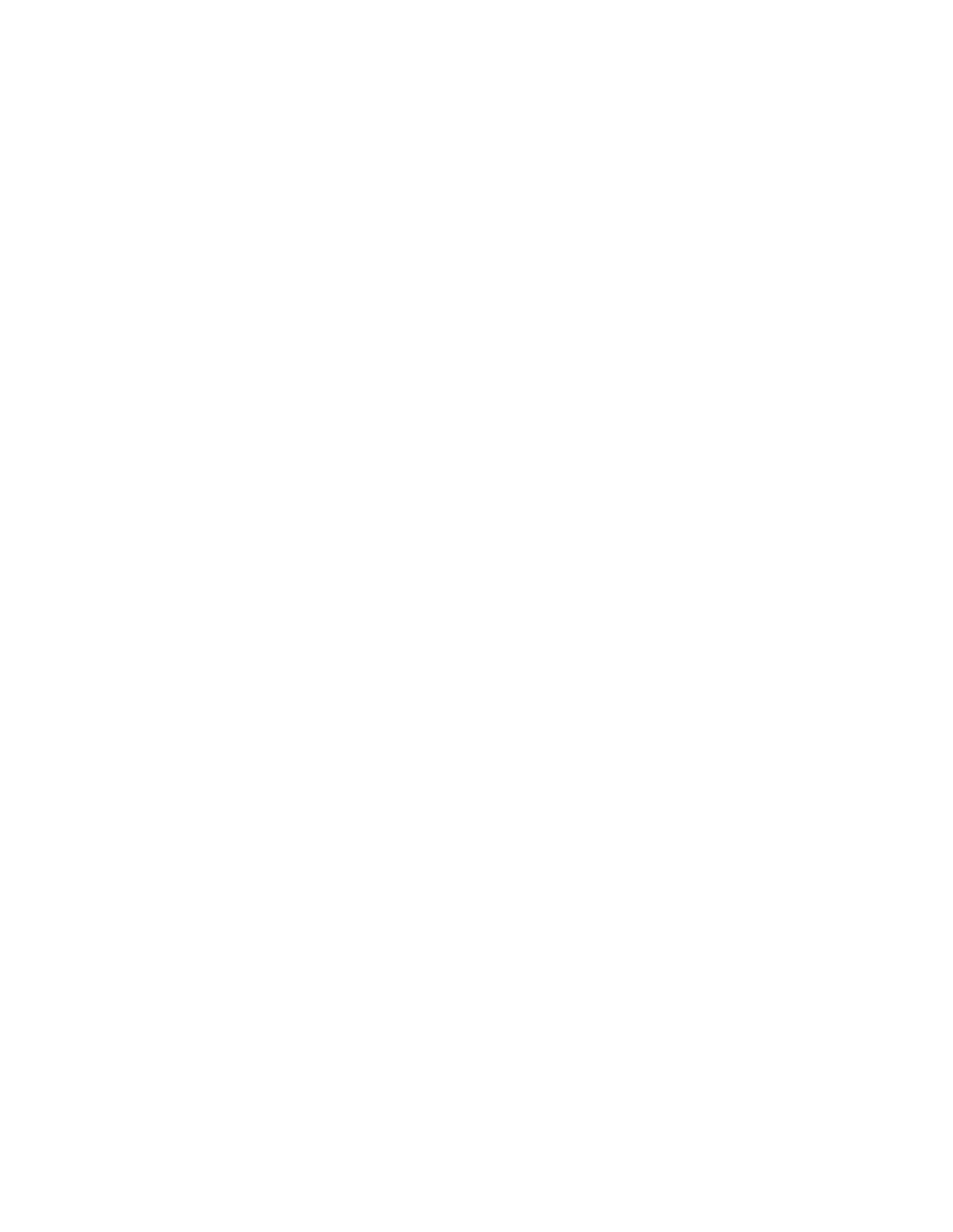

## **BOX CONTENTS**

Make sure that the following items can be located in the box:

- **RPM3** Speakers
- **Power Cable**
- USB Cable
- $1/8$ " Cable
- **Quickstart Manual**
- Safety & Warranty Information

#### **READ THE SAFETY & WARRANTY INFORMATION BEFORE USING THIS PRODUCT!**

### **HOOKUP DIAGRAM**

Refer to the possible connection scenario for hooking up the RPM3 speakers.

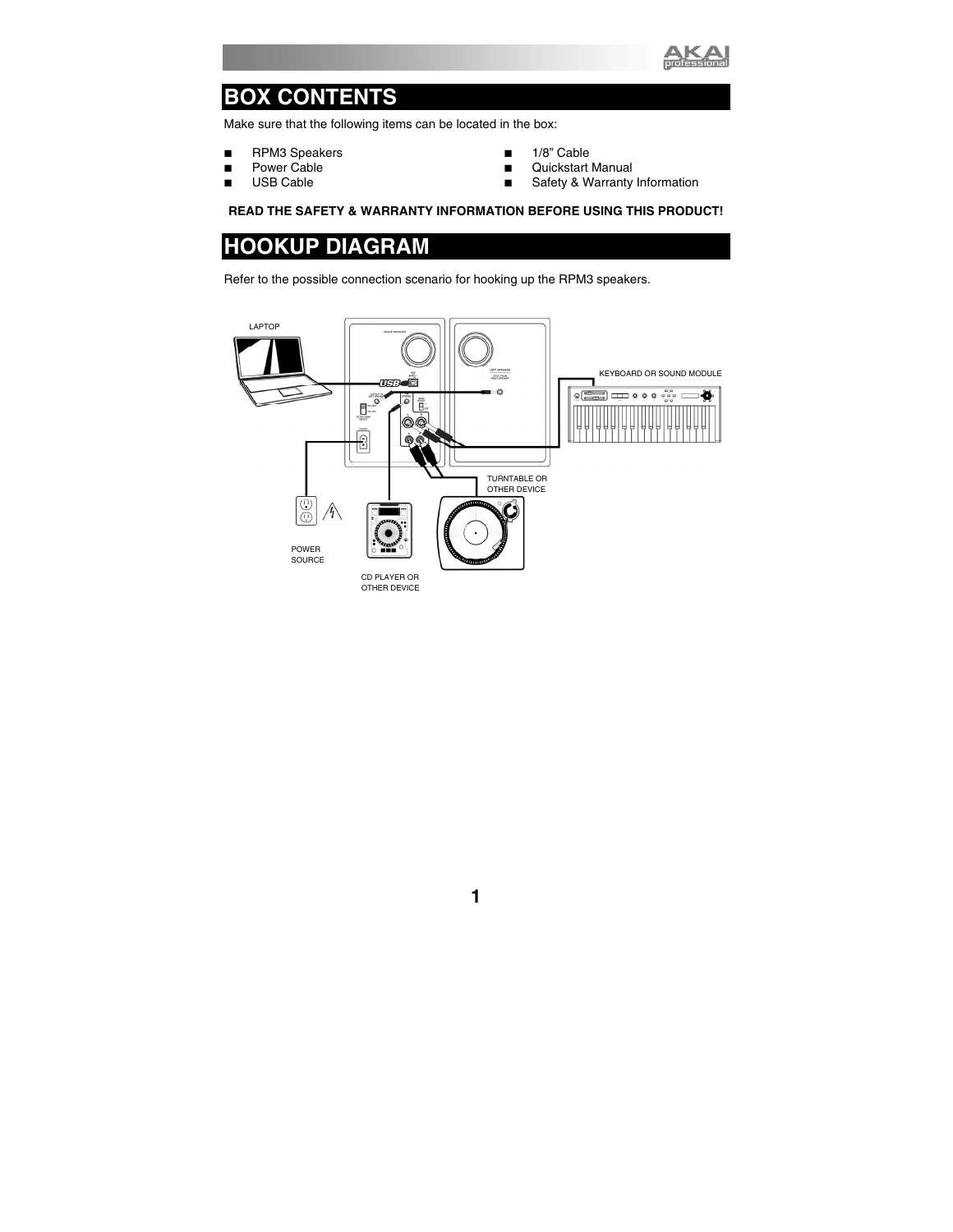

### **FANEL OVERVIEW**

- 1. **VOL/POWER** This knob is used to turn the speakers on and adjust their volume. To turn on, simply turn up the knob; you will feel a click when the speakers turn on. A blue LED light on the left side of the speaker will illuminate. To turn off, simply turn the volume all the way down; the blue LED will turn off to let you know that the speakers are off.
- 2. **HEADPHONES** Connect your 1/8" headphones to this output to hear the mix through your headphones. Note that while the headphones are connected, you will not be able to hear sound out of your speakers until the headphones are disconnected.



### **REAR PANEL OVERVIEW**

- 1. **POWER** Use the included power cable to connect the speakers to a live power source. Make sure your AC Voltage Selector (see item #2 below) is set to the correct voltage for your country.
- 2. **AC VOLTAGE SELECTOR** This 2-position switch sets the AC input voltage for the speaker. US users should set this switch to "100-120V" whereas UK and most European users will need to set this to "220- 240V.
- 3. **OUTPUT TO LEFT SPEAKER**  This is the audio connection to the left speaker. Use the included 1/8" cable to connect the right speaker to the left speaker.
- 4. **USB (1.1)**  Use the supplied USB cable to connect the speaker system to your computer. Note that the RPM3 speakers are Plug-and-Play so there is no additional driver installation necessary; the speakers should be ready to use as soon as they are plugged in.
- 5. **1/8" STEREO INPUT**  Use a 1/8" stereo cable (not included) to connect external sound sources to this input.
- 6. **1/4" TS INPUTS**  Use 1/4" TS cables (not included) to connect external sound sources to these inputs.
- 7. **RCA INPUTS** Use a stereo RCA cable (not included) to connect external sound sources to these inputs.
- 8. **BASS BOOST**  This 2-position switch allows you to boost the speakers' bass frequencies.



*If you experience problems when connecting the speakers through a USB hub, we recommend connecting the speakers directly to your computer.*

*All three input options are mixed together as a stereo pair when recording your external sources into your computer.*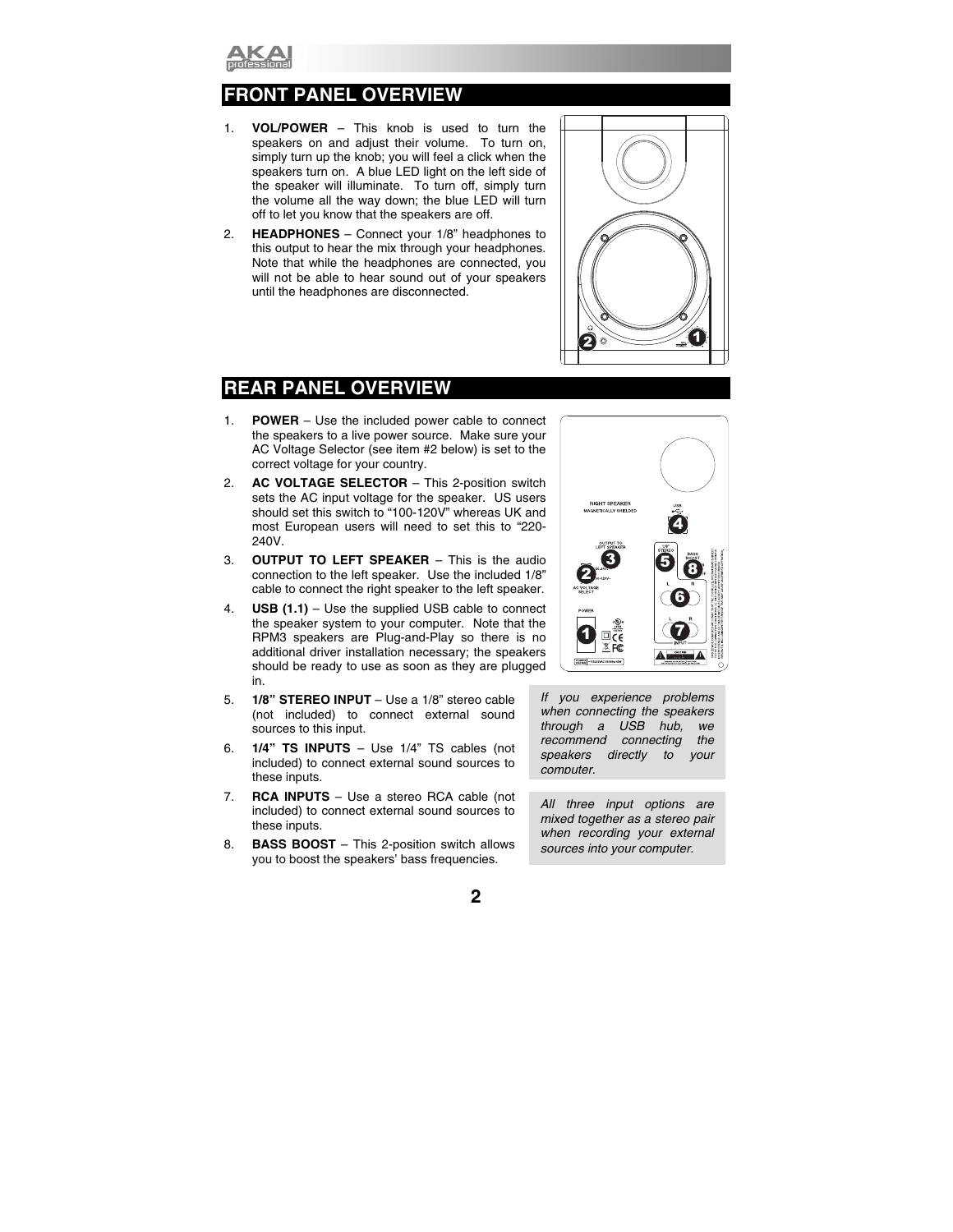

## **SPEAKER PLACEMENT**

The placement of your speakers has a huge impact on how well they will perform in your studio.

Although nearfield studio monitors are designed to be more forgiving when it comes to placement, you should do your best to make sure they form an equilateral triangle relative to your head. In other words, make sure that each speaker is equally distant from both your head as well as the other speaker. Once each speaker has been placed, rotate the speakers slightly so that the drivers are pointing toward the engineer.

Take a look at the diagram on the right. Notice that the distance from the engineer's head to each speaker is the same as the distance between the left and right speakers. Also note that the speakers are turned slightly so that the drivers are facing the engineer.

This is an ideal setup but if it is not practical (or possible) to do this, try to match this setup as closely as possible.



### **SPEAKER HEIGHT**

The ideal height for RPM3 speakers is so that the speaker is parallel to the ground and that the midpoint of the woofer and tweeter is at ear-height.

The diagram below demonstrates the ideal placement height of the speakers relative to the engineer. Notice that the engineer's ears are directly between the woofer and tweeter.

If possible, use speaker stands and move the monitors off of your desk (or meter bridge, if you are using a mixer). This usually results in better imaging since the monitor is decoupled from your desk and there is less chance reflected sound from the desk (or mixer) reaching your ears and smearing the imaging of your studio monitors.



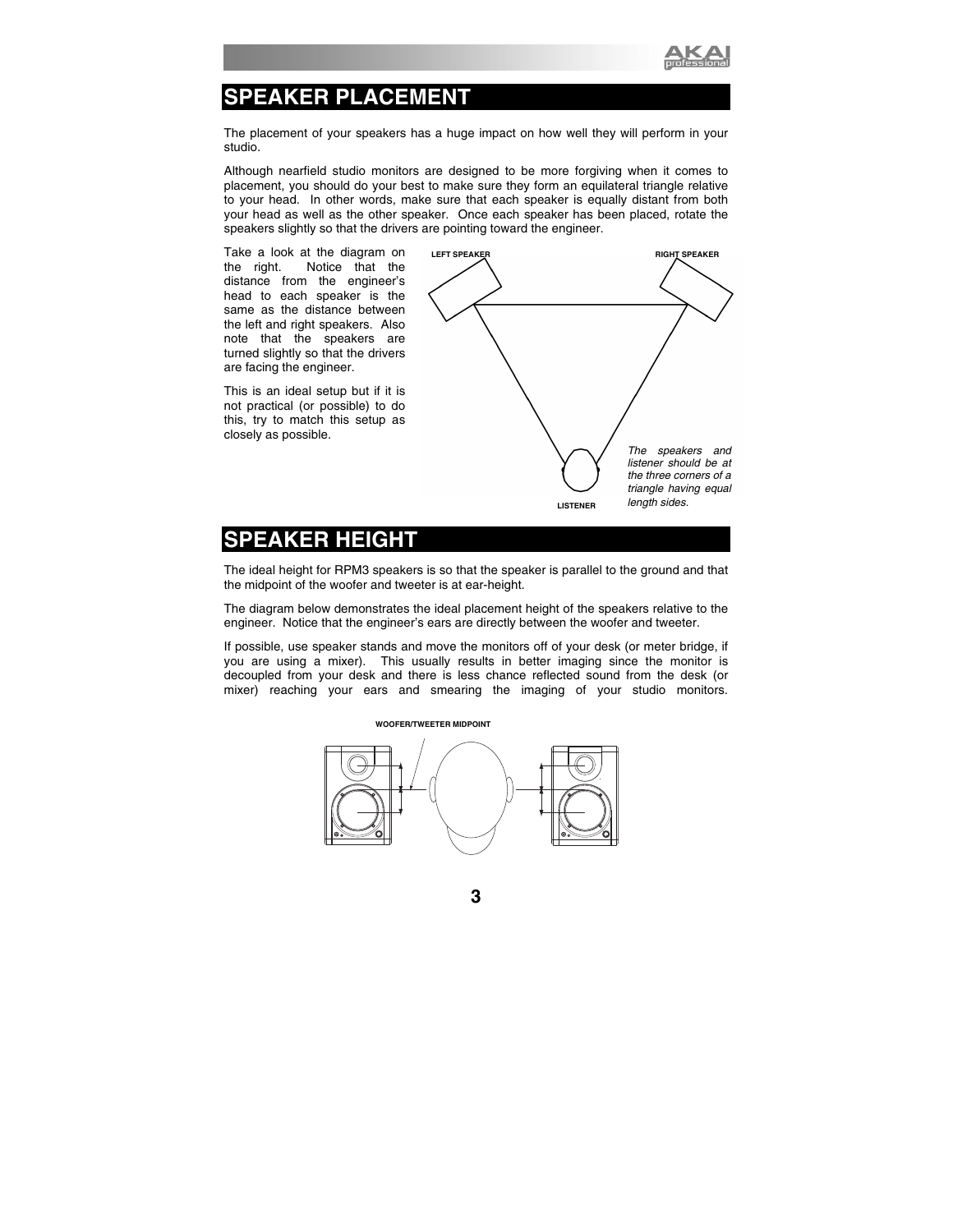

## **CONFIGURATION UNDER WINDOWS**

The RPM3 speakers are plug-and-play under Windows XP/Vista so there is no special driver installation necessary. Simply power on the speakers, connect them to your Simply power on the speakers, connect them to your computer's USB port and all the necessary drivers will be automatically installed.



When you first plug the speakers into your computer, you will see a few messages similar to the one shown on the left. Allow the process to complete.

> Once the process has completed, you will see the message displayed on the left. Your speakers are message displayed on the left. now ready to use.

|        | 2)<br><b>Sounds and Audio Devices Properties</b> |
|--------|--------------------------------------------------|
| Volume | Audio<br>Sounds<br>Vnice<br>Hardware             |
|        | Sound playback                                   |
|        | Default device:                                  |
|        | USB Audio CODEC                                  |
|        | Advanced<br>Volume                               |
|        | Sound recording                                  |
|        | Default device:                                  |
|        | <b>LISB Audio CODEC</b>                          |
|        | Advanced<br>Volume                               |
|        | MIDI music playback                              |
|        | Default device:                                  |
|        | Microsoft GS Wavetable SW Synth                  |
|        | About<br>Volume                                  |
|        | Use only default devices                         |
|        | OK<br>Cancel<br>Apply                            |

You may choose to use the RPM3 speakers as the default audio output for your computer. To access your computer's default audio preferences, go to **Start ▶ Control Panel ▶ Sounds and Audio Devices** and click on the Audio tab**.** 

You will see the screen displayed on the left.

To select the speakers as the default playback device, choose **USB Audio CODEC** under **Sound Playback**.

To select the speakers as the default recording device, choose **USB Audio CODEC** under **Sound Recording**.

*Tip: While in Sounds and Audio Devices, we recommend turning off Windows system sounds so they do not interfere with your audio while in the middle of a session. You can do this by clicking on the Sounds tab and selecting No Sounds under the Sound Scheme pull-down menu.* 

#### **ABOUT LATENCY & THIRD-PARTY ASIO DRIVERS**

"Latency" is the delay between the moment when audio is generated and the moment when you actually hear it. Higher latency means a longer delay.

The RPM3 speakers feature zero latency direct monitoring so you don't have to worry about latency when monitoring input sources connected to the rear of the speakers. However, latency may become an issue when using software synths and instruments.

Generally, you want to keep latency as low as possible while still allowing your equipment to operate without glitches. Latency and buffering is usually adjusted in your software's Preferences settings.

If you still experience too much latency or "lag" when using software synths and instruments, you might want to download one of the free and widely available ASIO (Audio Stream Input/Output) drivers from the Internet. In general, ASIO drivers may perform better and with lower latency since they create a more efficient communication between audio devices and software. You may download and install the free ASIO4ALL driver (PC) by visiting www.asio4all.com.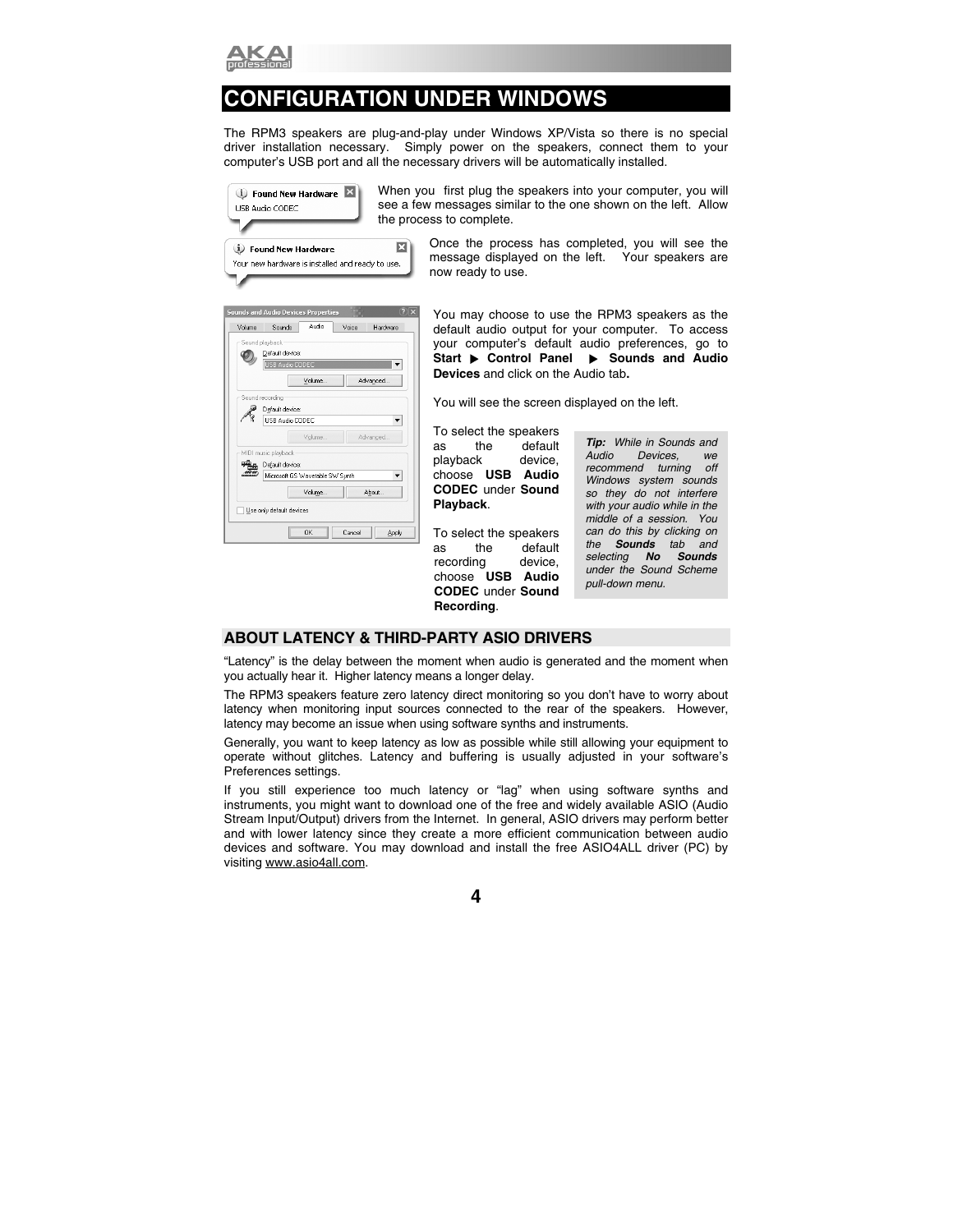

## **CONFIGURATION UNDER MAC OSX**

The RPM3 speakers are plug-and-play under Mac OSX so there is no special driver installation necessary. Simply power on the speakers, connect them to your computer's USB port and the speakers should be ready to use immediately.

|                                     |            |                          |               |           | <b>Audio Devices</b> |         | <b>MIDI Devices</b> |                   |              |           |                   |          |                   |
|-------------------------------------|------------|--------------------------|---------------|-----------|----------------------|---------|---------------------|-------------------|--------------|-----------|-------------------|----------|-------------------|
| <b>System Settings</b>              |            |                          |               |           |                      |         |                     |                   |              |           |                   |          |                   |
| Default Input:<br>V USB Audio CODEC |            | $\div$                   |               |           | Default Output:      |         |                     | V USB Audio CODEC |              |           |                   |          |                   |
|                                     |            |                          |               |           |                      |         | System Output:      |                   |              |           | V USB Audio CODEC |          | ÷                 |
| <b>Properties For:</b>              |            | V USB Audio CODEC        |               |           | ÷                    |         |                     |                   |              |           |                   |          | $\left( 2\right)$ |
| Clock Source:                       |            | Default                  |               |           | ÷                    |         | Configure Speakers  |                   |              |           |                   |          |                   |
| Audio Input                         |            |                          |               |           |                      |         | <b>Audio Output</b> |                   |              |           |                   |          |                   |
| Master Stream                       |            |                          | $\hat{\cdot}$ |           |                      |         | Master Stream       |                   |              |           | ÷                 |          |                   |
| Source:                             | Default    |                          |               |           | $\hat{\mathbf{v}}$   | Source: |                     |                   | ÷<br>Default |           |                   |          |                   |
| Format:                             | 44100.0 Hz | $\overline{\phantom{a}}$ | 2ch-16bit     |           | ÷                    |         | Format:             |                   | 44100.0 Hz   | $\bullet$ | 2ch-16bit         |          | ÷                 |
| Volume Slider<br>Ch                 |            | Value                    | dB            | Mute Thru |                      | Ch      | Volume Slider       |                   |              |           | Value             | dB       | Mute              |
| м<br>$\leftrightarrow$              |            | n/a                      | n/a           | ⊟         | ▣                    | м       | ≏                   |                   |              |           | n/a               | n/a      | 冊                 |
| $\ominus$<br>⇔                      |            | n/a                      | n/4           | 曲         | A                    |         |                     |                   |              |           | 1.00              | 0.00     | A                 |
| 2                                   |            | n/a                      | n/2           |           | ▣                    | 2       |                     |                   |              |           | 1.00              | $0.00 -$ | ▣                 |

You may choose to use the RPM3 speakers as the default audio output for your computer. To access your computer's default audio preferences, go to **Applications** X **Utilities** and double-click **Audio MIDI Setup**.

Under the **Audio Devices** tab, select **USB Audio CODEC** as the default system input and output.

## **CONFIGURING YOUR DAW**

Below are some tips on configuring your DAW to work with the speakers.

#### **PLAYBACK**

You may need to make sure that the speakers are enabled as an audio output device in your DAW, if you have not set them to be the default system audio output. This is usually done in the application's **Preferences** dialog.

#### **RECORDING**

As you may have noticed, there are several inputs on the rear panel of the left speaker. These inputs allow you to record external sound sources directly into your computer. Note that the three sets of inputs are summed together before entering your computer as a stereo track. Therefore, it's important to ensure that the volume of the input signal does not clip when using multiple external devices simultaneously.

To record from the inputs, make sure that the speakers are enabled as an audio input device in your DAW. This is usually done in the application's **Preferences** dialog.

*IMPORTANT: Make sure that software monitoring is turned off when recording from external sound sources. Otherwise, you may get feedback and distortion. To turn off monitoring* on *recording channel, you can simply mute the channel in your software.*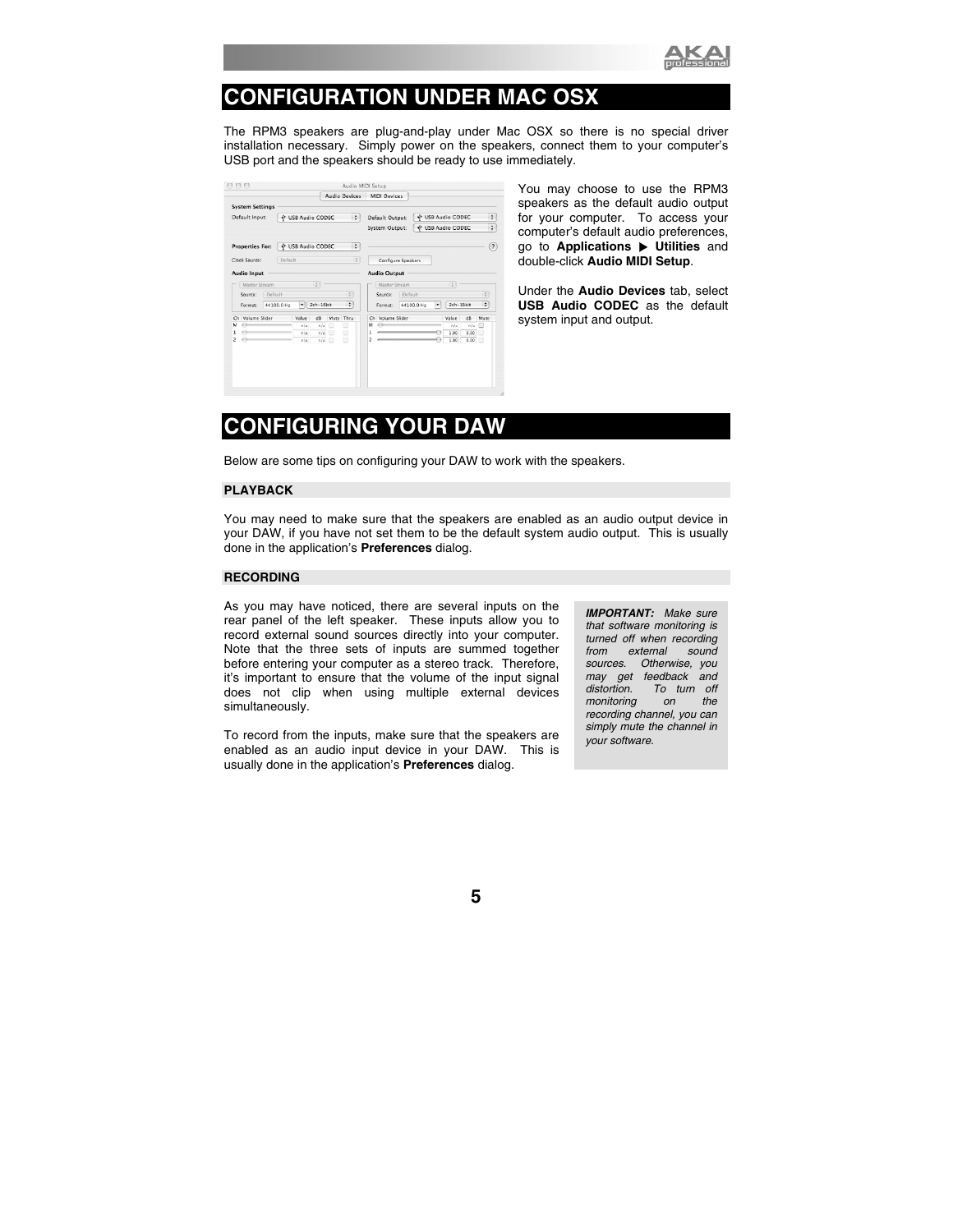

## **TROUBLESHOOTING**

Please refer to the following list of common troubleshooting scenarios if you run into problems.

| <b>PROBLEM</b>                                                           | <b>CAUSE</b>                                                                      | <b>SOLUTION</b>                                                                                                                                                                                                                                             |
|--------------------------------------------------------------------------|-----------------------------------------------------------------------------------|-------------------------------------------------------------------------------------------------------------------------------------------------------------------------------------------------------------------------------------------------------------|
| Speakers do not work.                                                    | Speakers not plugged in.                                                          | Make sure that the speakers<br>are<br>connected to a live power source.                                                                                                                                                                                     |
|                                                                          | Speakers not turned on.                                                           | Make sure that the speakers are turned<br>on. The blue LED will be illuminated<br>while the speakers are on.                                                                                                                                                |
|                                                                          | Speakers not connected to<br>computer.                                            | Make sure that the speakers are<br>connected to a functioning USB port on<br>your computer.                                                                                                                                                                 |
|                                                                          | Problem is caused by use of a<br>hub.                                             | We strongly recommend that you avoid<br>using USB hubs and connect the<br>speakers directly to your computer.                                                                                                                                               |
|                                                                          | Headphones are plugged in.                                                        | Remember that while the heaphones<br>are plugged in, the speakers will not<br><b>Disconnect</b><br>output<br>audio.<br>the<br>headphones if you would like to listen<br>through the speakers.                                                               |
|                                                                          | Volume is all the way at<br>minimum                                               | Turn up the volume knob on the front to<br>a suitable level.                                                                                                                                                                                                |
| I am only hearing audio from<br>the left speaker.                        | Right speaker not connected.                                                      | Make sure that the right speaker is<br>connected to the left speaker with the<br>included 1/8" cable.                                                                                                                                                       |
| I am experiencing distortion<br>when recording from external<br>sources. | Gain levels of your<br>input<br>sources are too hot.                              | Turn down the audio level of your input<br>sources. This is extrenely important<br>when using multiple sources, as the<br>inputs on the rear panel of the speakers<br>be summed together<br>will<br>before<br>entering your computer.                       |
|                                                                          | Software monitoring has not<br>been truned off and is causing<br>a feedback loop. | software<br>Make<br>sure<br>that<br>your<br>monitoring is turned off when recording<br>external<br>sources<br>from<br>to<br>avoid<br>feedback and distortion.                                                                                               |
| I am experiencing a lot of<br>latency or "lag".                          | Buffer size in your software is<br>set too high.                                  | Set the buffer size to a lower value.<br>This is usually done in your software's<br>Audio settings or perferences.                                                                                                                                          |
|                                                                          | The<br>class-compliant<br>audio<br>drivers are insufficient.                      | Download the free ASIO4ALL driver<br>from www.asio4all.com. It may help<br>achieve better results under extremely<br>low latency settings.                                                                                                                  |
| am<br>experiencing<br>audio<br>dropouts and glitches.                    | Buffer size in your software is<br>set too low.                                   | Exteremely low buffer sizes can result<br>in your computer working harder than it<br>can, causing unwanted dropouts and<br>glitches. Select a higher buffer size in<br>your software to avoid this.                                                         |
| My software DAW<br>is not<br>"seeing" the speakers.                      | Speakers<br>were<br>connected<br>after the software was started.                  | Some configurations require that audio<br>and MIDI devices are connected prior<br>to starting any software applications<br>with which you may wish to use the<br>devices. Try restarting the application<br>with the speakers plugged in and<br>powered on. |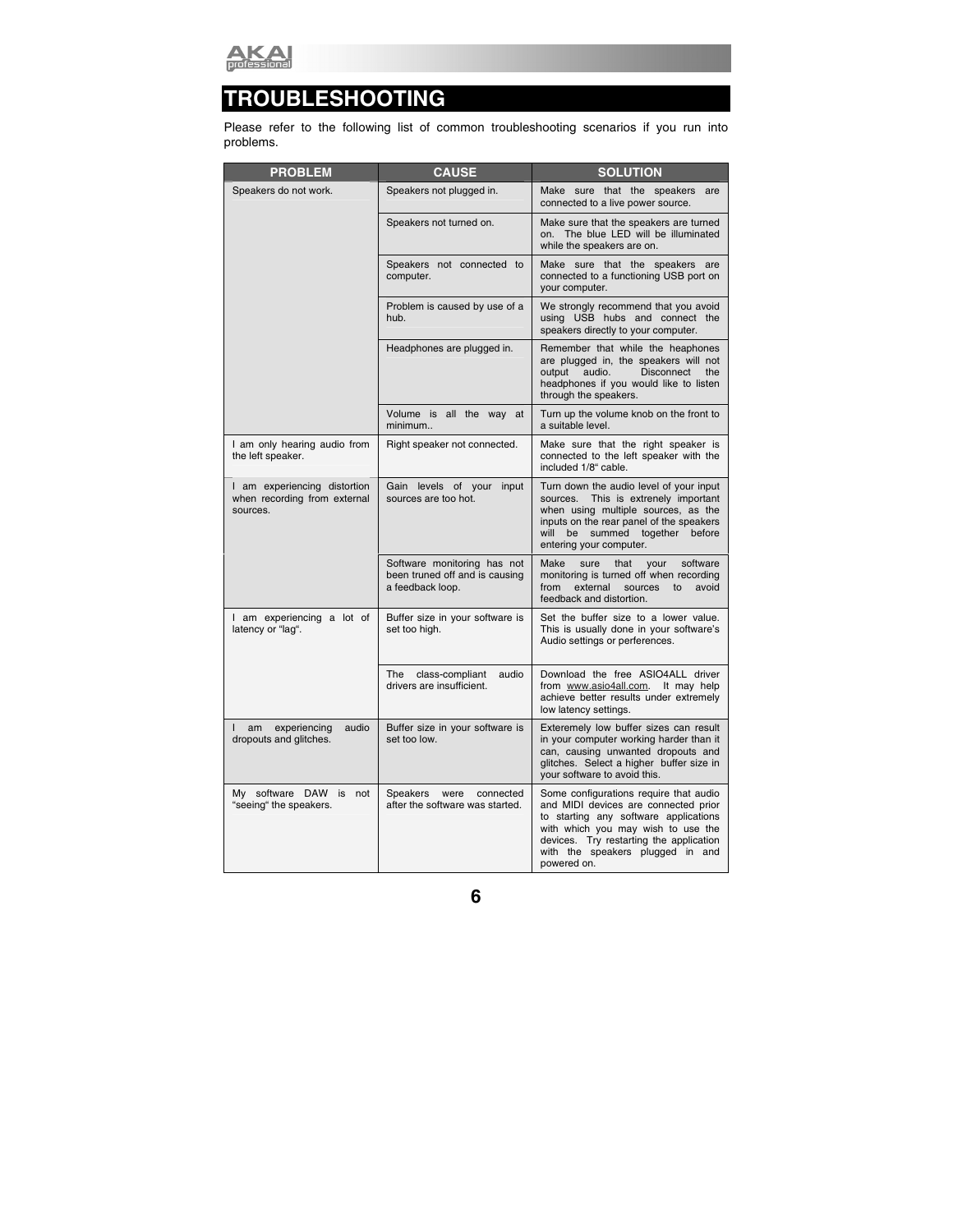

## **TECHNICAL SPECIFICATIONS**

**Woofer:** 3" lightweight, magnetically-shielded, polypropylene cone with rubber surround and high power handling voice coil. 4 Ohm impedance.

- **Tweeter:** 1" silk dome
- Frequency Response: 80 Hz 20 kHz **Bass Boost:** 4.8dB at 100Hz

**Power:** 10 W per channel RMS

**Signal-to-Noise Ratio:** 88dB weighted

**Inputs:** 1/4" TS, RCA, 1/8" Stereo, USB1.1

**Input Impedance:** 20k ohms

**DAC/ADC** 16 bit delta sigma, 44.1kHz or 48kHz sampling

**Dimensions (W x H x D):** 6.0" x 5.0" x 7.5" / 15.3 cm x 12.7 cm x 19.0 cm

rate

**Net Weight (total):** 7.5 lbs / 3.4 kg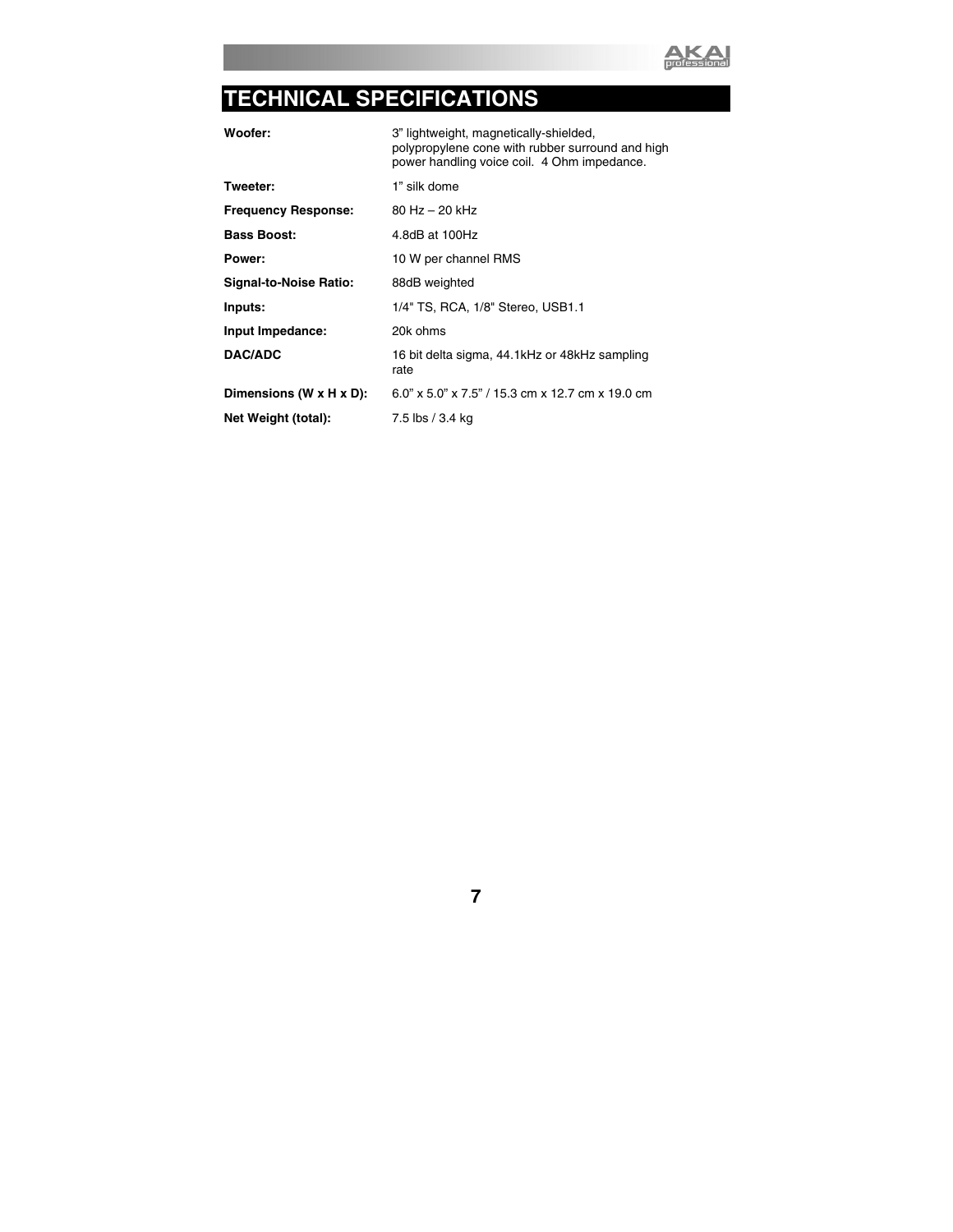

## **CONTENIDO DE LA CAJA**

Asegúrese que la caja contiene todos los siguientes artículos:

- Altavoces RPM3
- Cable de alimentación
- Cable USB
- Cable de  $1/8$ " (3.175 mm)
- **Manual de instalación rápida**
- **Información de Seguridad y** Garantía

#### **¡LEA LA INFORMACIÓN DE SEGURIDAD Y GARANTÍA ANTES DE USAR EL PRESENTE PRODUCTO!**

## **DIAGRAMA DE CONEXIÓN**

Refiérase al escenario posible de conexión para conectar sus altavoces RPM3.

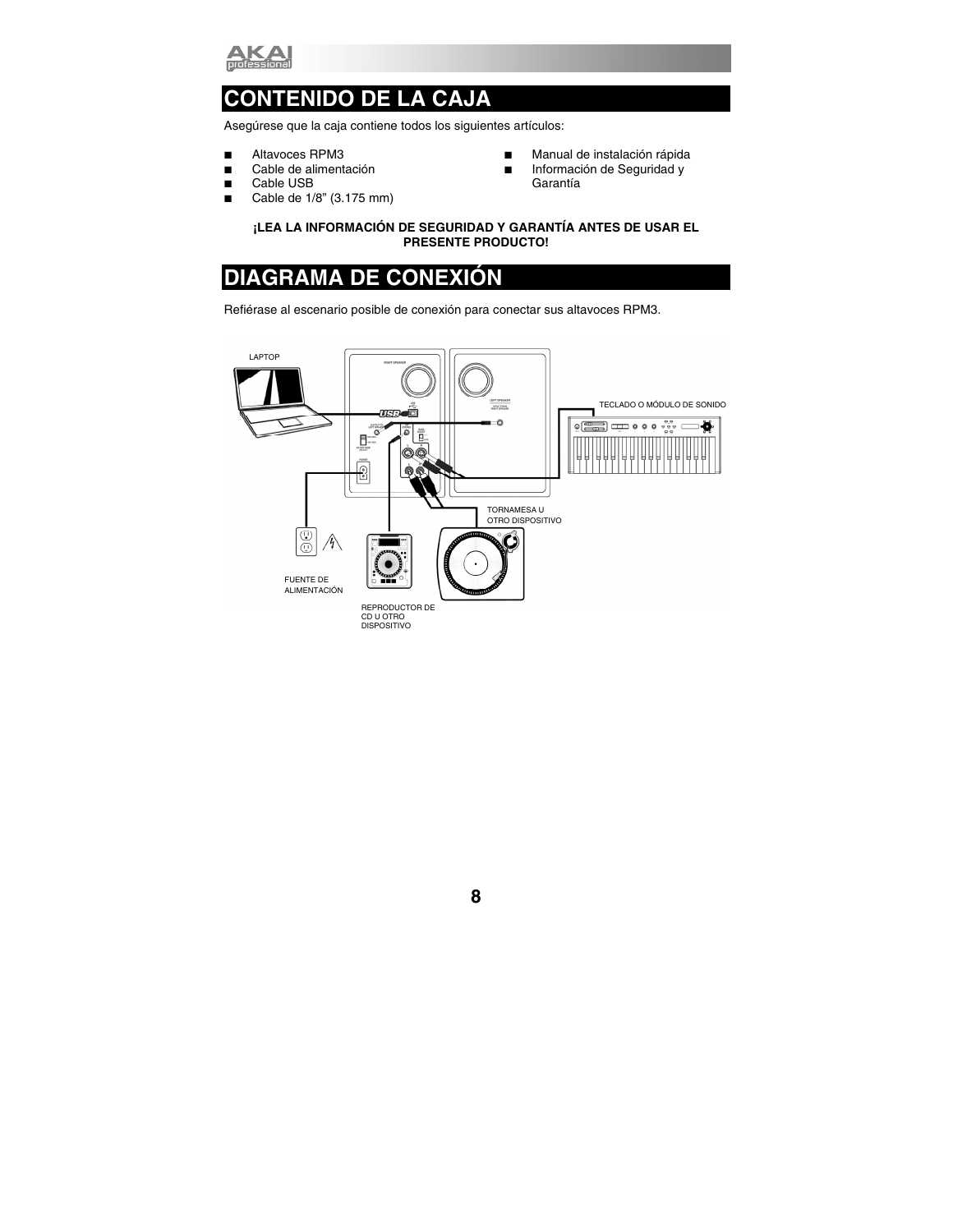

## **DESCRIPCIÓN DEL PANEL FRONTAL**

- 1. **VOL/POWER** Esta perilla se usa para encender los altavoces y para ajustar su volumen. Para encenderlos, simplemente gire la perilla; usted sentirá un click cuando encienda los altavoces. Una luz LED azul a la izquierda del altavoz se iluminará. Para apagarlo, simplemente gire la perilla de volumen completamente hacia abajo; el LED azul se apagará, indicándole que los altavoces han sido apagados.
- 2. **AUDÍFONOS** Conecte la clavija de 1/8" (3.175 mm) de sus audífonos a esta salida para escuchar la mezcla a través de sus audífonos. Observe que mientras los audífonos están conectados, usted no podrá escuchar ningún sonido de sus hasta que los audífonos hayan sido desconectados.

**ALTAVOZ DERECHO** 



### **DESCRIPCIÓN DEL PANEL POSTER**

- 1. **POWER** Use el cable de alimentación incluido para conectar los altavoces a una fuente de alimentación viva. Asegúrese que su selector de Voltaje de Corriente Alterna (vea el elemento #2 debajo) esté ajustado al voltaje correcto para su país.
- 2. **AC VOLTAGE SELECTOR** Este interruptor de 2 posiciones selecciona el voltaje de CA para el altavoz. Los usuarios de los Estados Unidos deben colocar este interruptor en la posición "100-120V", mientras que los usuarios del Reino Unido y la mayoría de los usuarios de Europa deberán colocar este interruptor en la posición "220- 240V".
- 3. **OUTPUT TO LEFT SPEAKER**  Esta es la conexión de sonido al altavoz izquierdo. Use el cable de 1/8" (3.175 mm) incluido para conectar el altavoz derecho al altavoz izquierdo.
- 4. **USB (1.1)**  Use el cable USB incluido para conectar el sistema de altavoces a su computadora. Observe que los altavoces RPM3 son dispositivos Plug-and-Play, por lo que no requieren de la instalación de controladores adicionales; estos altavoces suelen estar listos en cuanto se les conecta.
- 5. **1/8" STEREO INPUT**  Use un cable estéreo de 1/8" (3.175 mm) (no incluído) para conectar fuentes externas de sonido a esta entrada.
- 6. **1/4" TS INPUTS**  Use cables TS de 1/4" (6.4 mm, no incluídos) para conectar fuentes de sonido externas a estas entradas.
- 7. **RCA INPUTS** Use un cable RCA estéreo (no incluído) para conectar fuentes de sonido externas a estas entradas.
- 8. **BASS BOOST**  Este interruptor de 2 posiciones le permite enfatizar las frecuencias bajas de los altavoces.



*Si experimenta problemas al conectar los altavoces a través de un concentrador USB, se recomienda conectar los altavoces directamente a su computadora.* 

*Las tres opciones de entrada mezclan juntas como un par estéreo cuando grabe sus fuentes externas en su computadora.*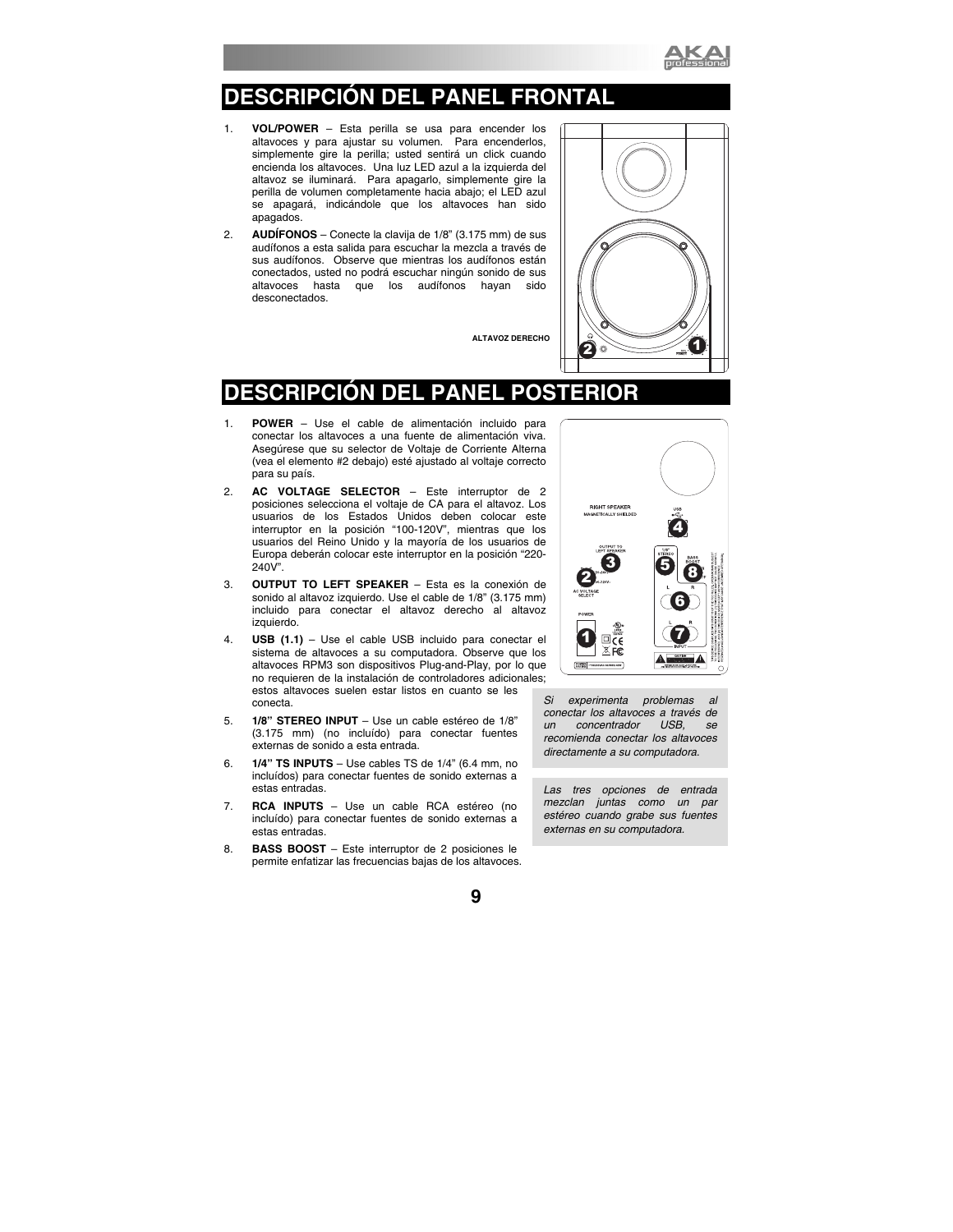

## **COLOCACIÓN DE ALTAVOCES**

La colocación de sus altavoces tiene un gran impacto en el desempeño que tendrán en su estudio.

Aunque los monitores de estudio están diseñados para ser mas complacientes en lo que toca a su colocación, usted debe asegurarse de que formen un triángulo equilátero con respecto a su cabeza. En otras palabras, asegúrese de que cada altavoz esté colocado a la misma distancia de su cabeza y del otro altavoz. Una vez que cada altavoz ha sido colocado, gire los altavoces ligeramente de modo que los drivers apunten hacia le ingeniero.

Observe el diagrama a la derecha; vea que la distancia de la cabeza del ingeniero con respecto a cada altavoz es la misma distancia que hay entre los altavoces derecho e izquierdo. Observe también que los altavoces están ligeramente girados, de manera que los drivers quedan frente al ingeniero.

Esta sería la colocación ideal, pero si no es práctica (o posible) realizarla, trate de emular este montaje tanto como pueda.



### **ALTURA DE LOS ALTAVOCES**

La altura ideal para los altavoces RPM3 debe ser tal que el altavoz este paralelo al piso, y que el punto medio del woofer y del tweeter este a la altura de los oídos.

El siguiente diagrama muestra la altura ideal de la colocación de los altavoces con respecto al ingeniero. Observe que los oídos del ingeniero están directamente entre el woofer y el tweeter.

De ser posible, use soportes para los altavoces, retirando los monitores de su escritorio (o puente de medición, si está usando una mezcladora). Esto usualmente redunda en una mejor imagen de sonido, pues el monitor está desacoplado de su escritorio y hay menos posibilidades de que sonidos reflejados de su escritorio (o mezcladora) lleguen a sus oídos y afecten la calidad de imagen del sonido de sus monitores.

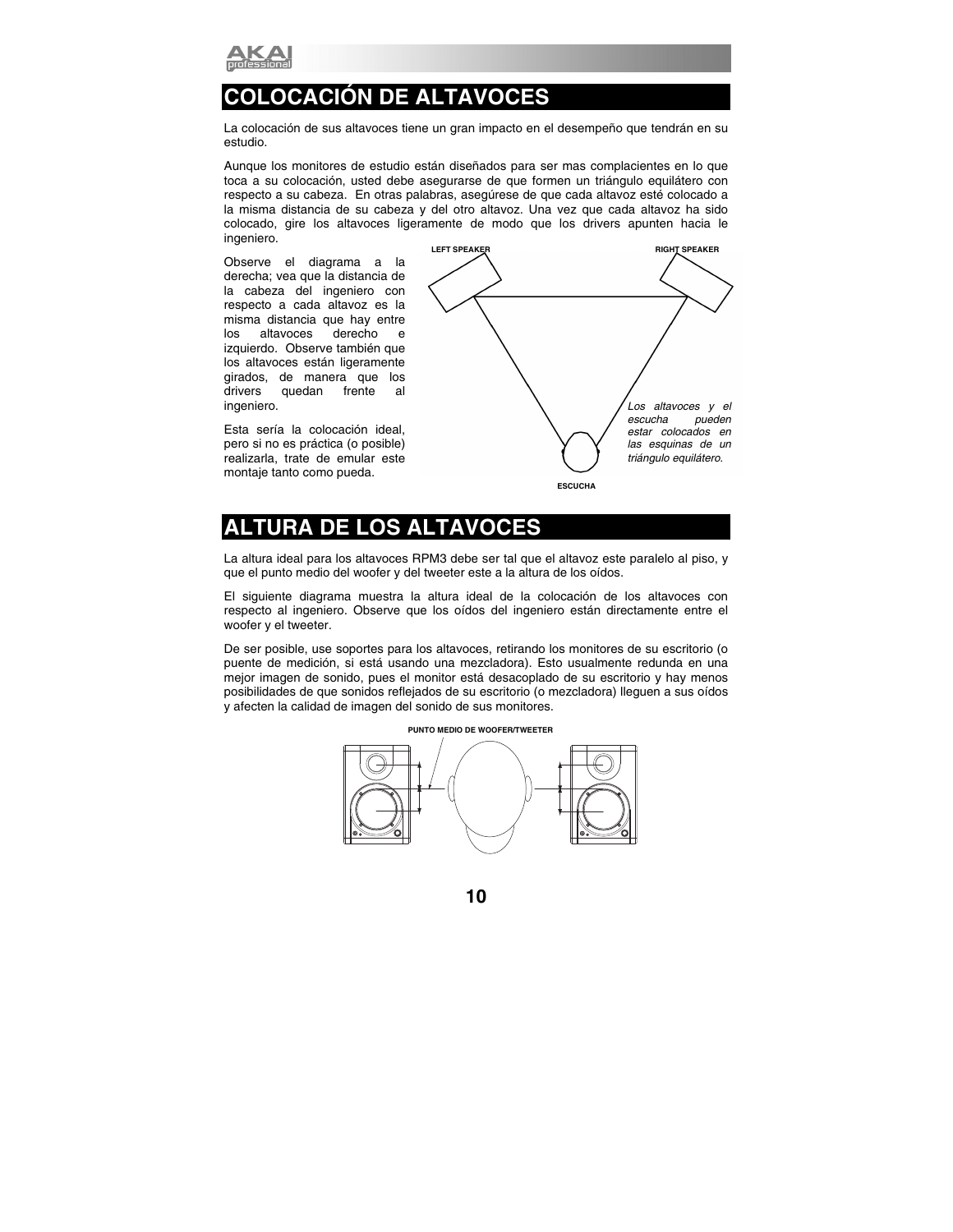

## **CONFIGURACIÓN EN WINDOWS**

Los altavoces RPM3 son del tipo "plug-and-play" bajo Windows XP/Vista, por lo que no se requiere instalar ningún controlador especial. Simplemente encienda los altavoces, conéctelos a algún puerto USB de su computadora, y los controladores necesarios se instalarán automáticamente.



La primera vez que conecte sus altavoces a su computadora, verá unos cuantos mensajes similares al mostrado a la izquierda. Permita que se complete el proceso.

> Una vez que el proceso ha sido completado, verá el mensaje mostrado a la izquierda. Entonces, sus altavoces estarán listos para ser usados.

| Volume | Audio<br>Sounds<br>Voice        | Hardware |
|--------|---------------------------------|----------|
|        | Sound playback                  |          |
|        | Default device:                 |          |
|        | USB Audio CODEC                 |          |
|        | Volume<br>Advanced              |          |
|        | Sound recording                 |          |
|        | Default device:                 |          |
|        | USB Audio CODEC                 |          |
|        |                                 |          |
|        | Advanced<br>Volume              |          |
|        | MIDI music playback             |          |
|        | Default device:                 |          |
|        | Microsoft GS Wavetable SW Synth |          |
|        |                                 |          |
|        |                                 |          |
|        | About<br>Volume                 |          |
|        | Use only default devices        |          |

Usted puede elegir usar los altavoces RPM3 como los altavoces estándar para su computadora. Para acceder a las preferencias estándar de sonido de su computadora, **vaya a Start**  $\triangleright$  **Control Panel**  $\triangleright$  **Sounds and Audio Devices** y de click en la pestaña de Audio**.** 

Usted vera la pantalla mostrada a la izquierda.

Para seleccionar estos altavoces como el dispositivo de sonido estándar, elija **USB Audio CODEC** bajo **Sound Playback**.

Para seleccionar estos altavoces como el dispositivo de grabación estándar, elija **USB Audio CODEC** bajo **Sound Recording**.

*Tip: Recomendamos desactivar la opción de sonidos de sistema de Windows bajo Sounds and Audio Devices, de modo que no interfieran con el audio a la mitad de una sesión. Puede hacer esto dando click en la pestaña Sounds y seleccionando Sin sonido bajo el menpu Sound Scheme* 

#### **RESPECTO A LA LATENCIA Y LOS CONTROLADORES ASIO DE TERCEROS**

La "latencia" es la demora entre el momento en que se genera el audio y el momento en que realmente usted lo escucha. Una mayor latencia implica un mayor retraso.

Los altavoces RPM3 cuentan con un monitoreo directo de cero latencia, de modo que usted no debe preocuparse respecto a la latencia cuando esté monitoreando fuentes de sonido conectadas a los altavoces. Sin embargo, la latencia puede ser un problema cuando se usan sintetizadores e instrumentos virtuales de software.

Generalmente, es deseable mantener la latencia tan baja como se pueda, permitiendo al equipo operar sin errores. La latencia y el buffering usualmente se ajustan en la sección de Preferencias de su software.

Si usted sigue experimentado demasiada latencia o "retraso" cuando usa sintetizadores o instrumentos virtuales, usted puede descargar alguno de los muchos controladores ASIO (Audio Stream Input/Output, Entrada/Salida de flujo de audio) gratuitos que se encuentran disponibles en Internet. En general, los controladores ASIO contribuyen a un mejor desempeño y una menor latencia, pues crean una comunicación más eficiente entre los dispositivos de audio y el software. Usted puede descargar el controlador gratuito ASIO4ALL (para PC) ubicado en www.asio4all.com.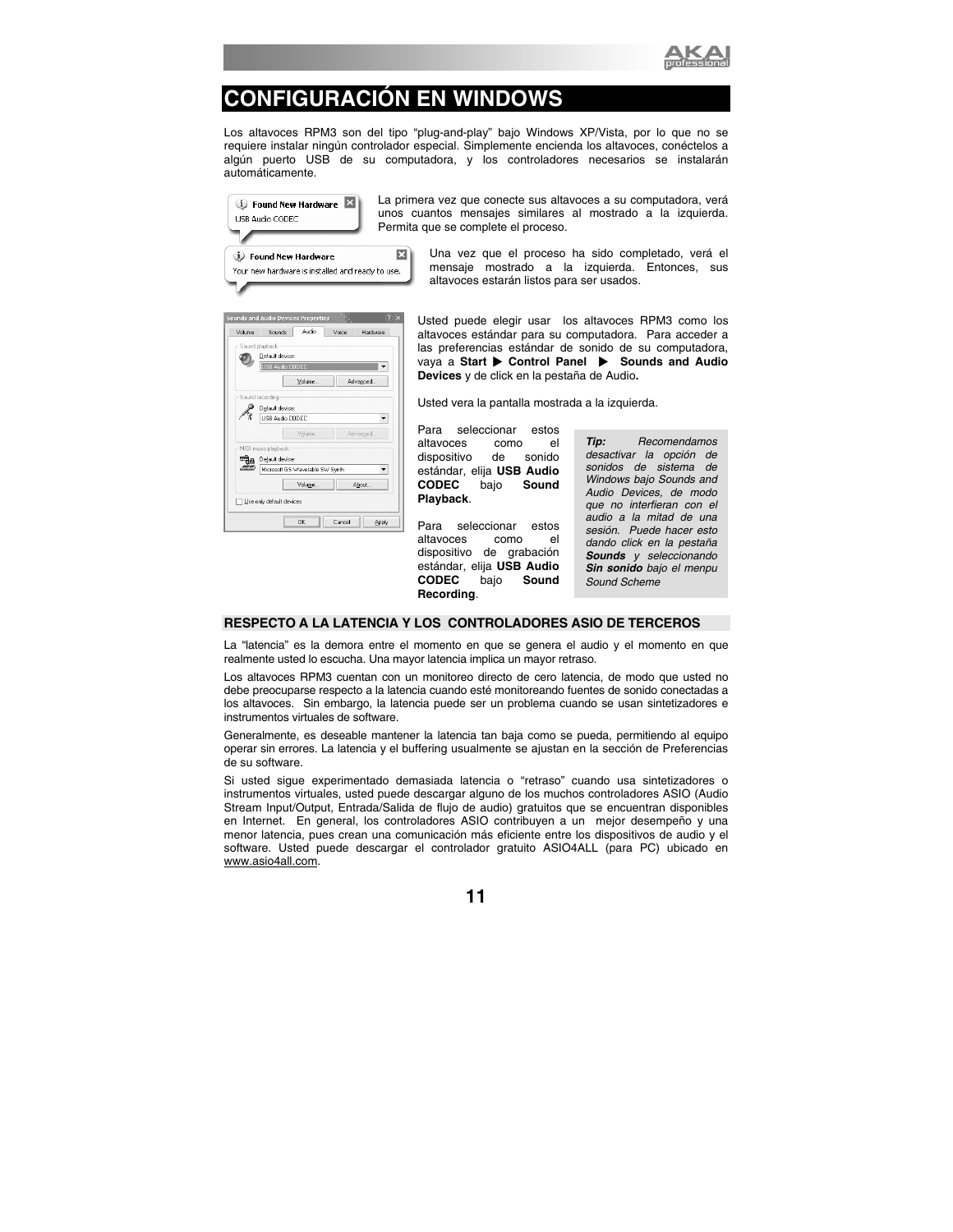

## **CONFIGURACIÓN EN MAC OSX**

Los altavoces RPM3 son dispositivos tipo "plug-and-play" en el sistema operativo Mac OSX, por lo que no es necesario instalar ningún controlador especial. Simplemente encienda los altavoces en algún puerto USB de su computadora, y podrá usar sus

|                          |                        |   | <b>Audio Devices</b> |    | <b>MIDI Devices</b> |         |            |   |                      |      |                   |
|--------------------------|------------------------|---|----------------------|----|---------------------|---------|------------|---|----------------------|------|-------------------|
| <b>System Settings</b>   |                        |   |                      |    |                     |         |            |   |                      |      |                   |
| Default Input:           | V USB Audio CODEC      |   | $\ddot{\cdot}$       |    | Default Output:     |         |            |   | V USB Audio CODEC    |      | ÷                 |
|                          |                        |   |                      |    | System Output:      |         |            |   | V USB Audio CODEC    |      | ÷                 |
| <b>Properties For:</b>   | V USB Audio CODEC      |   | ÷                    |    |                     |         |            |   |                      |      | $\left( 2\right)$ |
| Default<br>Clock Source: |                        |   | ÷                    |    | Configure Speakers  |         |            |   |                      |      |                   |
| Audio Input              |                        |   |                      |    | <b>Audio Output</b> |         |            |   |                      |      |                   |
| Master Stream            | $\ddot{\phantom{a}}$   |   |                      |    | Master Stream       |         |            |   | $\ddot{\phantom{1}}$ |      |                   |
| Default<br>Source:       |                        |   | $\hat{\mathbf{v}}$   |    | Source:             | Default |            |   |                      |      | ÷                 |
| 44100.0 Hz<br>Format:    | $2ch-16bit$<br>$\cdot$ |   | $\ddot{\cdot}$       |    | Format:             |         | 44100.0 Hz | ۰ | $2ch-16bit$          |      | ٠                 |
| Volume Slider<br>Ch      | Value<br>dB            |   | Mute Thru            | Ch | Volume Slider       |         |            |   | Value                | dB   | Mute              |
| ⇔<br>M                   | n/a<br>n/a             | m | ▣                    | м  |                     |         |            |   | n/a                  | n/a  | ▣                 |
| $\ominus$<br>⇔<br>2      | n/4<br>n/a             | 冊 | A<br>▣               | 2  |                     |         |            |   | 1.00<br>1.00         | 0.00 | A                 |
|                          | n/2<br>n/a             | ▣ |                      |    |                     |         |            |   |                      | 0.00 |                   |
|                          |                        |   |                      |    |                     |         |            |   |                      |      |                   |
|                          |                        |   |                      |    |                     |         |            |   |                      |      |                   |
|                          |                        |   |                      |    |                     |         |            |   |                      |      |                   |

altavoces de inmediato.

Usted puede elegir usar los altavoces RPM3 como la salida estándar de sonido de su computadora. Para acceder a las preferencias de sonido de su computadora, vaya a **Applications** X **Utilities** y de doble click en **Audio MIDI Setup**.

Bajo la pestaña **Audio Devices**, seleccione **USB Audio CODEC** como el modo de entrada y salida estándar de sonido de su sistema.

## **CONFIGURACIÓN DE SU DAW**

A continuación se ofrecen algunos tipos para configurar su DAW con los altavoces.

#### **REPRODUCCIÓN**

Asegúrese de que los altavoces están habilitados como un dispositivo de salida de audio en su DAW; de no ser así, configúrelos como la salida de audio estándar de su sistema. Esto usualmente se hace en el diálogo de **Preferencias** de la aplicación.

#### **GRABACIÓN**

Como usted habrá observado, hay diversas entradas en el panel posterior del altavoz izquierdo. Estas entradas le permiten grabar fuentes de sonido directamente en su computadora. Observe que los tres juegos de entradas se combinan en una pista estéreo antes de entrar a su computadora. Por lo tanto, es importante asegurarse de que el volumen de la señal de entrada no se trunque cuando se usen múltiples dispositivos externos simultáneamente.

Para grabar de las entradas, asegúrese que los altavoces están habilitados como dispositivos de entrada de audio en su DAW. Esto se hace en el diálogo **Preferencias**.

*IMPORTANTE: Asegúrese que el software de monitoreo esté apagado cuando grabe de fuentes de sonido externas. De otro modo, puede tener feedback y distorsión. Ära apagar el monitoreo en el canal de grabación, simplemente oprima MUTE en el canal de su software.*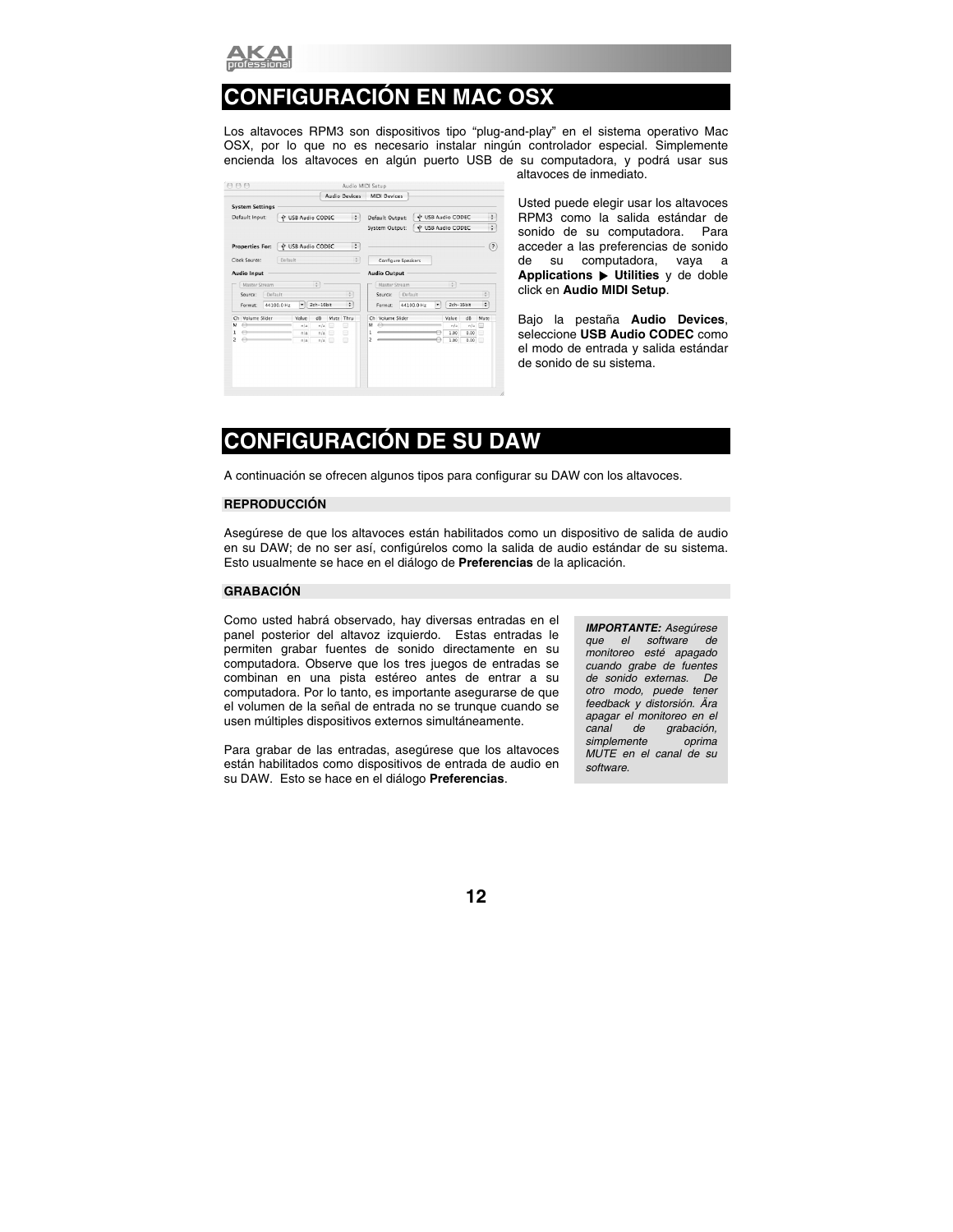

# **SOLUCIÓN DE PROBLEMAS**

Por favor consulte la siguiente lista de escenarios si se le presenta algún problema.

| <b>PROBLEMA</b>                                                           | <b>CAUSA</b>                                                                              | <b>SOLUCIÓN</b>                                                                                                                                                                                                                                  |
|---------------------------------------------------------------------------|-------------------------------------------------------------------------------------------|--------------------------------------------------------------------------------------------------------------------------------------------------------------------------------------------------------------------------------------------------|
| Los altavoces no funcionan.                                               | están<br>Los<br>altavoces<br>no<br>conectados.                                            | que los altavoces<br>Aseqúrese<br>están<br>conectados a una toma de corriente viva.                                                                                                                                                              |
|                                                                           | Los<br>altavoces<br>están<br>no<br>encendidos.                                            | Revise<br>estén<br>que<br>los<br>altavoces<br>encendidos. El LED azul se prende cuando<br>están encendidos.                                                                                                                                      |
|                                                                           | Los<br>están<br>altavoces<br>no<br>conectados a la computadora.                           | Asegúrese que<br>los altavoces<br>estén<br>conectados a un puerto USB funcional de<br>su computadora.                                                                                                                                            |
|                                                                           | El problema es provocado por el<br>uso de un concentrador.                                | Recomendamos ampliamente evitar el uso<br>concentradores USB, así como<br>de<br>conectar los altavoces directamente a su<br>computadora.                                                                                                         |
|                                                                           | Los audífonos están conectados                                                            | Recuerde que si los audífonos están<br>conectados, los altavoces no emiten<br>sonido. Desconecte los audífonos si desea<br>escuchar a través de los altavoces.                                                                                   |
|                                                                           | El volumen está en su nivel<br>mínimo.                                                    | Suba el volumen a un nivel adecuado.                                                                                                                                                                                                             |
| Solamente escucho sonido en el<br>altavoz izquierdo.                      | El altavoz derecho no está<br>conectado.                                                  | Asegúrese que el altavoz derecho está<br>conectado al altavoz izquierdo a través del<br>cable incluido de 1/8" (3.175 mm).                                                                                                                       |
| Estoy experimentando distorsión<br>cuando grabo de diferentes<br>fuentes. | Los niveles de ganancia de sus<br>de<br>entrada<br>fuentes<br>son<br>demasiado calientes. | Reduzca el nivel de sonido de sus fuentes<br>de entrada. Esto es muy importante<br>cuando use múltiples fuentes, ya que las<br>entradas posteriores se sumarán antes de<br>entrar a su computadora.                                              |
|                                                                           | El monitoreo por software ha<br>sido apagado y está provocando<br>un loop de feedback.    | Asegúrese que su software de monitoreo<br>esté apagado cuando grabe de fuentes<br>externas para evitar el feedback y la<br>distorsión.                                                                                                           |
| Estoy<br>experimentando<br>demasiada latencia o "lag".                    | El tamaño del buffer en su<br>software es demasiado grande.                               | Reduzca el valor del tamaño de su buffer.<br>Esto usualmente se hace en la sección de<br>Preferencias de su software de audio.                                                                                                                   |
|                                                                           | Los controladores de sonido no<br>non adecuados.                                          | Descargue<br>el<br>controlador<br>gratuito<br>ASIO4ALL de www.asio4all.com. Podría<br>lograr mejores resultados bajo ajustes de<br>latencia extremadamente bajos.                                                                                |
| Estoy experimentando caídas de<br>sonido y errores.                       | El tamaño del buffer definido en<br>su software es demasiado bajo.                        | Un tamaño de buffer muy bajo puede<br>provocar que su computadora trabaje más<br>de lo debido, causando caídas y errores.<br>Defina un tamaño de buffer mayor en su<br>software para evitar esto.                                                |
| El DAW de mi software no esta<br>"viendo" los altavoces.                  | Los altavoces fueron conectados<br>después de que se inició el<br>software.               | Algunas configuraciones requieren que los<br>dispositivos de sonido MIDI se conecten<br>antes de iniciar cualquier software con el<br>que se quiera usar el dispositivo. Reinicie<br>la aplicación con los altavoces conectados<br>v encendidos. |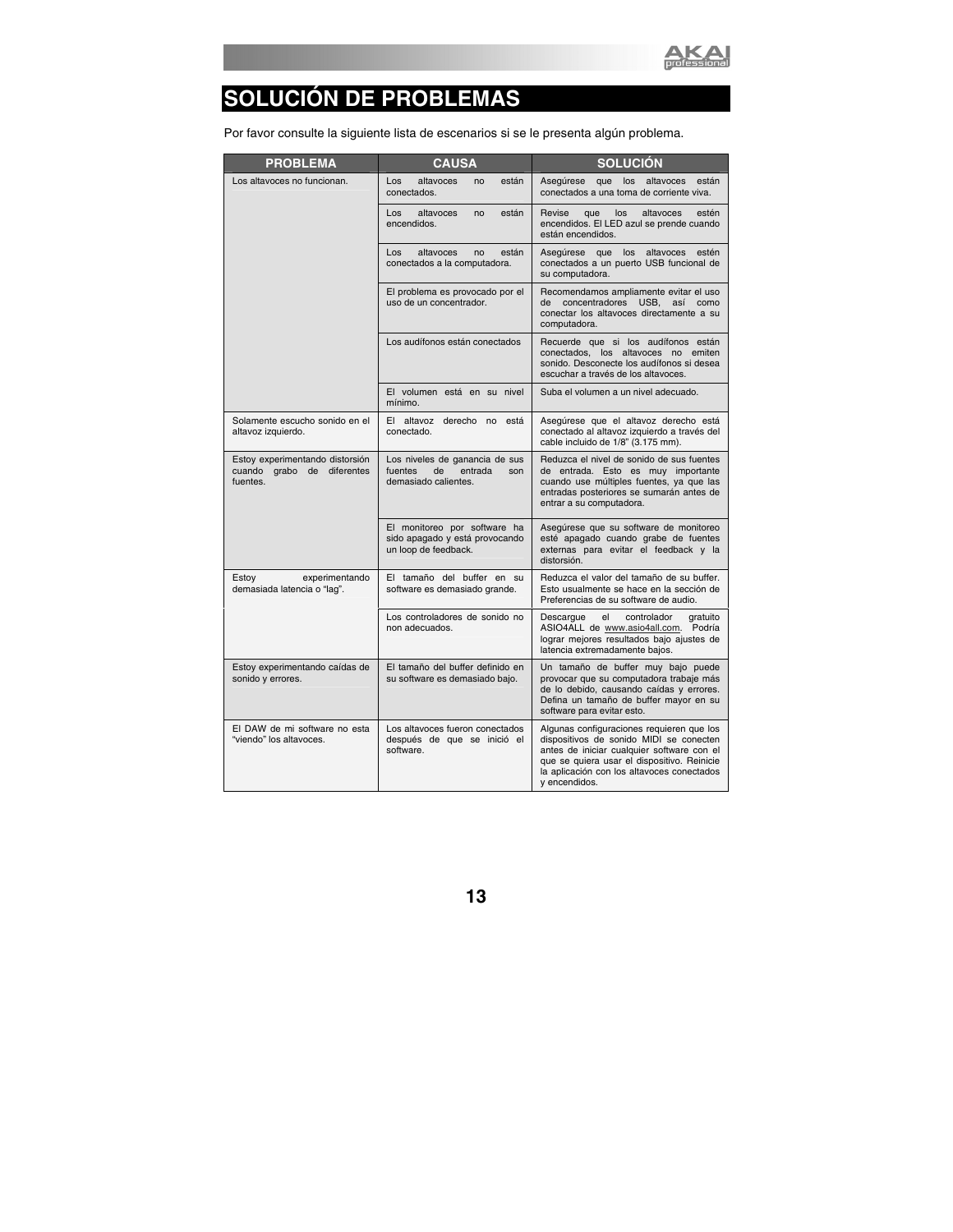

# **ESPECIFICACIONES TÉCNICAS**

| Woofer:                   | Cono de polipropileno ligero de 3", ligero, blindado<br>magnéticamente con suspensión de hule y bobina<br>de alta potencia. Impedancia de 4 Ohms. |
|---------------------------|---------------------------------------------------------------------------------------------------------------------------------------------------|
| Tweeter:                  | Domo de seda de 1"                                                                                                                                |
| Respuesta en frecuencia:  | 80 Hz - 20 kHz                                                                                                                                    |
| Refuerzo de bajos:        | 4.8dB a $100Hz$                                                                                                                                   |
| Potencia:                 | 10 W RMS por canal                                                                                                                                |
| Proporción Señal a ruido: | 88dB ponderado                                                                                                                                    |
| Entradas:                 | 1/4" TS, RCA, 1/8" estéreo, USB1.1                                                                                                                |
| Impedancia de entrada:    | 20k ohms                                                                                                                                          |
| DAC/ADC                   | 16 bit delta sigma, tasa de muestreo de 44.1kHz r<br>48kHz                                                                                        |
| Dimensiones (A x A x P):  | 6.0" x 5.0" x 7.5" / 15.3 cm x 12.7 cm x 19.0 cm                                                                                                  |
| Peso neto (total):        | 7.5 lbs / 3.4 kg                                                                                                                                  |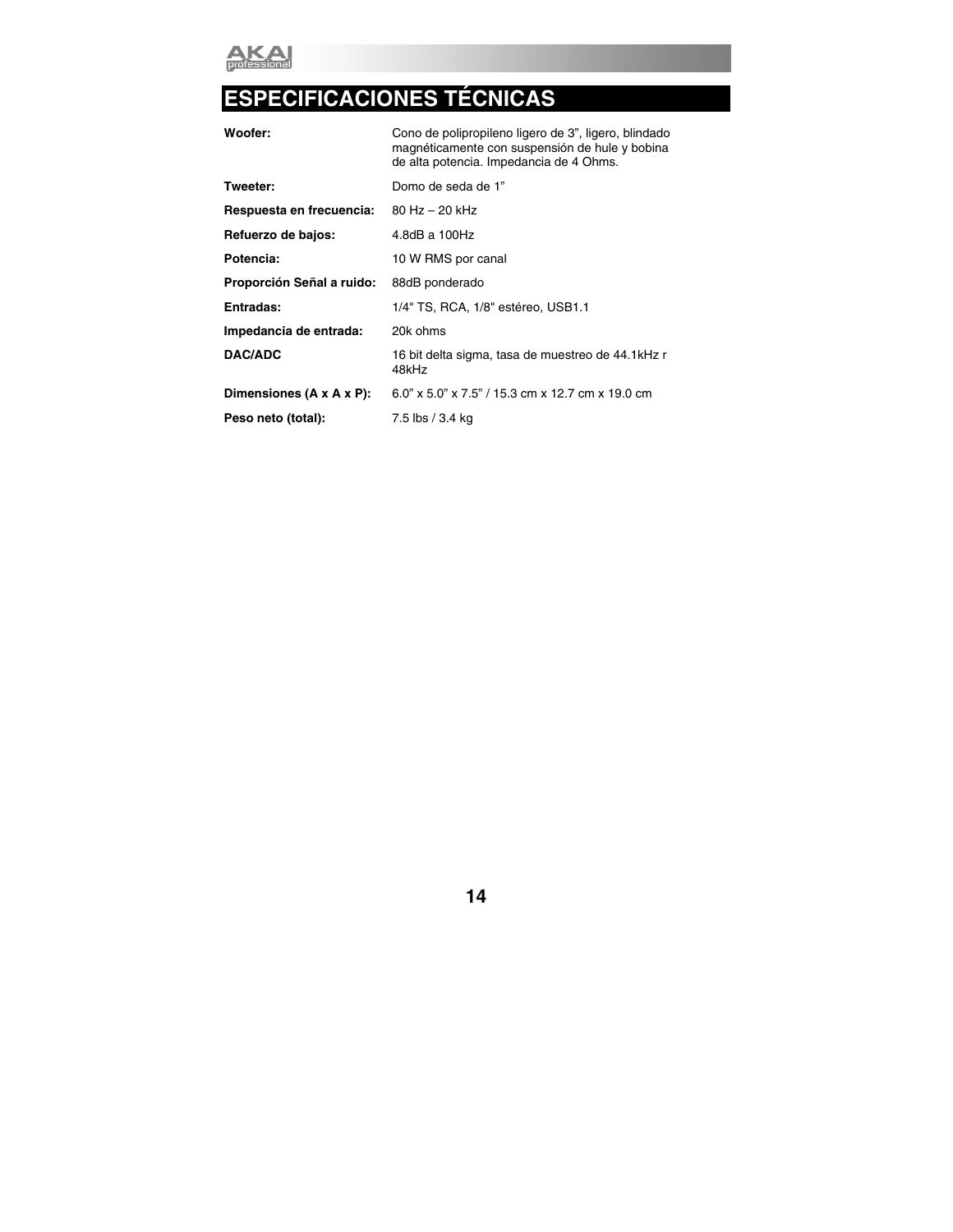

## **CONTENUE DE LA BOÎTE**

Assurez-vous que tous les articles énumérés ci-dessous se retrouvent dans la boîte :

- Enceintes RPM3
- Câble d'alimentation
- Câble USB
- Câble 1/8 po
- **Guide d'utilisation simplifié**
- Consignes de sécurité et information sur la garantie

**AVANT D'UTILISER CE PRODUIT, VEUILLEZ LIRE LES CONSIGNES DE SÉCURITÉ ET L'INFORMATION CONCERNANT LA GARANTIE.** 

### **SCHÉMA D'INSTALLATION**

Veuillez consulter le schéma ci-dessous pour installer les enceintes RPM3.

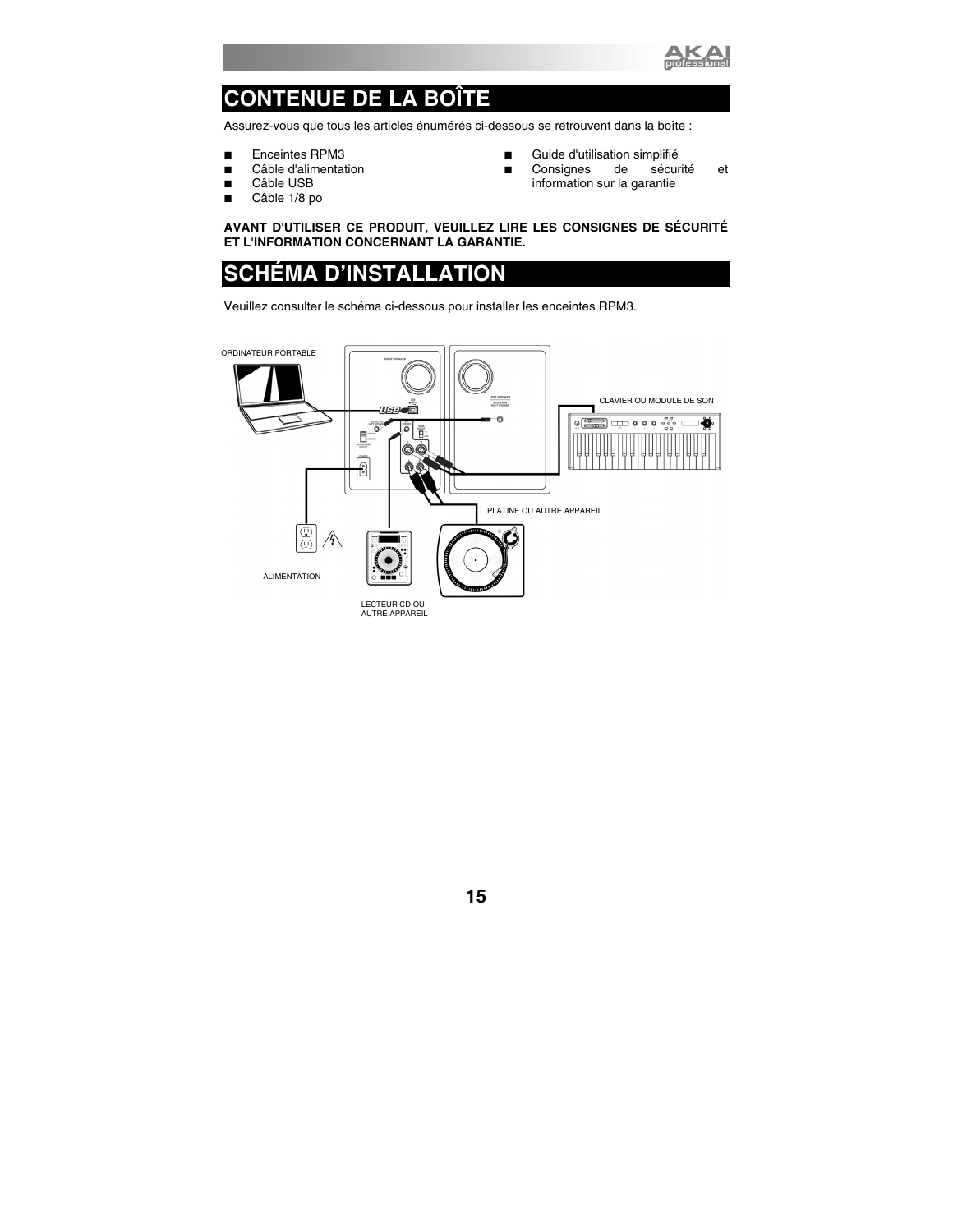

## **CARACTÉRISTIQUES DU PANNEAU AVANT**

- 1. **VOL/POWER** Ce bouton permet de mettre les enceintes sous tension et d'ajuster leur volume. Pour mettre sous tension, tournez simplement le bouton dans le sens horaire; un clic se fait entendre lorsque les enceintes sont allumées. Une DEL bleue sur le côté gauche de l'enceinte s'allume. Pour mettre hors tension, tournez simplement le bouton dans le sens antihoraire, la DEL bleue s'éteint afin que vous puissiez constater que l'enceinte est éteinte.
- 2. **HEADPHONES –** Un casque d'écoute 1/8 po peut être branché à cette sortie pour le monitoring. Veuillez noter que lorsque le casque d'écoute est branché, aucun son ne sort des enceintes jusqu'à ce que vous débranchiez le casque d'écoute.

**ENCEINTE DROITE** 



## **CARACTÉRISTIQUES DU PANNEAU ARRIÈRE**

- 1. **POWER** Utilisez le câble d'alimentation fourni pour brancher cette entrée de l'enceinte à une source d'alimentation. Assurez-vous que le sélecteur de tension c.a. (voir item nº 2 ci-dessus) est réglé à la tension appropriée pour votre pays.
- 2. **AC VOLTAGE SELECTOR** Ce sélecteur à deux positions permet de régler la tension alternative pour l'enceinte. Pour les États-Unis, réglez à 100-120 V; pour le Royaume-Uni et la plupart des pays européens, réglez à 220-240 V.
- 3. **OUTPUT TO LEFT SPEAKER**  Cette entrée est pour le raccordement de l'enceinte gauche. Utilisez le câble 1/8 po fourni pour brancher l'enceinte gauche à l'enceinte droite.
- 4. **USB (1.1)**  Utilisez le câble USB fourni pour brancher les enceintes à votre ordinateur. Veuillez noter que les enceintes RPM3 sont prêtes à l'utilisation (PnP), alors aucun pilote spécial ou logiciel n'est requis; elles devraient être prêtes aussitôt qu'elles sont branchées à votre ordinateur.
- 5. **ENTRÉE STÉRÉO DE 1/8 PO :** Utilisez un câble de 1/8 po stéréo (non inclus) afin de raccorder un appareil audio externe à cette entrée.
- 6. **ENTRÉES TS DE ¼ PO**  Utilisez des câbles TS de **¼** po (non inclus) afin de raccorder des appareils audio externes à ces entrées.
- 7. **ENTRÉES RCA** Utilisez un câble RCA (non inclus) afin de raccorder des appareils audio externes à ces entrées.
- 8. **BASS BOOST**  Ce sélecteur à deux positions vous permet d'augmenter les basses fréquences des enceintes.



*Si vous avez des problèmes lorsque vous branchez les enceintes via un répéteur USB, nous vous recommandons plutôt de brancher les enceintes directement à l'ordinateur.* 

*Les trois options d'entrée sont mélangées telle une paire d'entrées stéréo lors de l'enregistrement des sources externes à votre ordinateur.*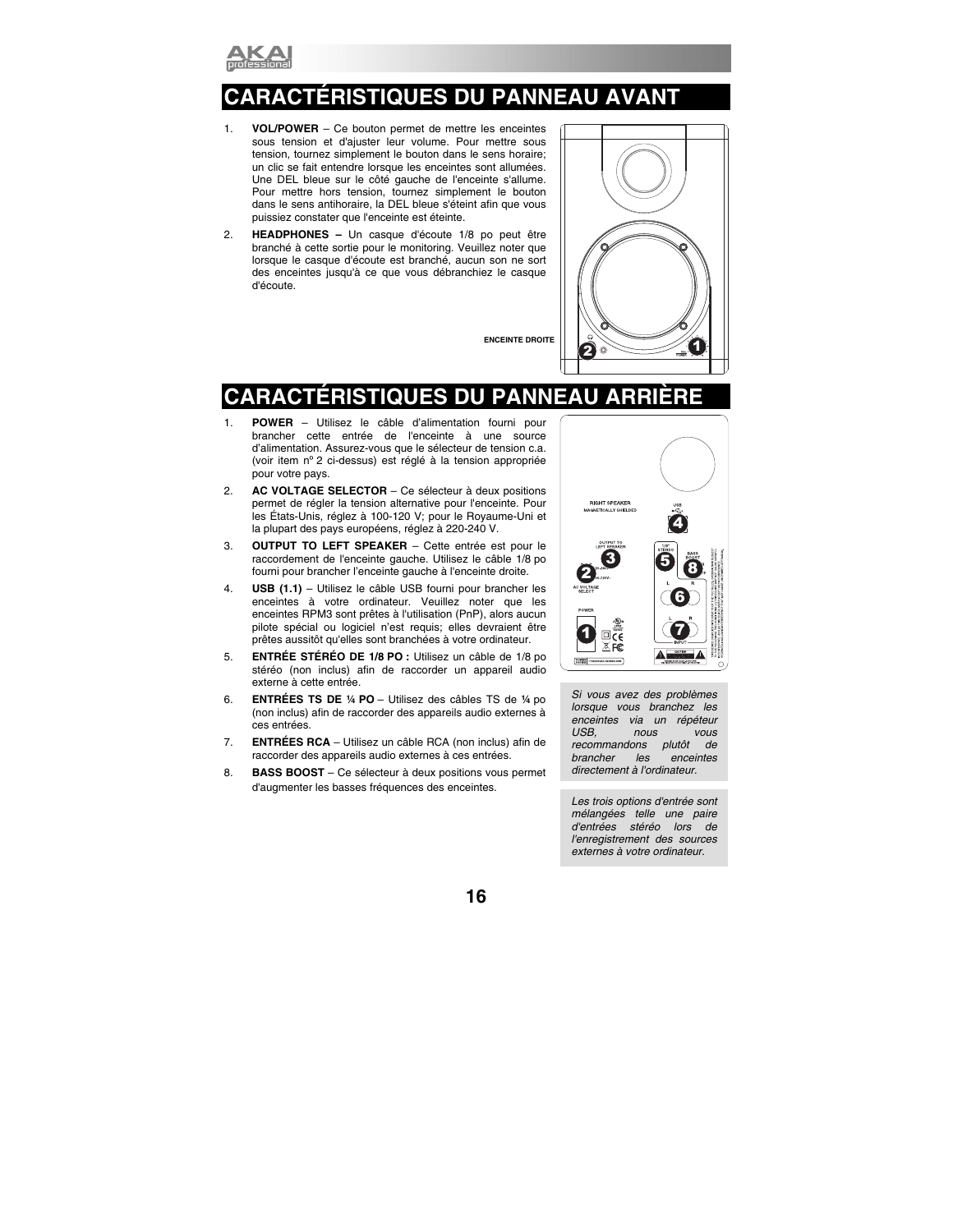

## **EMPLACEMENT DES ENCEINTES**

L'emplacement des enceintes a une grande influence sur leur performance dans votre studio.

Même si les enceintes de proximité procurent une grande latitude quant au positionnement, vous devriez tout faire pour qu'elles forment un triangle équilatéral par rapport à votre tête. En d'autres termes, assurez-vous la distance qui sépare les deux enceintes est égale à la distance qui les sépare de votre tête. Une fois les enceintes placées, tournez-les pour que les amplificateurs soient légèrement dirigés vers l'ingénieur du son.

Examiner le schéma de droite. Prenez note que la distance qui sépare la tête de l'ingénieur de l'enceinte droite est égale à celle qui le sépare<br>de l'enceinte aauche. de l'enceinte Remarquez aussi que les enceintes sont légèrement tournées pour que les amplificateurs soient face à l'ingénieur du son.

Ceci est un schéma d'installation idéal, il se peut que cela ne soit pas pratique (ou possible) pour vous de le reproduire à la lettre, cependant essayez de le suivre le plus possible.



## **EUR DES ENCEINT**

La hauteur idéale pour les enceintes RPM3 est celle où l'enceinte est parallèle au plancher et où le milieu entre le haut-parleur des graves et celui des aigus est au niveau des oreilles de l'ingénieur.

Le diagramme ci-dessous indique la hauteur idéale pour les enceintes par rapport à l'ingénieur. Prenez note que les oreilles de l'ingénieur sont directement entre le haut-parleur des graves et celui des aigus.

Si c'est possible, utilisez des supports pour enceintes et déplacez les enceintes de votre bureau (ou le bandeau de bargraphe, si vous utilisez une console de mixage). Ceci permet une meilleure qualité d'image sonore, comme l'enceinte n'est plus posée sur le bureau il y a moins de risque que le son réfléchisse sur le bureau (ou la console) et modifie l'image qui finit par atteindre vos oreilles.

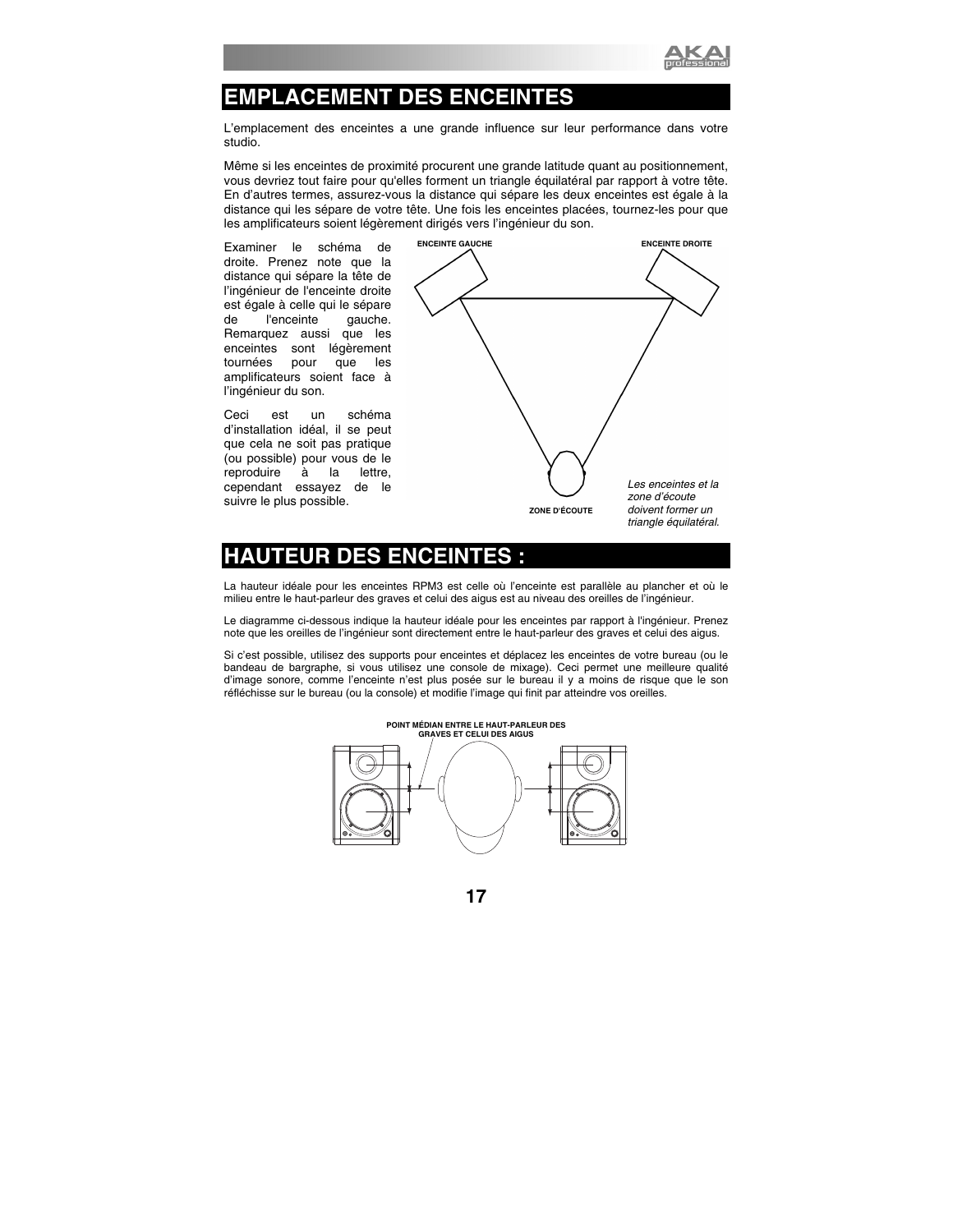

## **CONFIGURATION SOUS WINDOWS**

Sous WIndows XP/Vista, les enceintes RPM3 sont prêtes à l'utilisation (PnP), il n'y a donc pas de pilote à installer. Vous n'avez qu'à mettre les enceintes sous tension, branchez-les au port USB de votre ordinateur et tous les pilotes nécessaires s'installeront automatiquement.

| D Found New Hardware<br>USB Audio CODEC                                           | Lors<br>mess<br>attend |
|-----------------------------------------------------------------------------------|------------------------|
| <b>(i)</b> Found New Hardware<br>Your new hardware is installed and ready to use. |                        |

que vous branchez les enceintes pour la première fois, des ages semblables à ceux de gauche s'affichent. Veuillez Ire que le processus d'installation soit terminé.

> Une fois le processus d'installation terminé, un message comme celui de gauche s'affiche. Vous pouvez maintenant utiliser les enceintes.

| Volume                   | <b>Sounds and Audio Devices Properties</b><br>Sounds | Audio                           | Vnice | Hardware |  |  |  |
|--------------------------|------------------------------------------------------|---------------------------------|-------|----------|--|--|--|
|                          |                                                      |                                 |       |          |  |  |  |
| Sound playback           |                                                      |                                 |       |          |  |  |  |
|                          | Default device:                                      |                                 |       |          |  |  |  |
|                          | USB Audio CODEC                                      |                                 |       |          |  |  |  |
|                          |                                                      | Volume                          |       | Advanced |  |  |  |
| Sound recording          |                                                      |                                 |       |          |  |  |  |
|                          | Default device:                                      |                                 |       |          |  |  |  |
|                          | <b>LISB Audio CODEC</b>                              |                                 |       |          |  |  |  |
|                          |                                                      | Volume                          |       | Advanced |  |  |  |
|                          |                                                      |                                 |       |          |  |  |  |
|                          | MIDI music playback                                  |                                 |       |          |  |  |  |
|                          | Default device:                                      |                                 |       |          |  |  |  |
|                          |                                                      | Microsoft GS Wavetable SW Synth |       |          |  |  |  |
|                          |                                                      | Volume                          |       | About    |  |  |  |
| Use only default devices |                                                      |                                 |       |          |  |  |  |
|                          |                                                      |                                 |       |          |  |  |  |

Vous pouvez sélectionner les enceintes RPM3 pour qu'elles soient la sortie audio par défaut de votre ordinateur. Vous pouvez configurer les paramètres des préférences audio, allez à **Démarrer** X **Panneau de configuration**  $\triangleright$  **Sons et périphériques** et cliquez sur l'onglet **Audio.** 

La fenêtre de gauche s'affiche.

Afin que les enceintes soient les périphériques de lecture par défaut, sélectionnez **USB Audio CODEC** sous l'option **Lecture audio.**

Afin que les enceintes soient les périphériques d'enregistrement par défaut, sélectionnez **USB Audio CODEC** sous l'option **Enregistrement audio**.

*Conseil : Lorsque vous êtes dans le menu Sons et périphériques, nous vous recommandons de désactiver les sons système afin qu'ils n'interfèrent pas avec votre audio durant une session. Vous pouvez y parvenir en cliquant l'onglet Sons et en sélectionnant Aucun sons à partir du menu défilant Modèle de sons.* 

#### **LA LATENCE ET LES PILOTES ASIO TIERS**

La latence est le délai entre le moment où le signal audio est produit et le moment où vous l'entendez réellement. Plus la latence est élevée, plus le délai est long.

Les enceintes RPM3 sont dotées de la fonction de monitoring à zéro latence afin que vous n'ayez pas à vous préoccuper de la latence lors du monitoring des sources d'entrée qui sont branchées à l'arrière des enceintes. Cependant, la latence peut devenir une préoccupation lors de l'utilisation de synthétiseurs logiciels et autres instruments logiciels.

De façon générale, il est recommandé de maintenir le temps de latence au plus bas possible tout en permettant à votre équipement de fonctionner sans problèmes. La latence et la mise en mémoirtampon peuvent être ajustées à partir du menu Préférences de votre logiciel.

Si vous éprouvez encore beaucoup de latence ou de « lag » lorsque vous utilisez des synthétiseurs logiciels et autres instruments logiciels, vous pourriez télécharger un des nombreux pilotes ASIO (Audio Stream Input/Output) gratuits disponibles sur Internet. Les pilotes ASIO ont une meilleure performance et une latence plus faible parce qu'ils créent une communication plus efficace entre les appareils audio et les logiciels. Vous pouvez télécharger et installer le pilote ASIO4ALL pour PC gratuitement en visitant le site www.asio4all.com.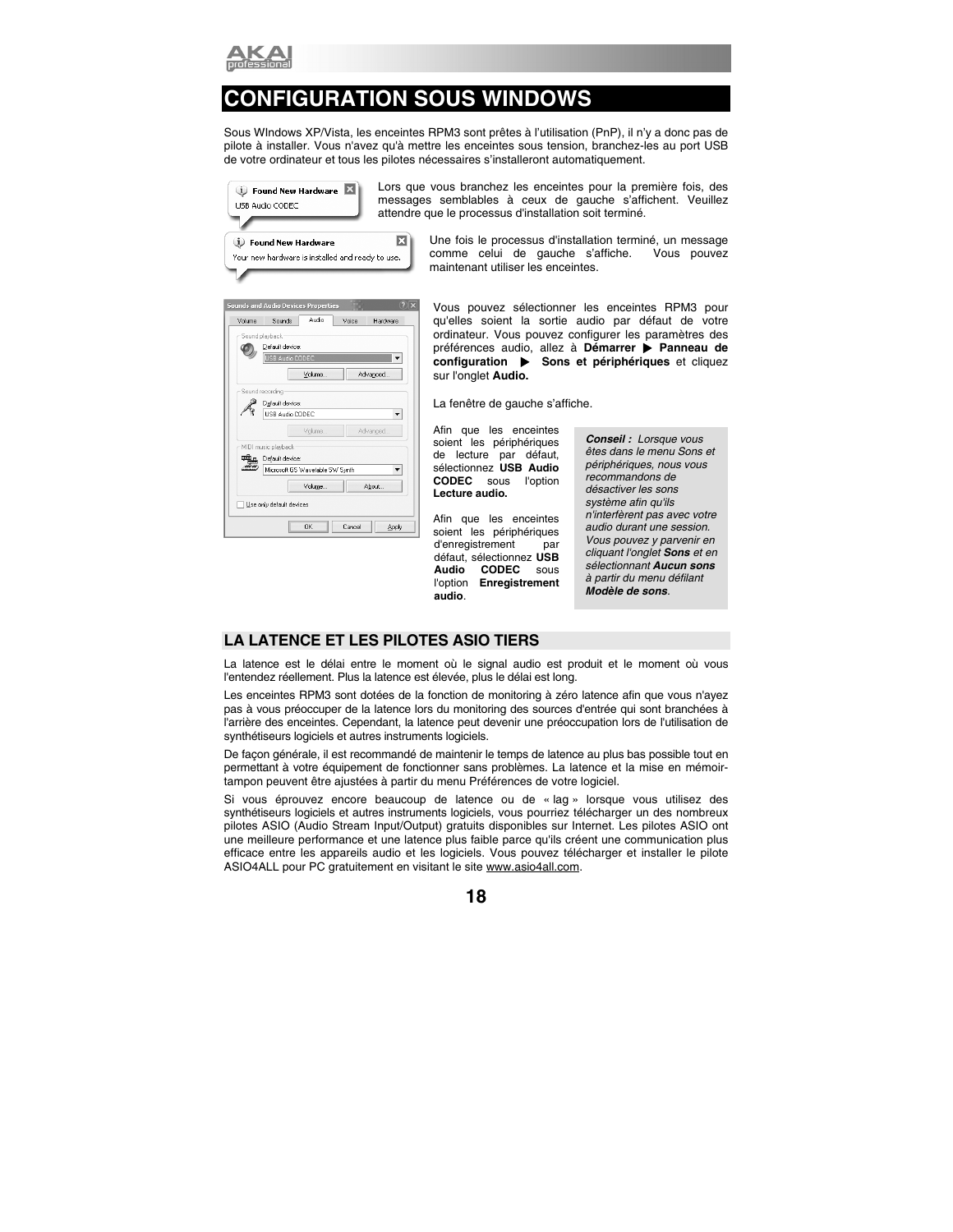

## **CONFIGURATION SOUS MAC OSX**

Sous Mac OSX, les enceintes RPM3 sont prêtes à l'utilisation (PnP), il n'y a donc pas de pilote à installer. Vous n'avez qu'à mettre les enceintes sous tension, branchez-les au port USB de votre ordinateur et elles sont prêtes à utiliser.

|                                     |            |                   |             |      | Audio Devices        |    | <b>MIDI Devices</b> |         |            |   |                   |      |      |
|-------------------------------------|------------|-------------------|-------------|------|----------------------|----|---------------------|---------|------------|---|-------------------|------|------|
| <b>System Settings</b>              |            |                   |             |      |                      |    |                     |         |            |   |                   |      |      |
| Default Input:<br>V USB Audio CODEC |            |                   | ÷           |      | Default Output:      |    | V USB Audio CODEC   |         |            |   |                   |      |      |
|                                     |            |                   |             |      |                      |    | System Output:      |         |            |   | V USB Audio CODEC |      | ÷    |
| <b>Properties For:</b>              |            | V USB Audio CODEC |             |      | ÷                    |    |                     |         |            |   |                   |      | (2)  |
| Clock Source:                       | Default    |                   |             |      | ÷                    |    | Configure Speakers  |         |            |   |                   |      |      |
| Audio Input                         |            |                   |             |      |                      |    | <b>Audio Output</b> |         |            |   |                   |      |      |
| Master Stream                       |            |                   | ÷           |      |                      |    | Master Stream       |         |            |   | ÷                 |      |      |
| Source:                             | Default    |                   |             |      | $\ddot{\phantom{0}}$ |    | Source:             | Default |            |   |                   |      | ÷    |
| Format:                             | 44100.0 Hz | ۰                 | $2ch-16bit$ |      | ÷                    |    | Format:             |         | 44100.0 Hz | ٠ | $2ch-16bit$       |      | ÷    |
| Volume Slider<br>Ch                 |            | Value             | dB          | Mute | Thru                 | Ch | Volume Slider       |         |            |   | Value             | dB   | Mute |
| м<br>⇔                              |            | n/a               | n/a         | m    | ▣                    | м  | ≏                   |         |            |   | nia               | n/a  | 冊    |
| $\ominus$                           |            | n/a               | n/4         | 曲    | A                    |    |                     |         |            |   | 1.00              | 0.00 | F    |
| ⇔<br>2                              |            | n/a               | n/a         | 日    | ⊟                    | 2  |                     |         |            |   | 1.00              | 0.00 |      |

Vous pouvez sélectionner les enceintes RPM3 pour qu'elles soient la sortie audio par défaut de votre ordinateur. Vous pouvez configurer les paramètres des préférences audio, allez à Applications  $\blacktriangleright$ Utilitaires et double-cliquez sur **Configuration audio et MIDI**.

Sous l'onglet Périphériques audio, sélectionnez **USB Audio CODEC** comme l'appareil d'entrée et de sortie par défaut.

## **CONFIGURATION DE VOTRE POSTE DE TRAVAIL AUDIONUMÉRIQUE**

Voici quelques conseils sur la configuration de votre poste de travail audionumérique afin qu'il fonctionne avec les enceintes.

#### **LECTURE**

Vous devez vous assurer que les enceintes sont configurées comme un appareil de sortie audio actif de votre poste de travail audionumérique, si vous ne les avez pas configurées comme l'appareil de sortie audio par défaut. Vous pouvez modifier ces paramètres dans la fenêtre Préférences de l'application.

#### **ENREGISTREMENT**

Comme vous avez sans doute remarqué, il y a plusieurs entrées sur l'arrière de l'enceinte gauche. Ces entrées vous permettent d'enregistrer des sources audio externes directement sur votre ordinateur. Notez que les trois paires d'entrées sont sommées ensemble avant d'entrer dans l'ordinateur en tant que piste. Il est donc important que le volume du signal entrant n'écrête pas lorsque de multiples appareils externes sont utilisés simultanément.

Pour enregistrer à partir de ces entrées, vous devez vous assurer que les enceintes sont configurées comme un appareil de sortie audio actif de votre poste de travail audionumérique. Vous pouvez modifier ces paramètres dans la fenêtre **Préférences** de l'application.

*IMPORTANT : Assurez-vous que le logiciel de monitoring est fermé lorsque vous enregistrez à partir de sources externes. Cela vous permet d'éviter de créer de la rétroaction et de la distorsion. Pour fermer le monitoring du canal d'enregistrement, vous pouvez simplement mettre en sourdine le canal dans votre logiciel.*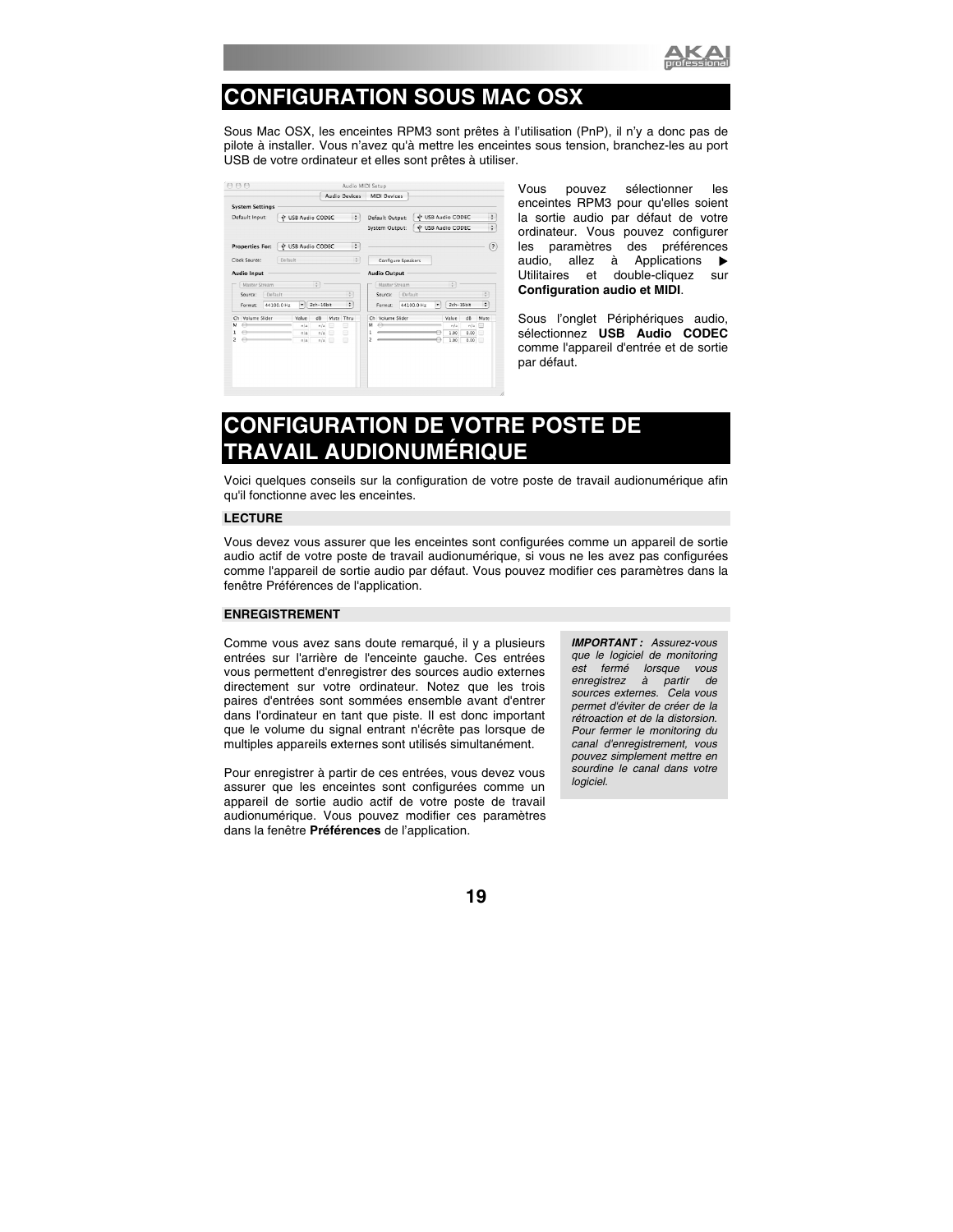

## **DÉPANNAGE**

Veuillez consulter les scénarios suivants si vous avez des problèmes.

| <b>PROBLÈME</b>                                                                                 | <b>CAUSE</b>                                                                       | <b>SOLUTION</b>                                                                                                                                                                                                                                                                                        |
|-------------------------------------------------------------------------------------------------|------------------------------------------------------------------------------------|--------------------------------------------------------------------------------------------------------------------------------------------------------------------------------------------------------------------------------------------------------------------------------------------------------|
| Les enceintes ne fonctionnent<br>pas.                                                           | Les enceintes<br>ne<br>sont pas<br>branchées.                                      | Assurez-vous que les enceintes sont<br>branchées à une source d'alimentation<br>active.                                                                                                                                                                                                                |
|                                                                                                 | Les enceintes sont hors tension.                                                   | Assurez-vous que les enceintes sont sous<br>tension. La DEL bleue s'allume lorsque les<br>enceintes sont sous tension.                                                                                                                                                                                 |
|                                                                                                 | Les enceintes ne sont pas<br>branchées à votre ordinateur.                         | Veuillez vous assurer que les enceintes<br>sont connectées à un port USB de<br>l'ordinateur qui fonctionne.                                                                                                                                                                                            |
|                                                                                                 | Problème causé par l'utilisation<br>d'un répéteur.                                 | Nous recommandons fortement de ne pas<br>utiliser des répéteurs USB et de plutôt<br>brancher les enceintes directement à<br>l'ordinateur.                                                                                                                                                              |
|                                                                                                 | Le casque d'écoute est branché.                                                    | Losque le casque d'écoute est branché,<br>aucun son ne peut sortir des enceintes.<br>Débranchez le casque d'écoute si vous<br>désirez que le son sorte des enceintes.                                                                                                                                  |
|                                                                                                 | Le volume est au minimum.                                                          | Vérifiez que le bouton du volume à l'avant<br>de l'enceinte est réglé à des niveaux<br>adéquats.                                                                                                                                                                                                       |
| Il n'y a aucun son provenant de<br>l'enceinte droite.                                           | L'enceinte<br>droite<br>n'est<br>pas<br>branchée.                                  | Assurez-vous que l'enceinte droite est<br>branchée à l'enceinte gauche à l'aide du<br>câble · po fourni.                                                                                                                                                                                               |
| Il y a de la distorsion lors de<br>l'enregistrement des sources<br>externes.                    | Les niveaux de gain des entrées<br>sont trop élevés.                               | Diminuez les niveaux de gain des entrées.<br>Ceci est très important lorsque vous<br>utilisez des sources multiples, car les<br>entrées sur le panneau arrière des<br>enceintes sont sommées ensemble avant<br>d'entrer dans l'ordinateur.                                                             |
|                                                                                                 | Le logiciel de monitoring n'est<br>pas fermé et créé une boucle de<br>rétroaction. | Assurez-vous que le logiciel de monitoring<br>est fermé lorsque vous enregistrez à partir<br>de sources externes afin d'éviter de créer<br>de la rétroaction et de la distorsion.                                                                                                                      |
| Il y a beaucoup de latence ou de<br>« lag ».                                                    | Le réglage de la mémoir-tampon<br>de votre logiciel est trop élevé.                | Diminuez<br>le<br>réglage<br>de<br>la<br>mémoire-tampon. Vous pouvez faire ces<br>modifications dans les paramètres ou<br>préférences audio de votre logiciel.                                                                                                                                         |
|                                                                                                 | Les pilotes audio natifs sont<br>insuffisants.                                     | Téléchargez le pilote gratuit ASIO4ALL de<br>www.asio4all.com. Vous pourriez peut-être<br>obtenir de meilleurs résultats avec des<br>réglages de basse latence.                                                                                                                                        |
| Il y a des pertes de signal et des<br>transitoires.                                             | Le<br>réglage<br>de<br>la<br>mémoire-tampon dans le logiciel<br>est trop bas.      | Des réglages de la mémoire-tampon<br>peuvent faire en sorte que votre ordinateur<br>travaille plus fort qu'il ne le peut, causant<br>des pertes de signal et des transitoires.<br>Augmenter la taille de la mémoire-tampon<br>dans les réglages du logiciel afin d'éviter<br>que cela se produise.     |
| Le logiciel pour le poste de<br>travail<br>audionumérique<br>ne<br>reconnaît pas les enceintes. | Les enceintes ont été branchées<br>après que le logiciel ait été<br>lancé.         | Certaines configurations requièrent que les<br>appareils audio et MIDI soient branchés<br>avant de lancer toute application logicielle<br>avec laquelle vous désirez utiliser les<br>appareils.<br>redémarrer<br>Essayez<br>de<br>l'application avec les enceintes branchées<br>et mises sous tension. |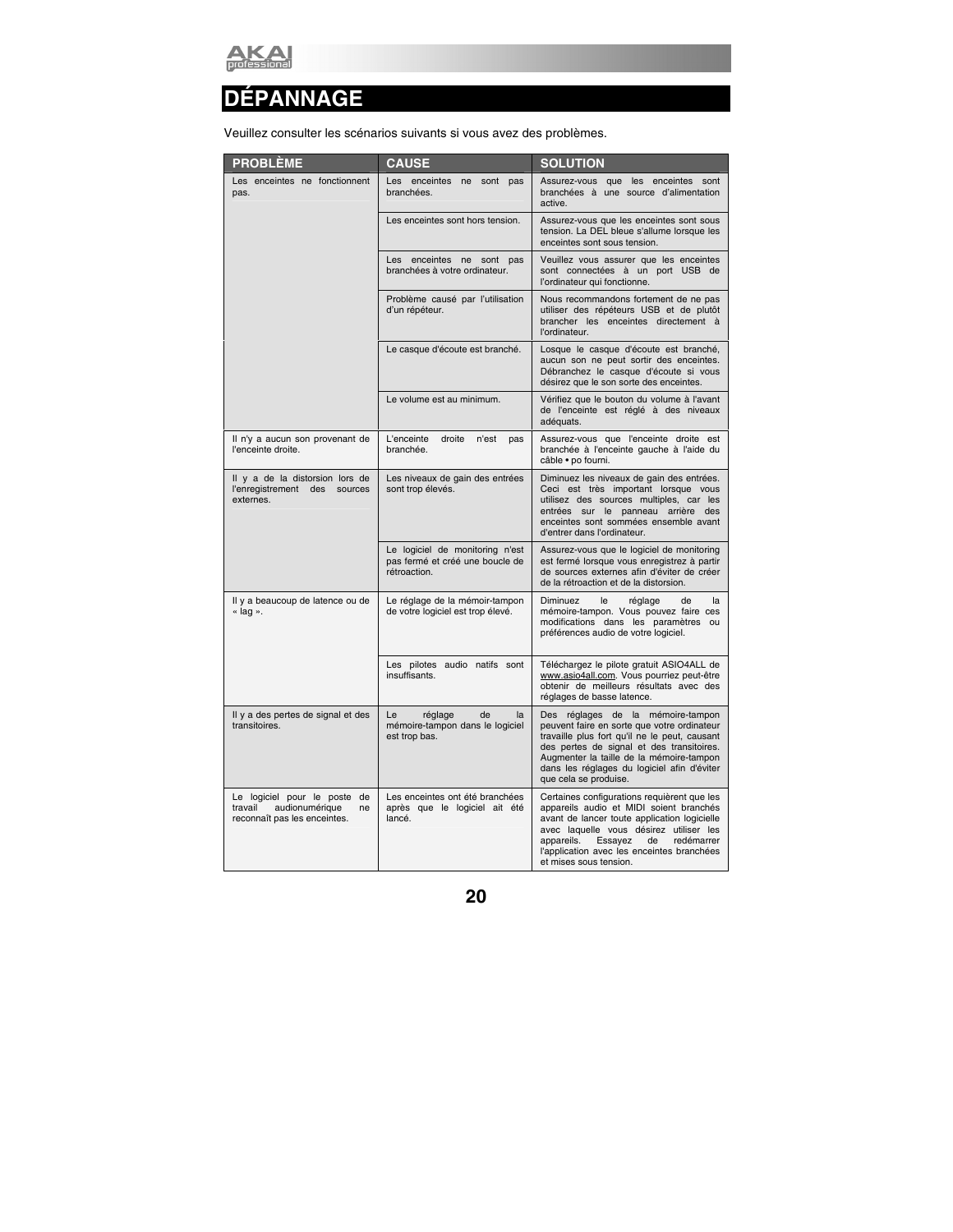

# **SPÉCIFICATIONS TECHNIQUES**

| Haut-parleur des graves :                             | 3 po, ultra léger, blindage magnétique, cône en<br>polypropylène et contour en caoutchouc avec une<br>bobine acoustique haute performance. Impédance de<br>4 ohms |  |  |  |  |  |  |  |
|-------------------------------------------------------|-------------------------------------------------------------------------------------------------------------------------------------------------------------------|--|--|--|--|--|--|--|
| Haut-parleur des aigus :                              | Dôme en soie de 1 po                                                                                                                                              |  |  |  |  |  |  |  |
| Réponse en fréquence :                                | $80$ Hz $-$ 20 kHz                                                                                                                                                |  |  |  |  |  |  |  |
| Amplification des basses fréquences : 4,8 dB à 100 Hz |                                                                                                                                                                   |  |  |  |  |  |  |  |
| Alimentation électrique :                             | 10 W rms pour chaque canal                                                                                                                                        |  |  |  |  |  |  |  |
| Rapport signal/bruit :                                | 88 dB niveau pondéré                                                                                                                                              |  |  |  |  |  |  |  |
| Entrées :                                             | 1/4 po TS, RCA, 1/8 po Stéréo, USB 1.1                                                                                                                            |  |  |  |  |  |  |  |
| Impédance nominale :                                  | 20 k ohms                                                                                                                                                         |  |  |  |  |  |  |  |
| <b>CNA/CAN</b>                                        | delta sigma 16 bits, fréquence d'échantillonnage de<br>44,1 kHz ou 48 kHz                                                                                         |  |  |  |  |  |  |  |
| Dimensions (L x H x P) :                              | 6 po x 5 po x 7.5 po/15,3 cm x 12,7 cm x 19 cm                                                                                                                    |  |  |  |  |  |  |  |
| Poids net (total) :                                   | 7,5 lb/3,4 kg                                                                                                                                                     |  |  |  |  |  |  |  |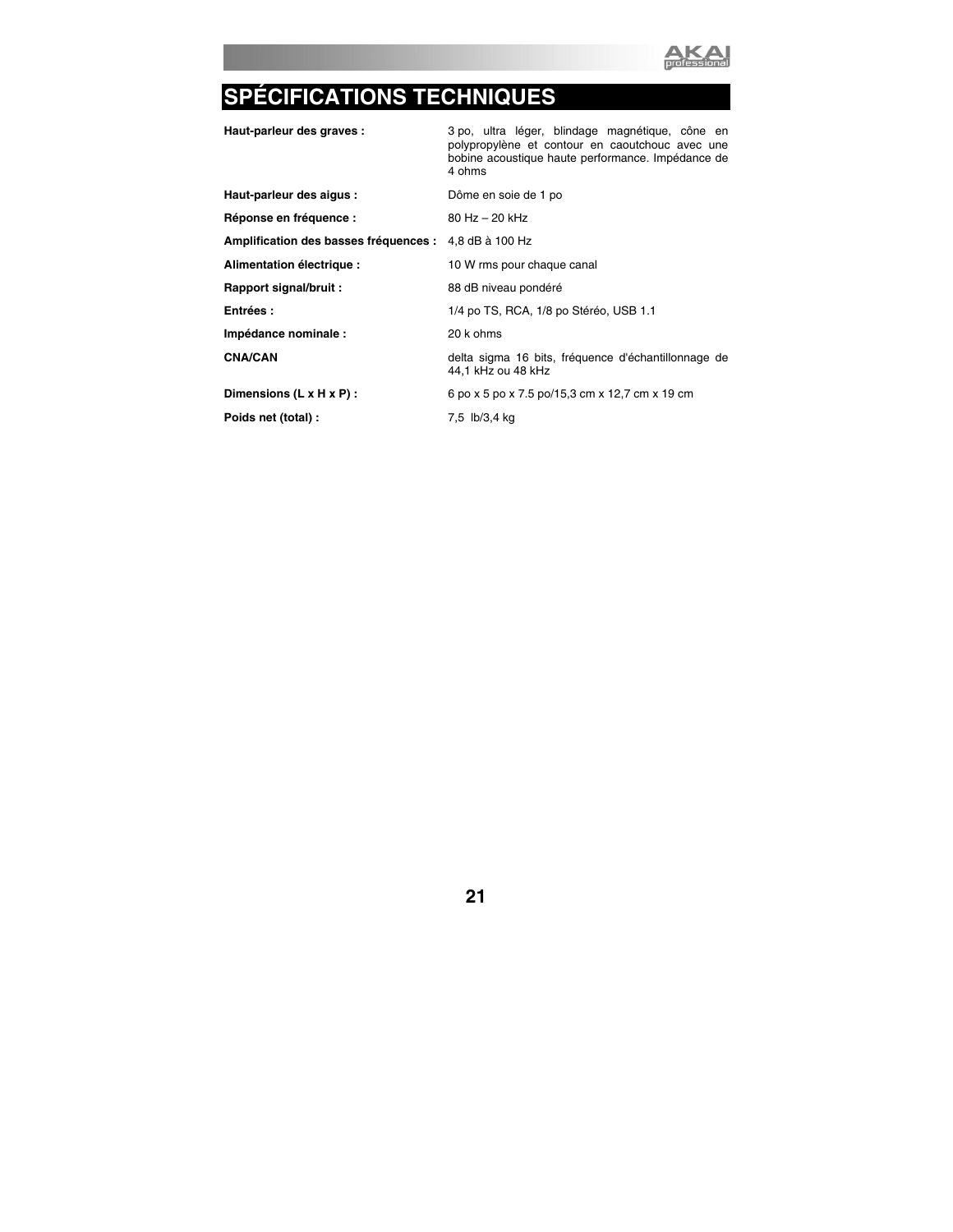

## **ALT DER VERPACKUNG**

Überprüfen Sie bitte, dass sich die folgenden Gegenstände in der Produktverpackung befinden:

- **RPM3 Monitore**
- **Netzkabel**
- USB Kabel
- 3.5 mm Klinkenkabel
- **Kurzanleitung**
- Sicherheits- und Garantieinformationen

#### **LESEN SIE BITTE DIE SICHERHEITS- UND GARANTIEINFORMATIONEN, BEVOR SIE DAS PRODUKT VERWENDEN!**

## **ANSCHLUSSÜBERSICHT**

Bitte studieren Sie in der unteren Abbildung die vorhandenen Anschlussmöglichkeiten der RPM3 Monitore.

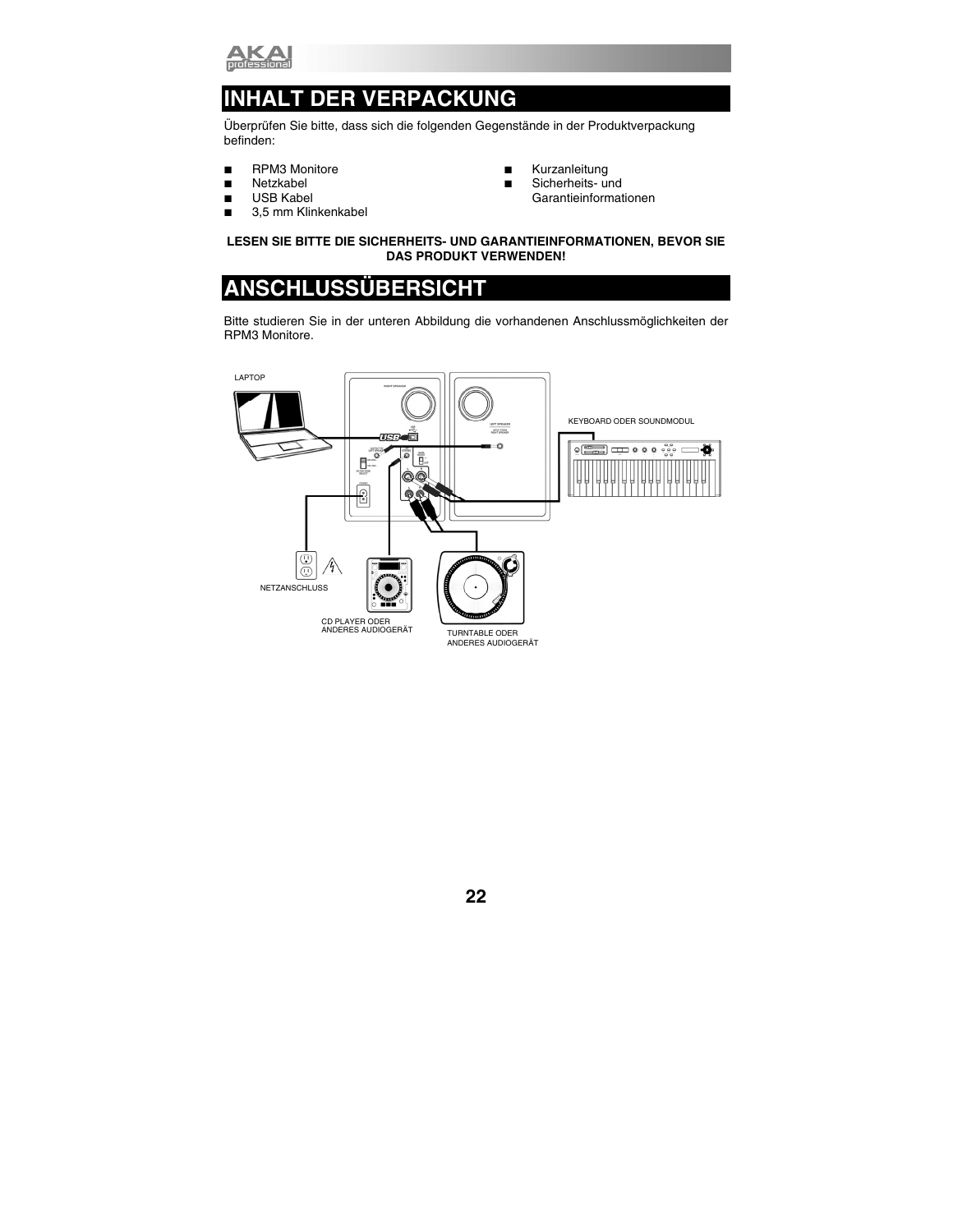

## **ÜBERBLICK ÜBER DIE VORDERSEITE**

- 1. **VOL/POWER** Dieser Regler wird zum Einschalten der Monitore und zur Lautstärkeanpassung verwendet. Zum Einschalten drehen Sie den Regler nach rechts; ein bemerkbarer Widerstand bestätigt, dass der Monitor eingeschaltet wird. Zusätzlich beginnt eine blaue LED auf der linken Monitorseite zu leuchten. Zum Ausschalten drehen Sie den Regler nach links. Die blaue LED verlischt und lässt Sie wissen, dass der Monitor ausgeschaltet ist.
- 2. **KOPFHÖRER** Schließen Sie hier Ihre Kopfhörer mit 6,3 mm Stereoklinke an, um die Musik über Kopfhörer hören zu können. Beachten Sie, dass beim Anschluss der Kopfhörer Sie keinen Ton über die Lautsprecher hören können, bis die Kopfhörer wieder abgezogen werden.



## RSICHT UBER DI<del>E</del>

- 1. **POWER** Verbinden Sie diese Buchse über das beiliegende Netzkabel mit einer Stromquelle. Achten Sie unbedingt darauf, dass der Spannungswahlschalter (AC Voltage Selector – siehe #2) auf der für Ihr Land richtigen Spannungseinstellung steht.
- 2. **AC VOLTAGE SELECTOR** Dieser Schalter bestimmt die Eingangsspannung für die Monitore. In den meisten europäischen Ländern sollte der Schalter auf "220-240V" stehen. Anwender aus den USA verwenden Sie Schalterstellung "100-120V".
- 3. **OUTPUT TO LEFT SPEAKER**  Das ist der Audioanschluss für den linken Lautsprecher. mitgelieferte 3,5 mm Klinkenkabel, um den rechten mit dem linken Lautsprecher zu verbinden.
- 4. **USB (1.1)**  Verwenden Sie das mitgelieferte USB Kabel, um das Lautsprechersystem mit einem freien USB Port Ihres Computers zu verbinden. Da die RPM3 Monitore Plug-and-Play-kompatibel sind, müssen Sie keine Treiber installieren – die Lautsprecher können gleich nach dem Anschluss verwendet werden.
- 5. **1/8" STEREO EINGANG**  Verwenden Sie ein optionales 3,5 mm Klinkenkabel, um eine externe Klangquelle an diesen Eingang anzuschließen.
- 6. **1/4" TS EINGÄNGE**  Verwenden Sie optionale 6,3 mm Klinkenkabel, um eine externe Klangquelle an diese Eingänge anzuschließen.
- 7. **RCA EINGÄNGE** Verwenden Sie ein optionales RCA-Kabel, um eine externe Klangquelle an dieses Eingang anzuschließen.
- 8. **BASS BOOST**  Dieser Schalter ermöglicht es, die Bassfrequenzen der Lautsprecher anzuheben.



*Falls es beim Anschluss der Monitore über einen USB Hub zu Problemen kommt,*   $verbinden$ *Lautsprecher direkt mit dem Computer.* 

*Alle drei Eingangsoptionen werden als Stereosignal zusammengemischt, wenn Sie Ihre externen Quellen im Computer aufnehmen.*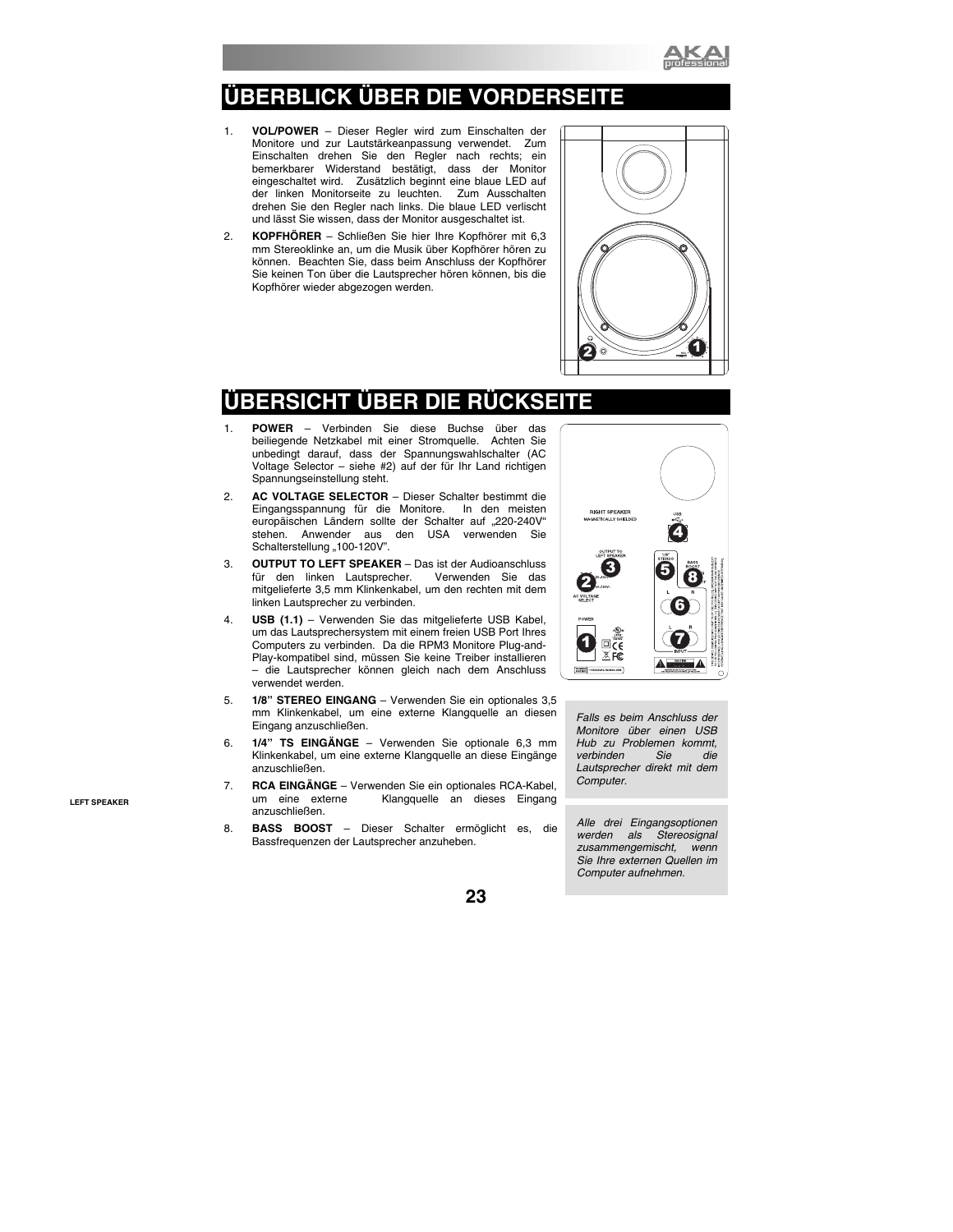

## **ATELLUNG DER MONITORE**

Wie jedes Lautsprechersystem müssen auch Ihre RPM3 möglichst optimal in einem passenden akustischen Umfeld aufgestellt werden, damit das klangliche Potential ganz genutzt werden kann. Die korrekte Aufstellung ist meistens einfach zu bewerkstelligen, doch selbst bei Nahfeldmonitoren werden Aufstellposition und Raumverhältnisse zu oft vernachlässigt. Dies kann sich nachteilig auf die Qualität des Abhörens und die erzielten Ergebnisse auswirken.

Achten Sie darauf, dass der Abstand beider Monitor gleich groß, wie der Abstand zu Ihrem Kopf ist. Wenn die Monitore den richtigen Abstand haben, drehen Sie sie leicht, dass die Lautsprecher zu Ihnen zeigen.

Abbildung sehen können, ist der Abstand jedes Lautsprechers zum Kopf des Hörers identisch, wie auch der Abstand der Monitore zueinander. Sie erkennen auch, dass die Monitore leicht nach innen gedreht sind und die Lautsprecher den Hörer ansehen.

Sollten Sie diesen Aufstellung nicht praktizieren können, versuchen Sie eine Platzierung der Monitore, die diesem Ideal möglichst nahe kommt.



## **HÖHE DER LAUTSPRECHER**

Die ideale Höhe der RPM3 Monitore ist parallel zum Boden, so, dass der Mittelpunkt zwischen Bass und Tweeter auf Ohrenhöhe.

Die rechte Abbildung zeigt die ideale Positionshöhe der Lautsprecher, relativ zum Zuhörer. Dessen Ohren befinden sich genau zwischen Bass und Tweeter.

Verwenden Sie, falls möglich, Monitorständer. Dadurch erhalten Sie ein besseres Klangbild, da die Monitore vom Tisch (oder der Meterbridge, wenn Sie einen Mixer verwenden) akustisch entkoppelt werden. Außerdem werden Soundreflektionen vom Tisch oder Mixer, die den Klang negativ beeinflussen könnten, vermieden.



**24**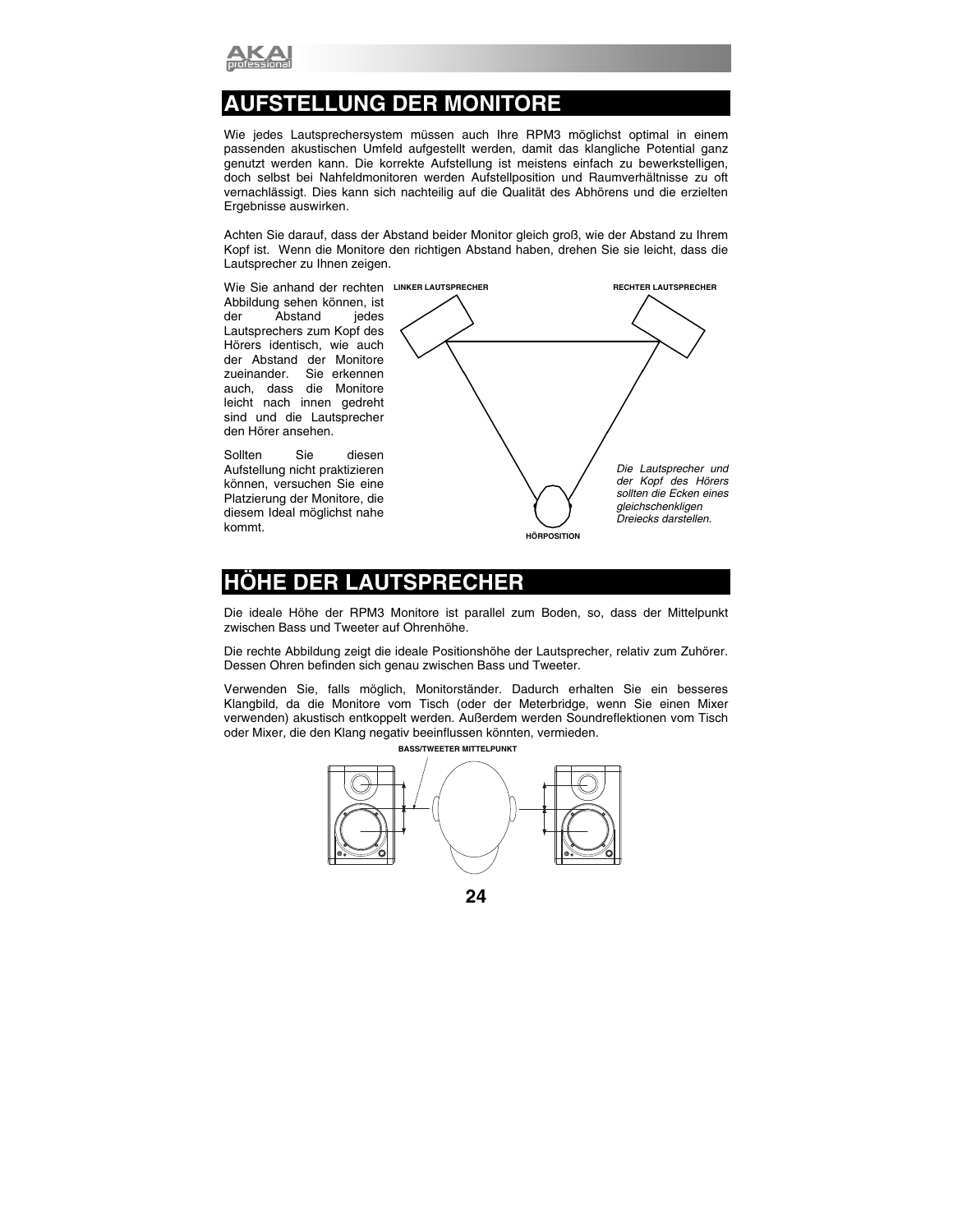

## **KONFIGURATION UNTER WINDOWS**

Die RPM3 Monitore werden als Plug-and-Play Gerät direkt unter Windows XP/Vista erkannt, somit entfällt die Installation spezieller Treiber. Schalten Sie die Monitore einfach ein, verbinden Sie den USB Port der Monitore mit dem Computer und alle notwendigen Treiber werden automatisch geladen.

| USB Audio CODEC                        | D Found New Hardware                                                            | Beim erste<br>ein paar B<br>Computer |
|----------------------------------------|---------------------------------------------------------------------------------|--------------------------------------|
|                                        | <b>U</b> Found New Hardware<br>Your new hardware is installed and ready to use, | ×                                    |
| Sounds<br>Volume                       | Sounds and Audio Devices Properties<br>Audio                                    | Voice<br>Hardware                    |
| Sound playback-<br>Default device:     | USB Audio CODEC                                                                 |                                      |
| Sound recording<br>Default device:     | Volume                                                                          | Advanced                             |
|                                        | USB Audio CODEC<br>Volume                                                       | Advanced                             |
| MIDI music playback<br>Default device: | Microsoft GS Wavetable SW Synth                                                 |                                      |
| Use only default devices               | Volume                                                                          | About                                |
|                                        | OK                                                                              | Cancel<br>Apply                      |

en Anschließen der Monitore an den Computer sehen Sie ildschirmanzeigen, wie hier links gezeigt. Lassen Sie den den Vorgang beenden.

> Nach Abschluss der Treiberinstallation sehen Sie die hier links dargestellte Meldung. Ihre Monitore sind nun einsatzbereit.

Möglicherweise wollen Sie die RPM3 als Standardausgangsgerät für den Computer verwenden. Gehen Sie dazu auf **Start > Systemsteuerung > Sounds und Audiogeräte** und klicken See auf den Audio Tab**.** 

Sie sehen nun das hier dargestellte Fenster.

Zur Verwendung der Monitore als Standardgerät wählen Sie unter **Soundwiedergabe** den **USB Audio CODEC** aus.

Zur Auswahl der Monitore als Standardaufnahmegerät verwenden Sie den **USB Audio CODEC** unter **Soundaufnahme**.

*Tipp Wir empfehlen, im Sounds und Audiogeräte Fenster die Windows Systemsounds zu deaktivieren , so dass diese Klänge nicht die Audiosignale Ihrer Aufnahmesoftware stören. Gehen Sie dazu in den Sounds Tab und wählen Sie Keine Sounds im Soundschema Menü aus.* 

### **ÜBER LATENZ & ASIO TREIBER ANDERER ANBIETER**

"Latenz" bezeichnet die Verzögerung zwischen dem Zeitpunkt, an dem das Audiosignal erzeugt wird und dem Moment, an dem Sie es wirklich hören. Eine höhere Latenz ist gleichbedeutend mit einer größeren Verzögerung.

Die RPM3 besitzen eine latenzfreie Hardware Monitoring Funktion, weshalb Sie sich über Latenzen an den Eingängen angeschlossener externer Soundquellen keine Gedanken machen müssen. Latenz wird aber bei der Verwendung von Software-Instrumenten ein zu einem wichtigen Thema.

Normalerweise wollen Sie mit geringen Latenzen bei störungsfreier Aufnahme- und Wiedergabe arbeiten. Dazu sollten Sie die Latenz und die Puffergrößen in den Einstellungen Ihrer Software anpassen.

Wenn die Latenz trotzdem noch zu hoch ist oder Sie Störungen im Audiosignal wahrnehmen, sollten Sie einen kostenlos im Internet verfügbaren ASIO (Audio Stream Input/Output) Treiber verwenden. Da ASIO Treiber effizienter zwischen Soft- und Hardware kommunizieren, erhalten Sie eine bessere Performance und niedrigere Latenzen. Wir empfehlen den Einsatz des kostenlosen ASIO4ALL Treibers (PC, den Sie auf der Webseite www.asio4all.com finden.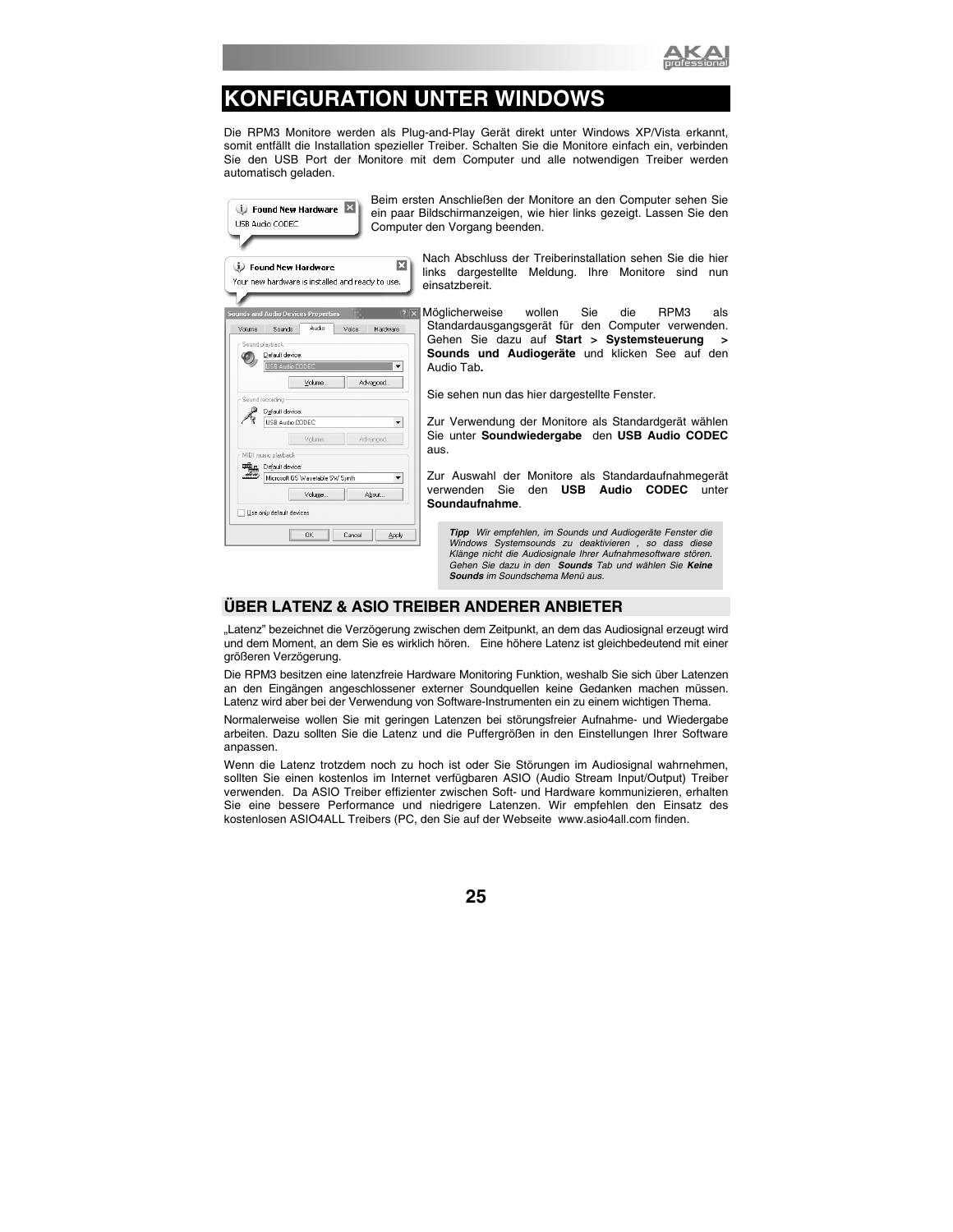

## **KONFIGURATION UNTER MAC OSX**

|                        |            |                   |           |   | <b>Audio Devices</b> |                         | <b>MIDI Devices</b> |         |            |   |                   |      |                      |
|------------------------|------------|-------------------|-----------|---|----------------------|-------------------------|---------------------|---------|------------|---|-------------------|------|----------------------|
| <b>System Settings</b> |            |                   |           |   |                      |                         |                     |         |            |   |                   |      |                      |
| Default Input:         |            | V USB Audio CODEC |           |   | रा                   |                         | Default Output:     |         |            |   | V USB Audio CODEC |      | ٥                    |
|                        |            |                   |           |   |                      |                         | System Output:      |         |            |   | + USB Audio CODEC |      | ÷                    |
| Properties For:        |            | V USB Audio CODEC |           |   | :1                   |                         |                     |         |            |   |                   |      | (7)                  |
| Clock Source:          | Default    |                   |           |   | $\ddot{\phantom{a}}$ |                         | Configure Speakers  |         |            |   |                   |      |                      |
| <b>Audio Input</b>     |            |                   |           |   |                      |                         | <b>Audio Output</b> |         |            |   |                   |      |                      |
| Master Stream          |            |                   | ٥         |   |                      |                         | Master Stream       |         |            |   | ÷                 |      |                      |
| Source:                | Default    |                   |           |   | $\div$               |                         | Source:             | Default |            |   |                   |      | $\ddot{\phantom{a}}$ |
| Format:                | 44100.0 Hz | ٠                 | 2ch-16bit |   | ÷                    |                         | Format:             |         | 44100.0 Hz | ٠ | $2ch-16bit$       |      | ÷                    |
| Volume Slider<br>Ch    |            | Value             | dB        |   | Mute Thru            | Ch.                     | Volume Slider       |         |            |   | Value             | dB   | Mute                 |
| м<br>÷                 |            | n/a               | nía       | m | n                    | M                       |                     |         |            |   | n/a               | n/a  | m                    |
| ↔<br>٦                 |            | m/a               | n/a       | e | ⊟                    | ٦                       |                     |         |            |   | 1.00              | 0.00 | e                    |
| ⇔<br>2                 |            | n/a               | n/a       | m | $\Box$               | $\overline{\mathbf{z}}$ |                     |         |            |   | 1.00              | 0.00 | m                    |

Die RPM3 Monitore werden als Plugand-Play Gerät direkt unter MAC OS X erkannt, somit entfällt die Installation spezieller Treiber. Schalten Sie die Monitore einfach ein, verbinden Sie den USB Port der Monitore mit dem Computer und alle notwendigen Treiber werden automatisch geladen..

Um die RPM3 als Standard Audioausgang und -eingang für Ihren Computer einzurichten, gehen Sie in **Programme** X **Dienstprogramme**  und öffnen die **Audio-MIDI-Konfiguration**.

Im **Audiogeräte** Tab definieren Sie den **USB Audio CODEC** als Systemeingang und Systemausgang.

## **KONFIGURATION IHRER DAW-SOFTWARE**

Anschließend finden Sie ein paar Tipps zur Konfiguration Ihrer DAW für die Verwendung der Lautsprechern.

#### **WIEDERGABE**

Überprüfen Sie, dass die RPM3 als Audioausgangsgerät in Ihrer DAW definiert haben, wenn Sie diese nicht als Standardgeräte eingestellt haben. Verwenden Sie dazu die Audioeinstellungen der Software.

#### **AUFNAHME**

Wie Sie bereits bemerkt haben, befinden sich auf der Rückseite des linken Monitors mehrere Eingänge. Diese Eingänge ermöglichen die Aufnahme externer Soundquellen auf Ihrem Computer. Beachten Sie bitte, dass die drei möglichen Eingangssignale bei der Aufnahme auf dem Computer als Stereosignal zusammengefasst werden. Deshalb ist es bei

*Wichtig: Schalten Sie das Software-Monitoring bei der Aufnahme externer Soundquellen aus, um Rückkopplungen und Verzerrungen zu vermeiden. Schalten Sie dazu einfach die Wiedergabe der aufzunehmenden Spur in der Software stumm.* 

der Aufnahme mehrerer Eingangsquellen wichtig darauf zu achten, dass die Lautstärke des Eingangssignals nicht übersteuert.

Achten Sie darauf, dass zur Aufnahme Ihre Monitore als Audioeingangsgerät in Ihrer DAW Software eingestellt sind. Verwenden Sie dazu die Audioeinstellungen der Software.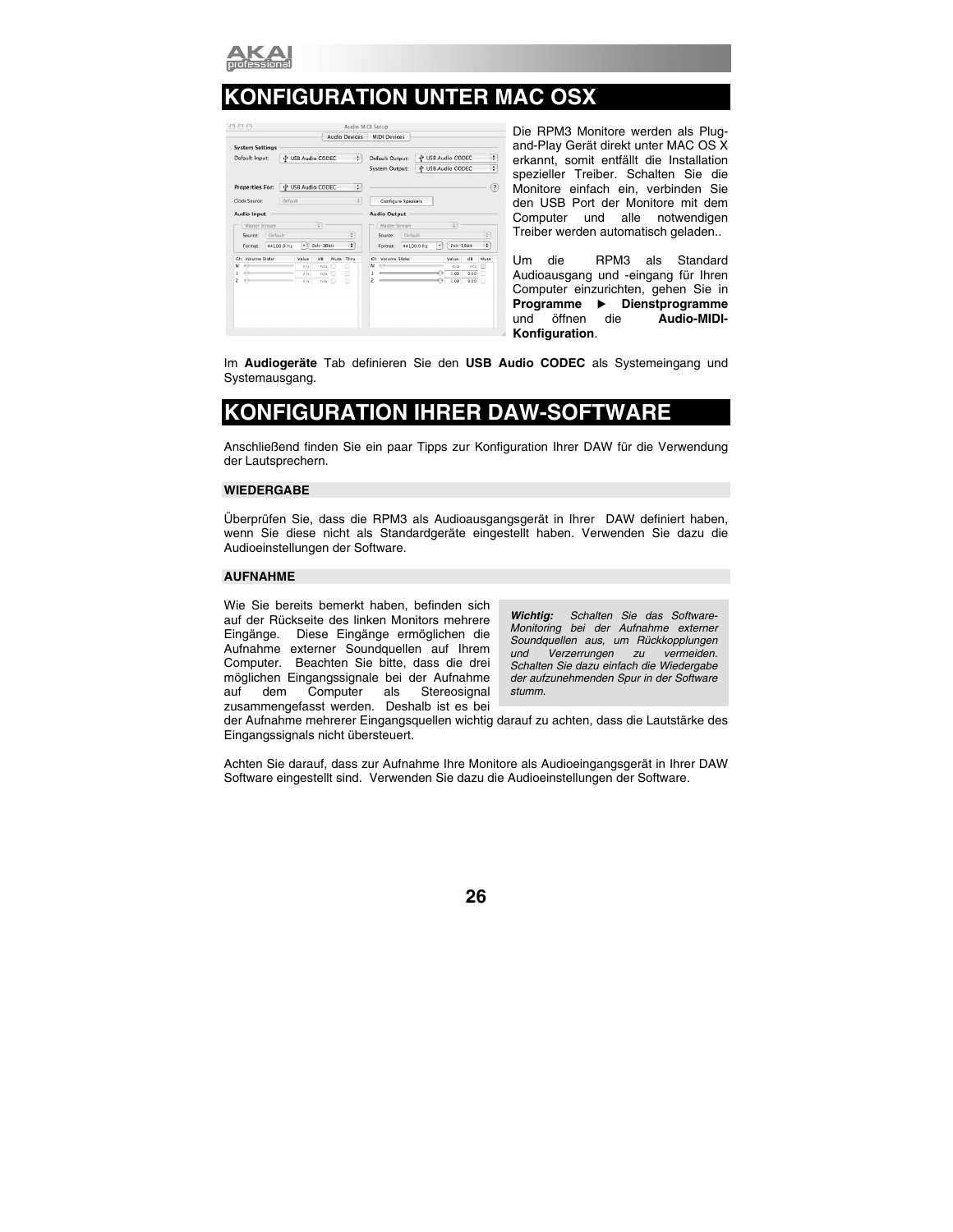

## **FEHLERHILFE**

Bitte verwenden Sie diese Übersicht, wenn Sie auf Probleme stoßen sollten.

| <b>PROBLEM</b>                                                                    | <b>URSACHE</b>                                                                                          | <b>LÖSUNG</b>                                                                                                                                                                                                                                                                                                                                                                                 |
|-----------------------------------------------------------------------------------|---------------------------------------------------------------------------------------------------------|-----------------------------------------------------------------------------------------------------------------------------------------------------------------------------------------------------------------------------------------------------------------------------------------------------------------------------------------------------------------------------------------------|
| Monitore<br>funktionieren nicht.                                                  | Kein Strom.                                                                                             | Überprüfen Sie, dass die Monitore mit einer<br>funktionierenden Stromquelle<br>verbunden<br>sind.                                                                                                                                                                                                                                                                                             |
|                                                                                   | Monitore sind nicht eingeschaltet.                                                                      | Schalten Sie die Lautsprecher ein. Die blaue<br>LED leuchtet, wenn die Lautsprecher in<br>Betrieb sind.                                                                                                                                                                                                                                                                                       |
|                                                                                   | Monitore sind nicht mit dem Computer<br>verbunden.                                                      | Verbinden Sie die Monitore mit einem<br>funktionierenden USB Port Ihres Computers.                                                                                                                                                                                                                                                                                                            |
|                                                                                   | Problem wird durch einen USB Hub<br>verursacht.                                                         | Wir empfehlen, keinen USB Hub beim<br>Anschluss zu verwenden und die Monitore<br>direkt mit dem Computer zu verbinden.                                                                                                                                                                                                                                                                        |
|                                                                                   | Kopfhörer sind angeschlossen.                                                                           | Kopfhörer an<br>Solange<br>den<br>Monitoren<br>angeschlossen sind, geben diese kein<br>Audiosignal ab. Entfernen Sie die Kopfhörer,<br>wenn Sie lieber über die Lautsprecher<br>abhören möchten.                                                                                                                                                                                              |
|                                                                                   | Lautstärke ist zugedreht.                                                                               | Drehen Sie den Lautstärkeregler auf der<br>Vorderseite auf.                                                                                                                                                                                                                                                                                                                                   |
| Ich<br>höre<br>das<br>Audiosignal nur auf<br>dem linken Monitor.                  | Rechter Lautsprecher wurde nicht<br>angeschlossen.                                                      | Verbinden Sie mit Hilfe des beiliegenden 3,5<br>mm Klinkenkabels den linken mit dem<br>rechten Monitor.                                                                                                                                                                                                                                                                                       |
| höre<br>bei<br>der<br>Ich -<br>Aufnahme externer<br>Soundquellen<br>Verzerrungen. | Lautstärken der Eingangssignale zu<br>hoch.                                                             | Verringern<br>Sie<br>die<br>Lautstärke<br>der<br>Eingangssignale. Beachten Sie bitte, dass<br>die drei möglichen Eingangssignale bei der<br>Aufnahme<br>dem<br>Computer<br>auf<br>als<br>Stereosignal<br>zusammengefasst<br>werden.<br>Deshalb ist es bei der Aufnahme mehrerer<br>Eingangsquellen wichtig darauf zu achten,<br>dass die Lautstärke des Eingangssignals<br>nicht übersteuert. |
|                                                                                   | wurde<br>Software<br>Monitoring<br>nicht<br>ausgeschaltet und verursacht eine<br>Rückkopplungsschleife. | Schalten Sie das Software Monitoring aus,<br>wenn Sie externe Signale in der DAW<br>aufnehmen.                                                                                                                                                                                                                                                                                                |
| Die Latenz ist sehr<br>hoch.                                                      | Die Puffergröße in Ihrer Software ist<br>zu hoch eingestellt.                                           | Setzen Sie die Puffergröße auf einen<br>niedrigeren Wert. Verwenden Sie dazu die<br>Audioeinstellungen Ihres Programms.                                                                                                                                                                                                                                                                       |
|                                                                                   | Audiotreiber<br>Der<br>Class-Compliant<br>arbeitet nicht effektiv.                                      | Laden Sie den kostenlosen ASIO4ALL<br>Treiber von www.asio4all.com.<br>Dieser<br>könnte bessere Resultate bei sehr geringen<br>Latenzeinstellungen bringen.                                                                                                                                                                                                                                   |
| bekomme<br>Ich<br>nur<br>Audioaussetzer<br>und<br>Verzerrungen.                   | Puffergröße ist zu niedrig eingestellt.                                                                 | Extrem niedrige Puffergrößen erzeugen<br>mehr Last für Ihren Computer, weshalb es<br>zu Aussetzern und Verzerrungen kommt<br>Wählen Sie eine höhere Puffergröße in Ihrer<br>Software, um dies zu vermeiden.                                                                                                                                                                                   |
| Meine Software DAW<br>erkennt die Monitore<br>nicht.                              | Monitore wurde erst nach<br>dem<br>Starten der Software angeschlossen.                                  | Einige Konfigurationen benötigen es, dass<br>Audio- und MIDI Geräte vor dem Starten der<br>Software, in der sie verwendet werden<br>sollen, angeschlossen werden. Starten Sie<br>die Software neu, nachdem Sie die Monitore<br>mit dem Computer verbunden haben.                                                                                                                              |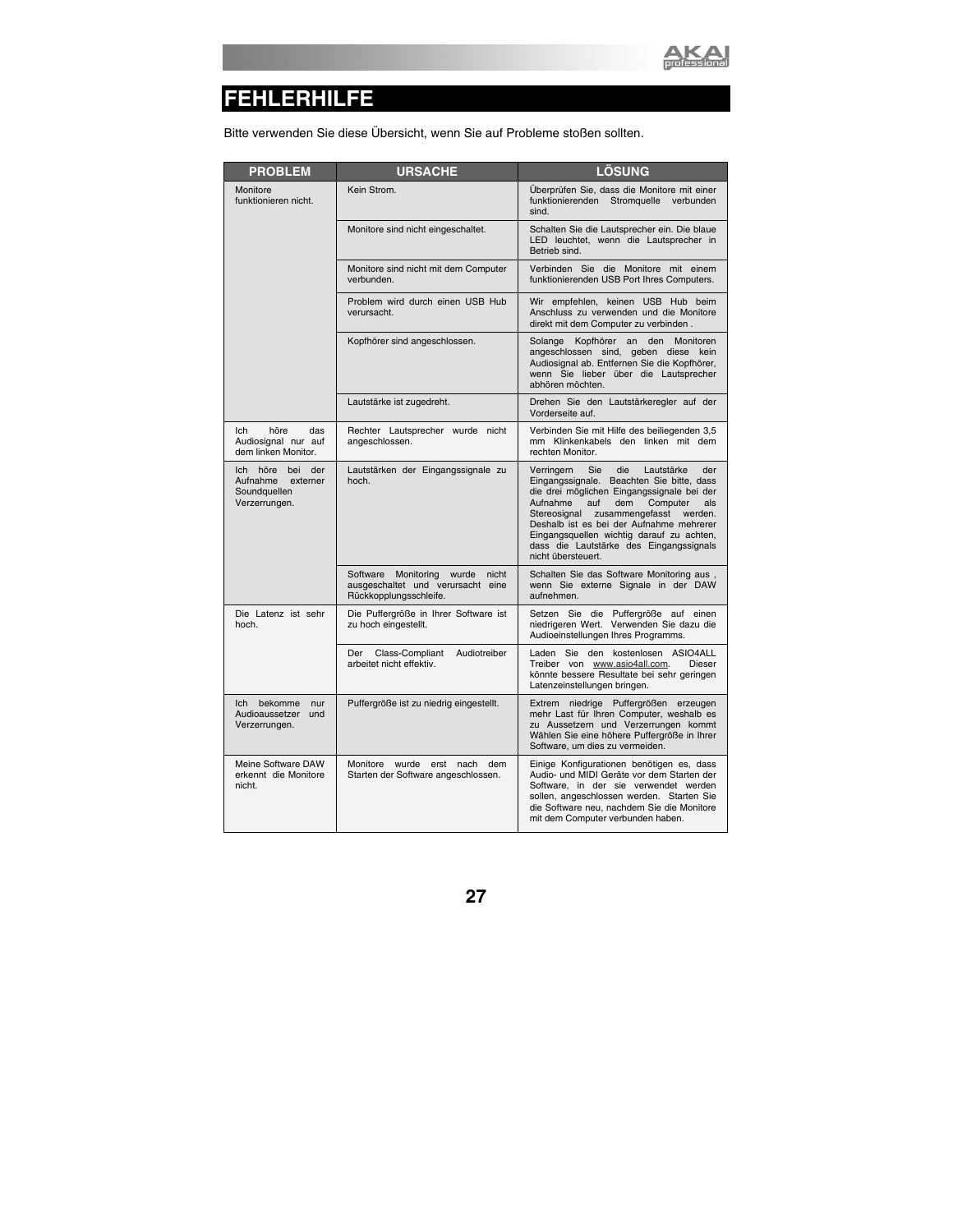

## **TECHNISCHE DATEN**

| <b>Basslautsprecher:</b> | 3" magnetisch abgeschirmter Polypropylene-<br>Konus mit Gummiumrandung und High-Power<br>Spule. 4 Ohm Impedanz. |
|--------------------------|-----------------------------------------------------------------------------------------------------------------|
| Hochtöner:               | 1" Seidenhochtöner                                                                                              |
| Frequenzgang:            | $80$ Hz $-$ 20 kHz                                                                                              |
| <b>Bass Boost:</b>       | 4.8dB bei 100Hz                                                                                                 |
| Leistung:                | 10 W pro Kanal RMS                                                                                              |
| Rauschabstand:           | 88dB gewichtet                                                                                                  |
| Eingänge:                | 6,3 mm Klinke, RCA, 3,5 mm Stereo, USB1.1                                                                       |
| Eingangsimpedanz:        | 20k Ohm                                                                                                         |
| <b>DA/AD Wandler</b>     | 16 Bit Delta Sigma, 44.1kHz oder 48kHz Sample<br>Rate                                                           |
| Abmessungen (B x H x T): | 15.3 cm x 12.7 cm x 19.0 cm (6.0" x 5.0" x 7.5")                                                                |
| Gesamtgewicht:           | 3.4 kg (7.5 lbs)                                                                                                |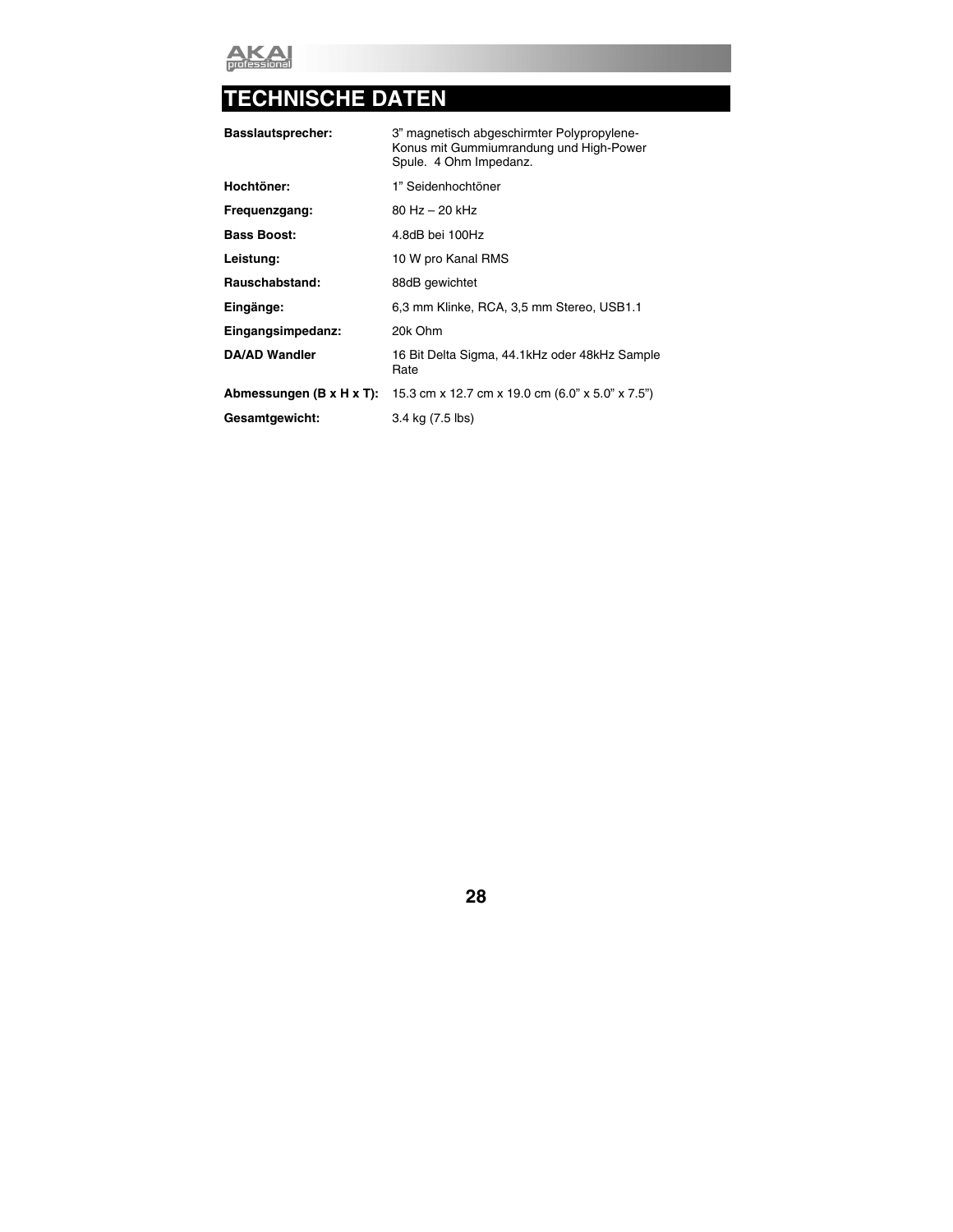

## **CONTENUTI DELLA CONFEZIONE**

Assicurarsi che tutti gli elementi elencati di seguito si trovino nella confezione:

- Casse RPM3
- Cavo di alimentazione
- Cavo USB
- Cavo da 1/8"
- **Manuale rapido**
- Istruzioni di sicurezza e garanzia

#### **PRIMA DI UTILIZZARE IL PRODOTTO, LEGGERE ATTENTAMENTE LE ISTRUZIONI DI SICUREZZA E GARANZIA!**

## **SCHEMA DEI COLLEGAMENTI**

Far riferimento al seguente possibile scenario per il collegamento delle casse RPM3.

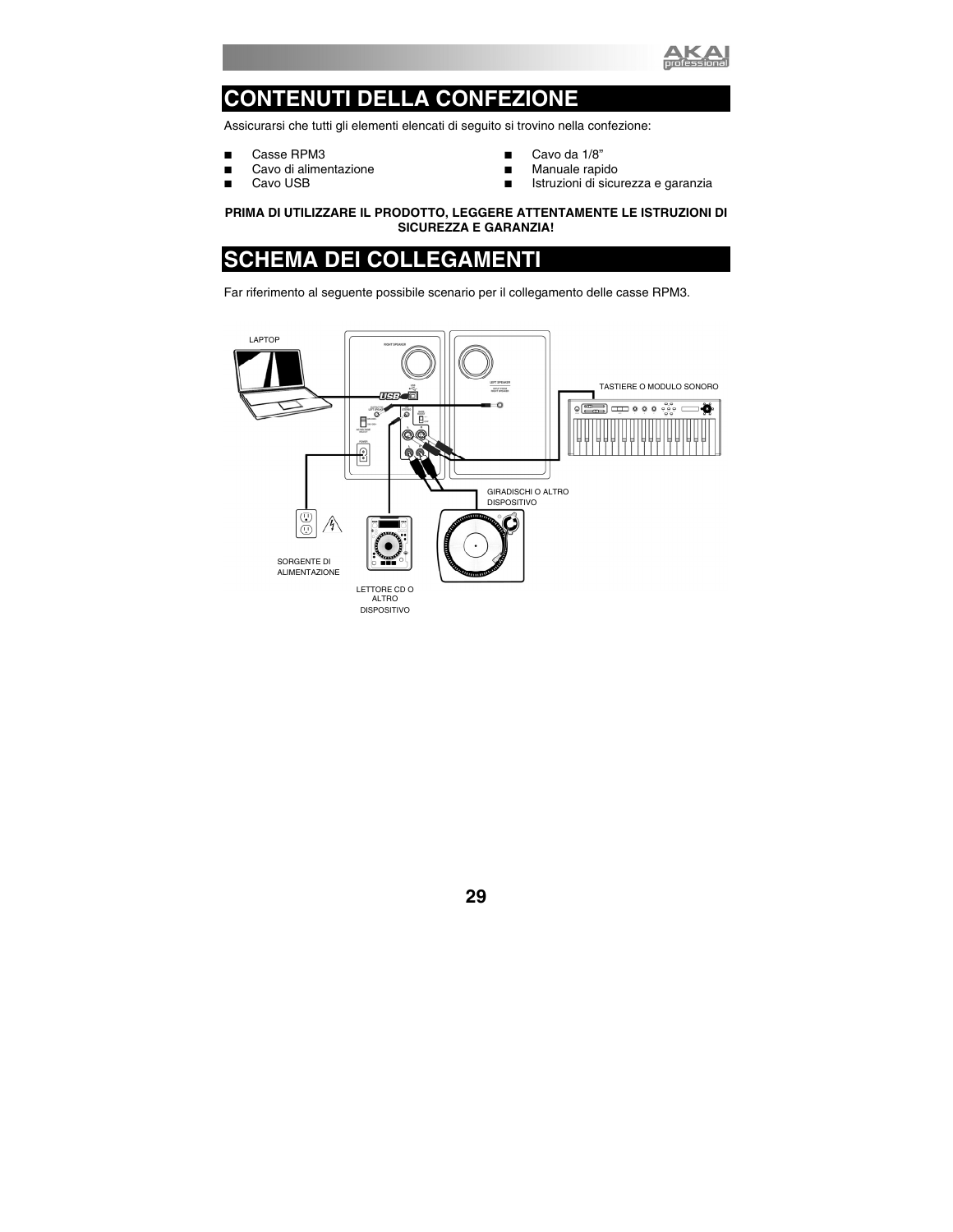

## **PANORA PANNELLO ANTERIORE**

- 1. **VOL/ALIMENTAZIONE** Questa manopola serve ad accendere le casse e a regolarne il volume. Per procedere all'accensione, girare la manopola verso l'alto: si udrà un clic quando le casse si accendono. Una luce blu a LED si accende sulla sinistra delle casse. Per lo spegnimento, abbassare del tutto il volume: il LED blu si spegnerà a indicare che le casse sono spente.
- 2. **CUFFIE** Collegare cuffie da 1/8" a questa uscita per ascoltare il mix attraverso di esse. Va notato che quando le cuffie sono collegate, non si udrà alcun suono provenire dalle casse fino a quando le cuffie non vengano scollegate.

**CASSA DESTRA** 



## **PANORAMICA PANNEL**

- 1. **ALIMENTAZIONE**  Servirsi del cavo di alimentazione in dotazione per collegare le casse ad una sorgente di alimentazione funzionante. Assicurarsi che il selettore di voltaggio CA (vedi elemento n. 2 di cui sotto) sia impostato sul voltaggio corrispondente a quello del vostro paese.
- 2. **SELETTORE DI VOLTAGGIO CA** Questo interruttore a 2 posizioni imposta il voltaggio di ingresso CA delle casse. Gli utenti statunitensi devono impostare l'interruttore su "100- 120V", mentre gli abitanti del Regno Unito e di gran parte dell'Europa dovranno impostarlo su "220-240V".
- 3. **USCITA ALL'ALTOPARLANTE DI SINISTRA**  Questo è il collegamento audio alla cassa sinistra. Servirsi del cavo da 1/8" in dotazione per collegare la cassa destra a quella sinistra.
- 4. **USB (1.1)**  Servirsi del cavo USB in dotazione per collegare l'impianto delle casse al computer. Va notato che le casse RPM3 sono Plug-and-Play, dunque non è necessaria l'installazione di driver aggiuntivi; le casse saranno pronte all'uso non appena inserite.
- 5. **INGRESSO STEREO DA 1/8"**  Servirsi di un cavo stereo da 1/8" (non incluso) per collegare sorgenti sonore esterne a questo ingresso.
- 6. **INGRESSI TS DA 1/4"**  Servirsi di cavi TS da 1/4" (non inclusi) per collegare sorgenti sonore esterne a questi ingressi.
- 7. **INGRESSI RCA**  Servirsi di un cavo stereo RCA (non incluso) per collegare sorgenti sonore esterne a questi ingressi.
- 8. **BASS BOOST**  Questo interruttore a 2 posizioni permette di incrementare le frequenze dei bassi delle casse.



*In caso di problemi nel collegamento delle casse tramite un hub USB, si raccomanda di collegare le casse direttamente al computer.* 

*Tutte e tre le opzioni di ingresso sono mischiate insieme come coppia stereo al momento di registrare sorgenti esterne nel computer.*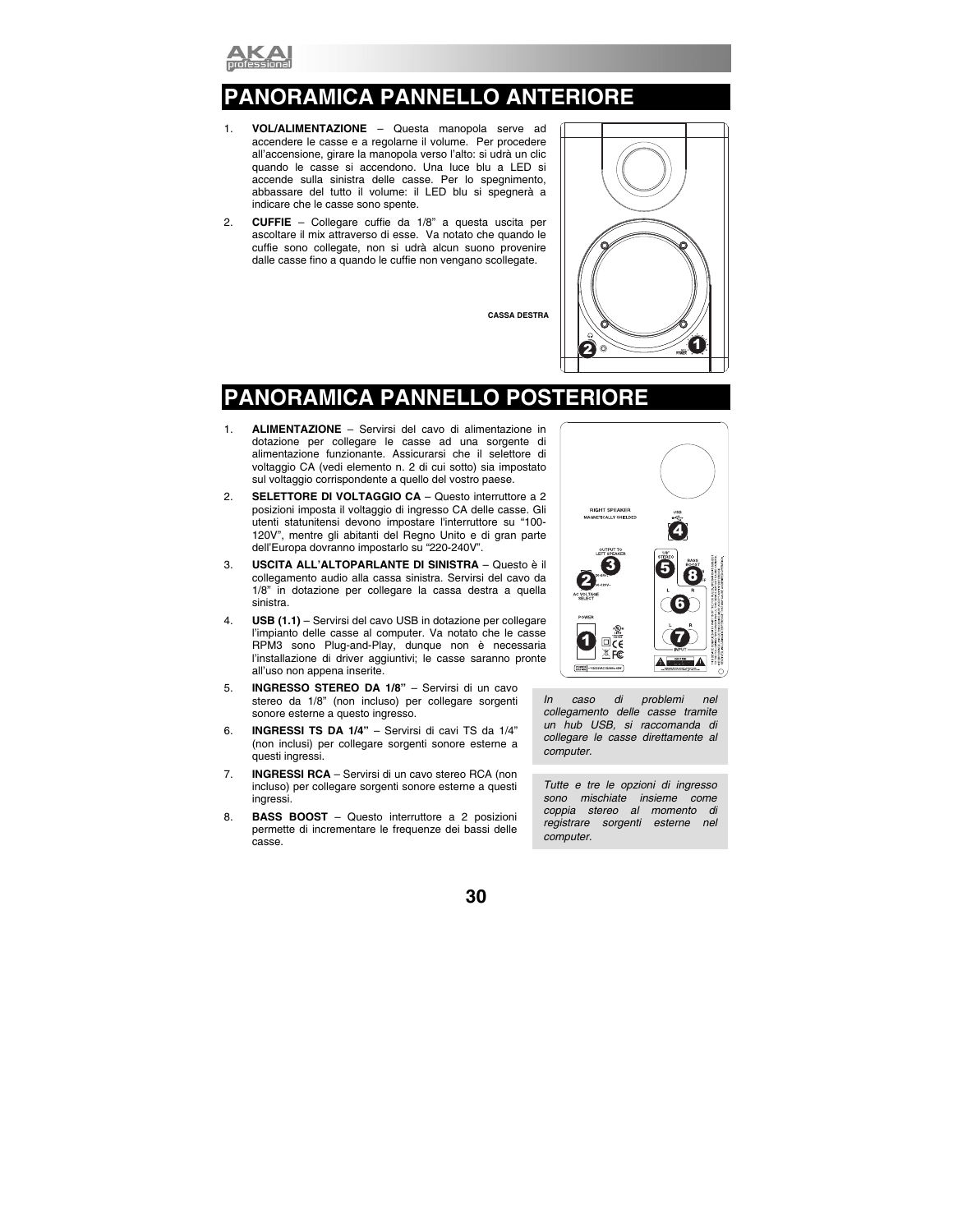

## **DISPOSIZIONE DELLE CASSE**

La disposizione delle casse ha un notevole impatto sulle loro prestazioni nel vostro studio.

Nonostante le casse "nearfield" (a campo vicino) siano progettate per essere piuttosto adattabili in fatto di posizionamento, bisogna fare il possibile affinché formino un triangolo equilatero con la testa. In altre parole, assicuratevi che ogni cassa sia equidistante dalla vostra testa e dall'altra cassa. Una volta posizionate, ruotare leggermente le casse in modo che i driver siano puntati verso il tecnico.

Osservate lo schema a destra. La distanza della testa<br>dell'ascoltatore da ciascuna dell'ascoltatore da ciascuna cassa equivale alla distanza che intercorre tra la cassa destra e quella sinistra. Si nota inoltre che le casse sono leggermente girate, in modo da trovarsi di fronte all'ascoltatore.

Questa è la disposizione ideale, ma se non risulta pratica (o possibile), cercate di rispettarla il più possibile.



### **ALTEZZA CASSE**

L'altezza ideale delle casse RPM3 è quella tale per cui la cassa è parallela al terreno e il punto centrale tra woofer e tweeter si trova all'altezza dell'orecchio.

Lo schema di cui sotto mostra il posizionamento ideale delle casse rispetto al tecnico. Da notare che le orecchie del tecnico si trovano direttamente tra il woofer e il tweeter.

Se possibile, servirsi di appositi supporti e allontanare le casse dal bancone (o dal ponte di misurazione, nel caso in cui si utilizzi un mixer). Questo solitamente porta migliori risultati di riproduzione, in quanto la cassa non è in coppia con il bancone e vi sono meno possibilità che suoni riflessi dal tavolo stesso (o dal mixer) raggiungano le vostre orecchie alterando la riproduzione delle casse da studio.

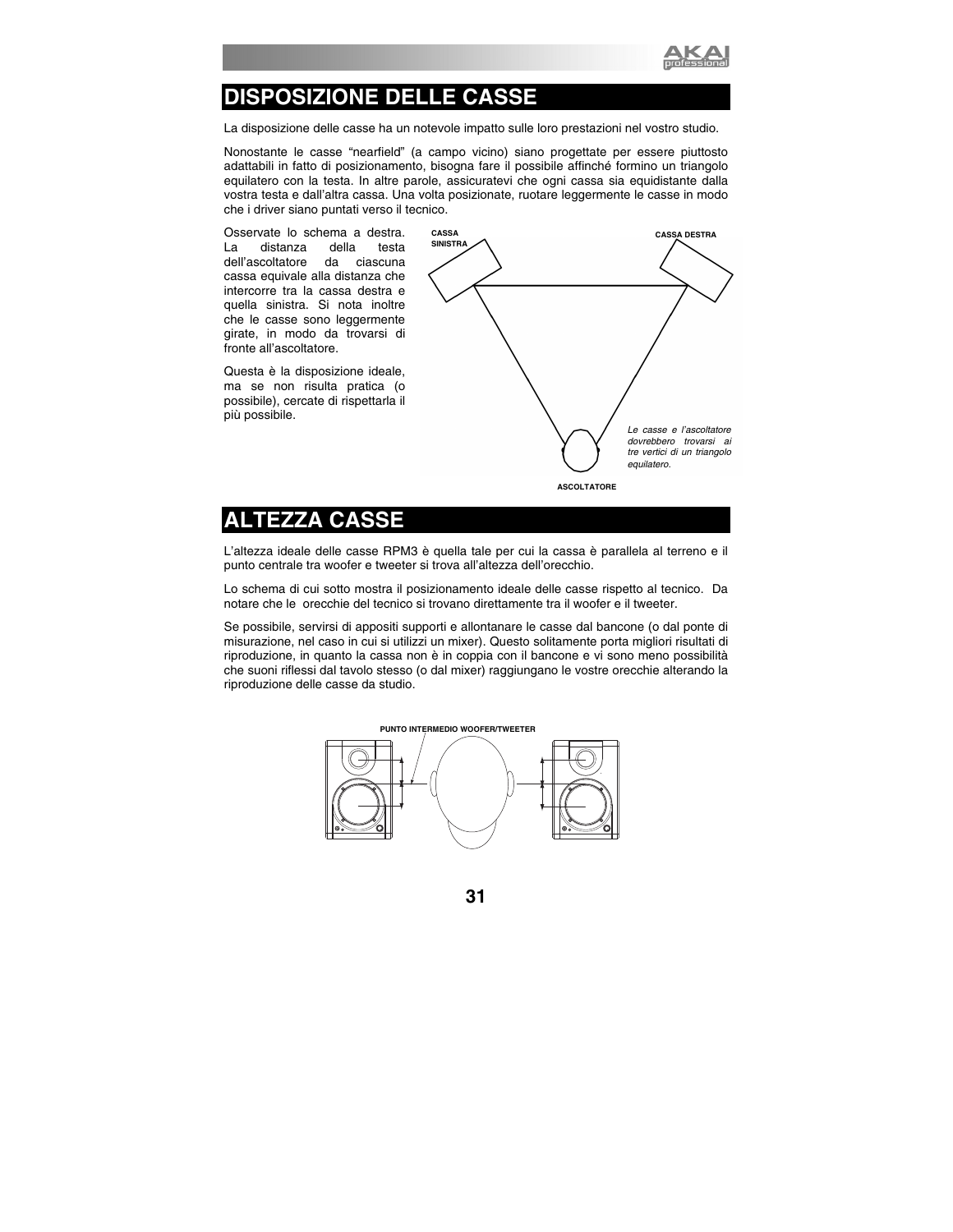

## **CONFIGURAZIONE IN WINDOWS**

Le casse RPM3 sono plug-and-play con Windows XP/Vista, dunque non è necessaria l'installazione di driver particolari. Accendere le casse, collegarle alla porta USB del computer e tutti i driver necessari verranno installati automaticamente.

| D Found New Hardware<br>USB Audio CODEC          | La prir<br>messa |
|--------------------------------------------------|------------------|
|                                                  | cesso            |
| D Found New Hardware                             | ×                |
| Your new hardware is installed and ready to use. |                  |
|                                                  |                  |
| <b>Sounds and Audio Devices Properties</b>       |                  |
| Audio<br>Sounds<br>Volume<br>Voice               | Hardware         |
| Sound playback-                                  |                  |
| Default device:                                  |                  |
| USB Audio CODEC                                  |                  |
| Volume<br>Advanced                               |                  |
|                                                  |                  |
| Sound recording<br>Default device:               |                  |
| USB Audio CODEC                                  |                  |
|                                                  |                  |
| Volume<br>Advanced                               |                  |
| MIDI music playback                              |                  |
| 唺<br>Default device:                             |                  |
| Microsoft GS Wavetable SW Synth                  |                  |
| Volume<br>About                                  |                  |
| Use only default devices                         |                  |
| OK<br>Cancel                                     | Apply            |

na volta che si collegano le casse al computer apparirà un ggio simile a quello illustrato a sinistra. Lasciare che il pro venga portato a termine.

> Una volta completato il processo, apparirà il messaggio indicato a sinistra. Le casse sono ora pronte all'uso.

Si può scegliere di utilizzare le casse RPM3 come uscita audio predefinita per il computer. Per accedere alle opzioni audio predefinite del computer, recarsi su **Start** X **Pannello di controllo**  $\triangleright$  **Suoni e periferiche audio** e cliccare sulla linguetta Audio**.** 

Apparirà la schermata illustrata a sinistra.

Per impostare le casse come periferica di riproduzione predefinita, scegliere **USB Audio CODEC** sotto **Riproduzione suoni.**

Per impostare le casse come periferica di registrazione predefinita, scegliere **USB Audio CODEC** sotto **Registrazione suoni.**

*Suggerimento: una volta in Suoni e periferiche audio, si consiglia di spegnere i suoni di sistema di Windows in modo che non interferiscano con l'audio nel corso di una sessione. Si può fare ciò cliccando sulla linguetta Suoni e*   $selezionando$ *suono dal menu a tendina Combinazioni.* 

#### **LATENZA E DRIVER ASIO DI TERZI**

La "latenza" è il ritardo tra il momento in cui l'audio viene generato e il momento in cui lo si sente. Una latenza più elevata significa un ritardo maggiore.

Le casse RPM3 offrono una riproduzione diretta a zero latenza, quindi non ci si dovrà preoccupare di quest'ultima al momento di riprodurre le sorgenti audio collegate alla parte posteriore delle casse stesse. Tuttavia, la latenza potrebbe diventare un problema quando si utilizzano synth software e strumenti.

In generale, si deve mantenere la latenza il più possibile bassa, permettendo all'impianto di funzionare senza intoppi. La latenza e il buffering sono solitamente regolati tra le impostazioni preferite del software (opzioni).

Se è ancora presente un'eccessiva latenza o "lag" quando si utilizzano synth software e strumenti, è consigliabile scaricare uno dei driver ASIO (Audio Stream Input/Output) gratuiti e ampiamente disponibili in Internet. In generale, i driver ASIO hanno prestazioni migliori e con una minore latenza in quanto creano una comunicazione più efficiente tra dispositivi audio e software. Si può scaricare e installare il driver ASIO4ALL gratuito (PC) alla pagina www.asio4all.com.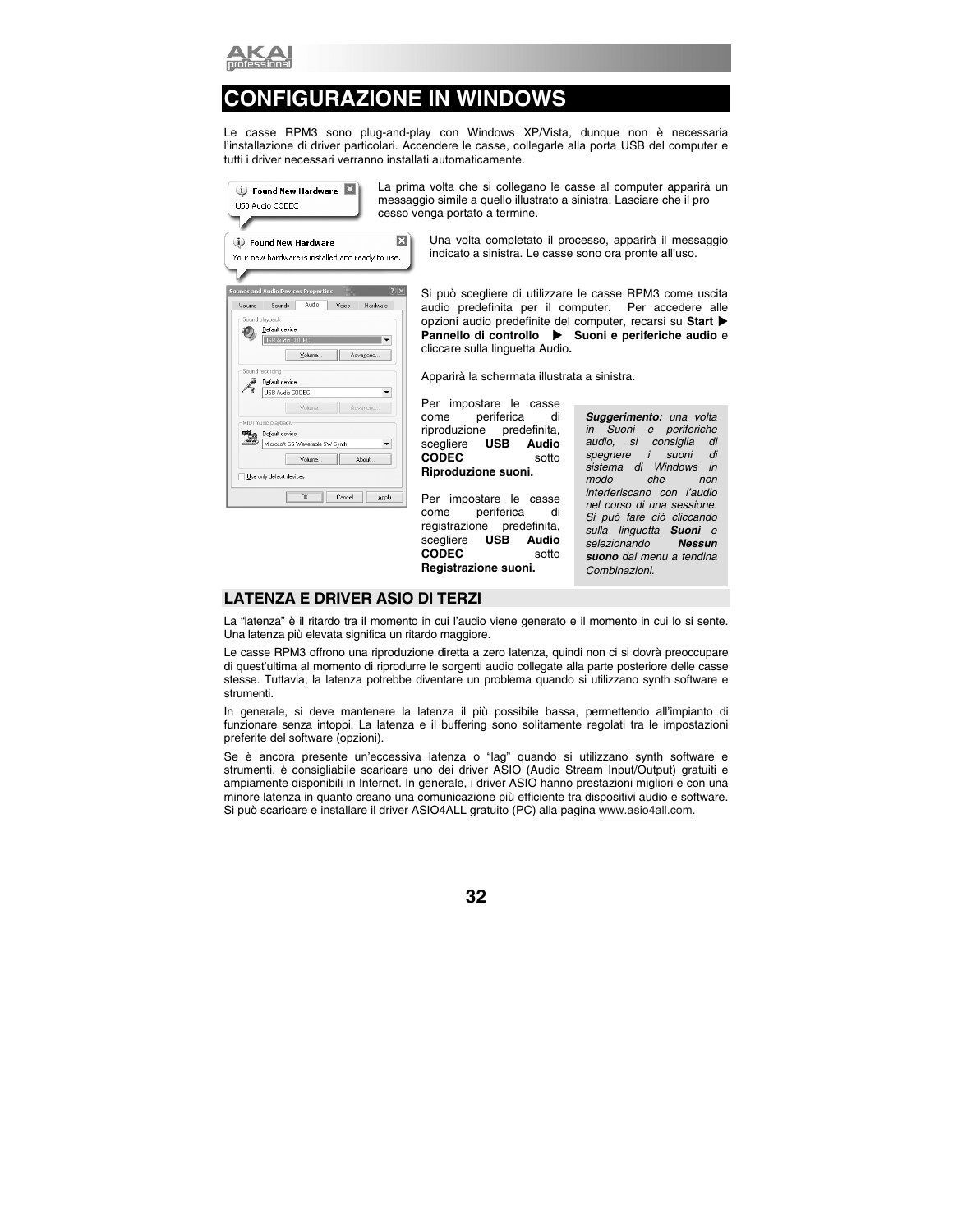

## **CONFIGURAZIONE CON MAC OSX**

Le casse RPM3 sono plug-and-play con Mac OSX, dunque non è necessaria l'installazione di driver particolari. Accendere le casse, collegarle alla porta USB del computer e le casse saranno pronte da usare immediatamente.

|                        |                                               |                   |                 |      | Audio Devices        |                   | <b>MIDI Devices</b> |         |            |   |                   |      |                   |
|------------------------|-----------------------------------------------|-------------------|-----------------|------|----------------------|-------------------|---------------------|---------|------------|---|-------------------|------|-------------------|
| <b>System Settings</b> |                                               |                   |                 |      |                      |                   |                     |         |            |   |                   |      |                   |
|                        | $\div$<br>Default Input:<br>V USB Audio CODEC |                   | Default Output: |      |                      | V USB Audio CODEC |                     |         |            |   |                   |      |                   |
|                        |                                               |                   |                 |      |                      |                   | System Output:      |         |            |   | V USB Audio CODEC |      | ÷                 |
| <b>Properties For:</b> |                                               | V USB Audio CODEC |                 |      | ÷                    |                   |                     |         |            |   |                   |      | $\left( 2\right)$ |
| Clock Source:          | Default                                       |                   |                 |      | ÷                    |                   | Configure Speakers  |         |            |   |                   |      |                   |
| Audio Input            |                                               |                   |                 |      |                      |                   | <b>Audio Output</b> |         |            |   |                   |      |                   |
| Master Stream          |                                               |                   | ÷               |      |                      |                   | Master Stream       |         |            |   | ÷                 |      |                   |
| Source:                | Default                                       |                   |                 |      | $\ddot{\phantom{0}}$ |                   | Source:             | Default |            |   |                   |      | ÷                 |
| Format:                | 44100.0 Hz                                    | ۰                 | $2ch-16bit$     |      | ÷                    |                   | Format:             |         | 44100.0 Hz | ٠ | $2ch-16bit$       |      | ÷                 |
| Volume Slider<br>Ch    |                                               | Value             | dB              | Mute | Thru                 | Ch                | Volume Slider       |         |            |   | Value             | dB   | Mute              |
| M<br>$\leftrightarrow$ |                                               | n/a               | n/a             | m    | ▣                    | м                 | ≏                   |         |            |   | n/a               | n/a  | 用                 |
| $\ominus$              |                                               | n/a               | n/4             | 曲    | ℮                    |                   |                     |         |            |   | 1.00              | 0.00 | F                 |
| ⇔<br>2                 |                                               | n/a               | n/2             |      | F                    | 2                 |                     |         |            |   | 1.00              | 0.00 |                   |

Si può scegliere di utilizzare le casse RPM3 come uscita audio predefinita per il computer. Per accedere alle impostazioni audio predefinite del computer, recarsi su **Applicazioni Utilità** e fare doppio clic su **Audio MIDI Setup**.

Sotto la linguetta **Periferiche audio**, selezionare **USB Audio CODEC** come ingresso e uscita predefinita di sistema.

## **CONFIGURAZIONE DEL DAW**

Seguono alcune indicazioni per la configurazione del DAW affinché funzioni con le casse.

#### **RIPRODUZIONE**

Bisogna assicurarsi che le casse siano attivate come periferica di uscita audio nel DAW, nel caso in cui non siano state impostate come sistema di uscita audio predefinito. Questo viene solitamente fatto nella finestra di dialogo **Opzioni** dell'applicativo.

#### **REGISTRAZIONE**

Avrete notato che sono presenti diversi ingressi sul pannello posteriore della cassa di sinistra. Questi ingressi permettono di registrare sorgenti sonore esterne direttamente nel computer. Va notato che tre set di ingressi sono sommati insieme prima di entrare nel computer come traccia stereo. Dunque, è importante garantire che il volume del segnale di ingresso non salti quando si utilizzano più dispositivi esterni simultaneamente.

Per registrare dagli ingressi, assicurarsi che le casse siano attivate come periferica audio di ingresso nel DAW. Questo viene solitamente fatto nella finestra di dialogo **Opzioni** dell'applicativo.

*IMPORTANTE: assicurarsi che la riproduzione software sia spenta al momento di registrare da sorgenti sonore esterne. In caso contrario, si possono verificare ritorno e distorsione. Per spegnere la riproduzione sul canale di registrazione, si può semplicemente rendere muto il canale nel software.*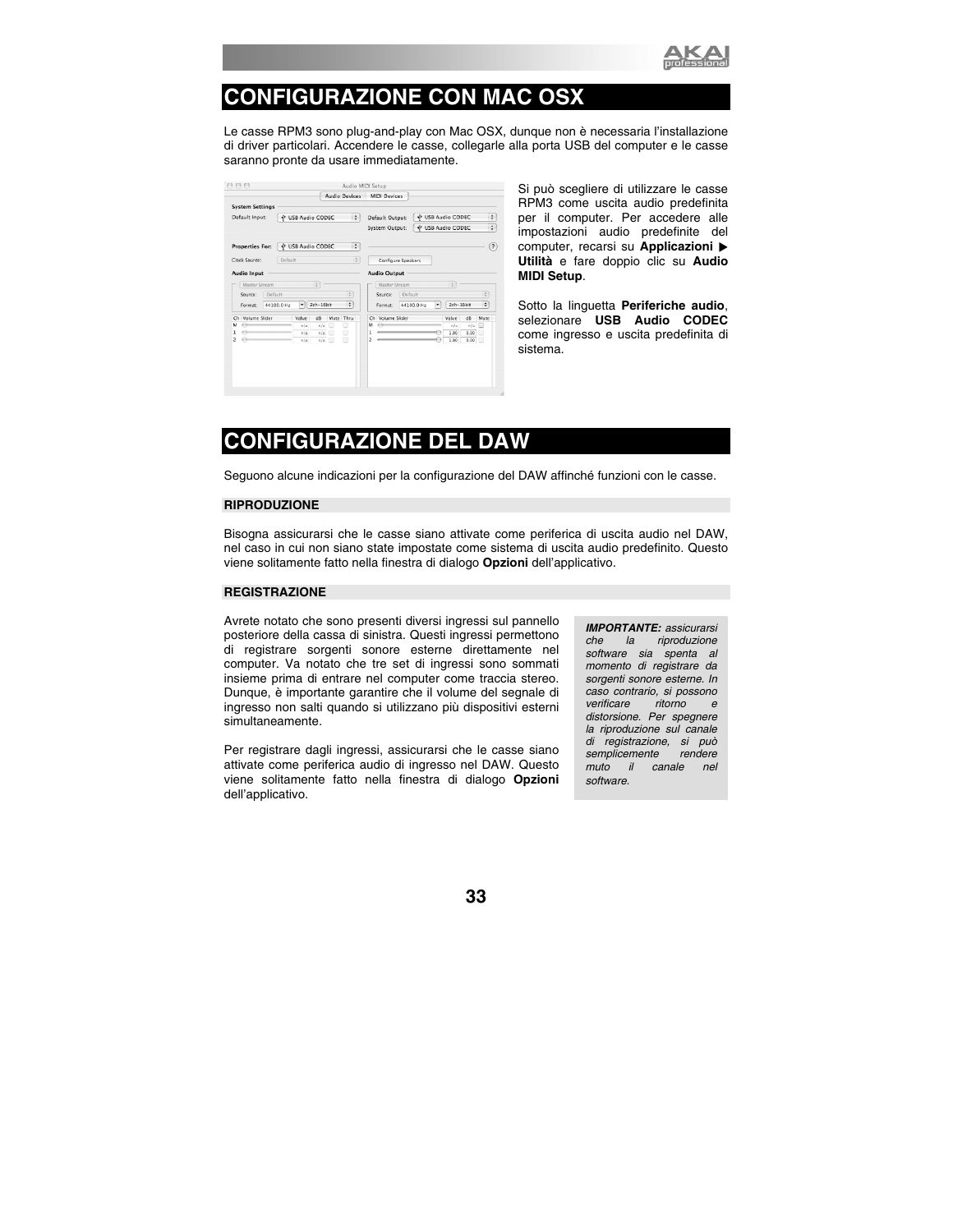

## **RISOLUZIONE DI PROBLEMI**

In caso di problemi, fare riferimento al seguente elenco di comuni scenari di risoluzione di problemi.

| <b>PROBLEMA</b>                                                          | <b>CAUSA</b>                                                                             | <b>SOLUZIONE</b>                                                                                                                                                                                                                                                                                       |
|--------------------------------------------------------------------------|------------------------------------------------------------------------------------------|--------------------------------------------------------------------------------------------------------------------------------------------------------------------------------------------------------------------------------------------------------------------------------------------------------|
| Le casse non funzionano.                                                 | Le casse non sono inserite.                                                              | Assicurarsi che le casse siano collegate ad una<br>sorgente di alimentazione funzionante.                                                                                                                                                                                                              |
|                                                                          | Le casse non sono accese.                                                                | Assicurarsi che le casse siano accese.                                                                                                                                                                                                                                                                 |
|                                                                          |                                                                                          | Quando le casse sono accese, il LED blu è<br>illuminato.                                                                                                                                                                                                                                               |
|                                                                          | Le casse non sono collegate al<br>computer.                                              | Assicurarsi che le casse siano collegate ad una<br>porta USB funzionante del computer.                                                                                                                                                                                                                 |
|                                                                          | Il problema è causato dall'uso di<br>un hub.                                             | Raccomandiamo di evitare l'uso di hub USB e<br>di collegare le casse direttamente al computer.                                                                                                                                                                                                         |
|                                                                          | Le cuffie sono inserite.                                                                 | Va ricordato che quando le cuffie sono inserite,<br>le casse non emettono audio. Scollegare le<br>cuffie se si desidera ascoltare attraverso le<br>casse.                                                                                                                                              |
|                                                                          | Il volume è al minimo.                                                                   | Alzare<br>$l$ a<br>manopola<br>del<br>volume<br>posta<br>anteriormente al giusto livello.                                                                                                                                                                                                              |
| Si sente l'audio solo dalla<br>cassa di sinistra.                        | La cassa di destra non<br>è<br>collegata.                                                | Assicurarsi che la cassa di destra sia collegata<br>a quella di sinistra tramite l'apposito cavo da<br>1/8" in dotazione.                                                                                                                                                                              |
| SI<br>verifica<br>distorsione<br>quando registro da sorgenti<br>esterne. | I livelli di guadagno (gain) delle<br>sorgenti<br>di<br>ingresso<br>sono<br>eccessivi.   | Abbassare il livello dell'audio delle sorgenti di<br>ingresso. Ciò risulta estremamente importante<br>al momento di utilizzare più sorgenti, in quanto<br>gli ingressi a livello del pannello posteriore delle<br>casse vengono sommati prima di entrare nel<br>computer.                              |
|                                                                          | La riproduzione del software non<br>è stata spenta e sta causando<br>un loop di ritorno. | Assicurarsi che la riproduzione del software sia<br>spenta al momento di registrare da sorgenti<br>esterne per evitare ritorno e distorsione.                                                                                                                                                          |
| Si verifica molta latenza o<br>"lag".                                    | La dimensione del buffer nel<br>software è impostata troppo alta.                        | Impostare la dimensione del buffer su valori<br>inferiori. Ciò avviene solitamente a livello delle<br>impostazioni audio o opzioni del software.                                                                                                                                                       |
|                                                                          | I driver audio compatibili non<br>sono sufficienti.                                      | Scaricare il driver gratuito ASIO4ALL alla<br>pagina www.asio4all.com. Può aiutare a<br>ottenere migliori risultati con impostazioni di<br>latenza estremamente basse.                                                                                                                                 |
| verificano<br>cadute<br>Si<br>$\mathbf{e}$<br>interferenze audio.        | La dimensione del buffer nel<br>software è impostata troppo<br>bassa.                    | Dimensioni estremamente basse del buffer<br>possono far sì che il computer lavori più a fatica<br>di quanto sia in grado di fare, causando cadute<br>e interferenze indesiderate. Per evitare ciò,<br>selezionare una dimensione di buffer maggiore<br>nel software.                                   |
| Il software DAW non "vede"<br>le casse.                                  | Le casse sono state collegate<br>dopo che il software è stato<br>lanciato.               | Alcune<br>configurazioni<br>richiedono<br>che<br>-i-<br>dispositivi audio e MIDI vengano collegati prima<br>di lanciare eventuali applicativi software con i<br>quali si può desiderare di utilizzare i dispositivi<br>stessi. Provare a rilanciare l'applicazione con le<br>casse collegate e accese. |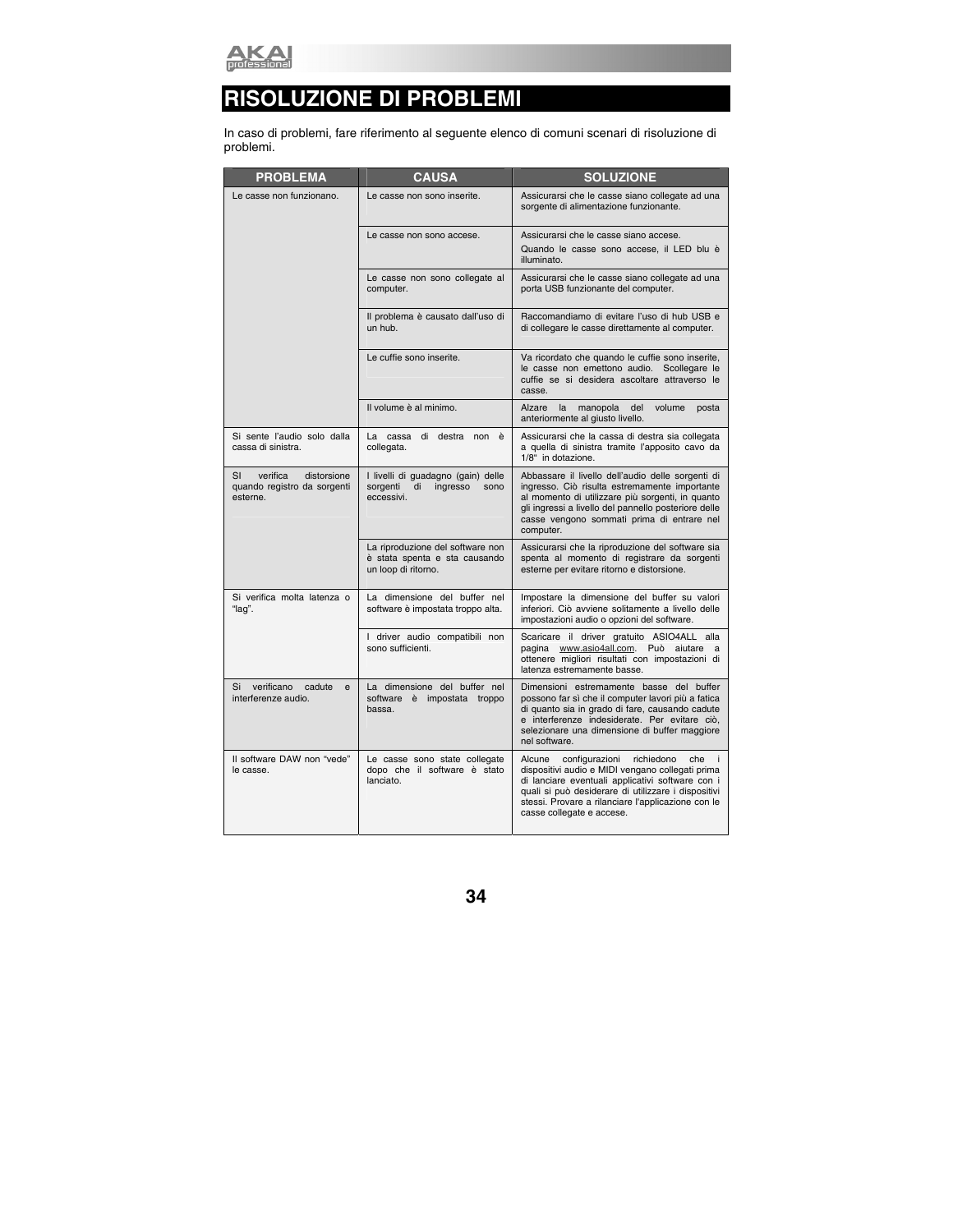

## **SPECIFICHE TECNICHE**

**Woofer: which is a conomigle in the Woofer: conomigle in propilene da 3"**  leggero, schermato magneticamente, dotato di bordi in gomma e gestione circuiti vocali ad elevata potenza. 4 Ohm di impedenza.

**Tweeter: Silk dome da 1" Silk dome da 1"** 

Alimentazione: 10 W per canale RMS

**Ingressi:** TS da 1/4", RCA, Stereo da 1/8", USB1.1

**DAC/ADC** gamma di campionamento16 bit delta sigma, 44,1 kHz o 48 kHz

**Dimensioni (L x H x P):** 15,3 cm x 12,7 cm x 19,0 cm (6,0" x 5,0" x 7,5")

**Risposta di frequenza:** 80 Hz – 20 kHz

**Bass Boost (amplificazione dei bassi):** 4,8 dB a 100 Hz

Rapporto segnale-rumore: 88 dB pesati

**Impedenza d'ingresso:** 20k ohm

**Peso netto (totale):** 3,4 kg (7,5 lb)